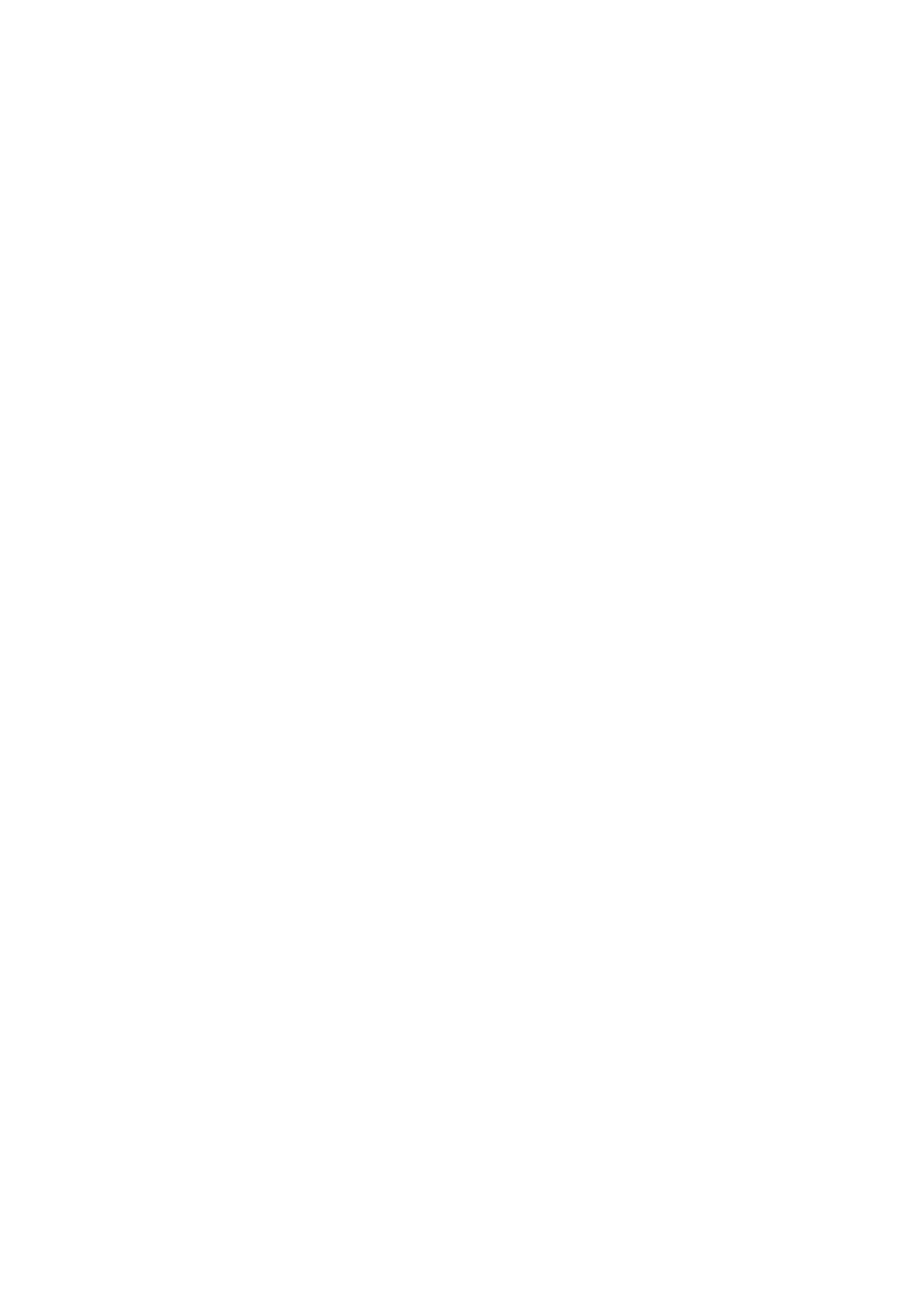# **NO. 14 OF 2013**

# **BASIC EDUCATION ACT**

### ARRANGEMENT OF SECTIONS

# PART I – PRELIMINARY

# *Section*

- 1. Short title.
- 2. Interpretation.
- 3. Application.
- 4. Guiding principles.

#### PART II – ESTABLISHMENT, POWERS AND FUNCTIONS OF THE NATIONAL EDUCATION BOARD

- 5. Establishment and functions of the Board.
- 6. Conduct of business and affairs of the Board.
- 7. Composition of the Board.
- 8. Qualifications for appointment as chairperson or member of the Board.
- 9. Disqualifications from appointment.
- 10. Appointment and term of Chairperson and members.
- 11. Vacation of and removal from office.
- 12. Staff of the Board.
- 13. Experts and consultants.
- 14. Remuneration of the Board.
- 15. Reporting.
- 16. Secretary to the Board.

# PART III – COUNTY EDUCATION BOARDS

- 17. County Education Board.
- 18. Functions of the County Education Boards.
- 19. Consultation with National Education Board.
- 20. Composition of the County Education Boards.
- 21. Conduct of business and affairs of the County Education Boards.
- 22. Tenure of members of the County Education Board
- 23. Remuneration of the County Education Boards
- 24. Co-option.
- 25. Committees of the County Education Board.
- 26. Roles of county Government
- 27. Role of sponsors.

# PART IV – FREE AND COMPULSORY EDUCATION

- 28. Right of child to free and compulsory education.
- 29. Free Tuition.
- 30. Compulsory primary and secondary education.
- 31. Duty of parents and guardian.
- 32. No payment of fee for admission.
- 33. Proof of age for admission.
- 34. No denial of admission.
- 35. Incentives and prohibition of holding back and expulsion.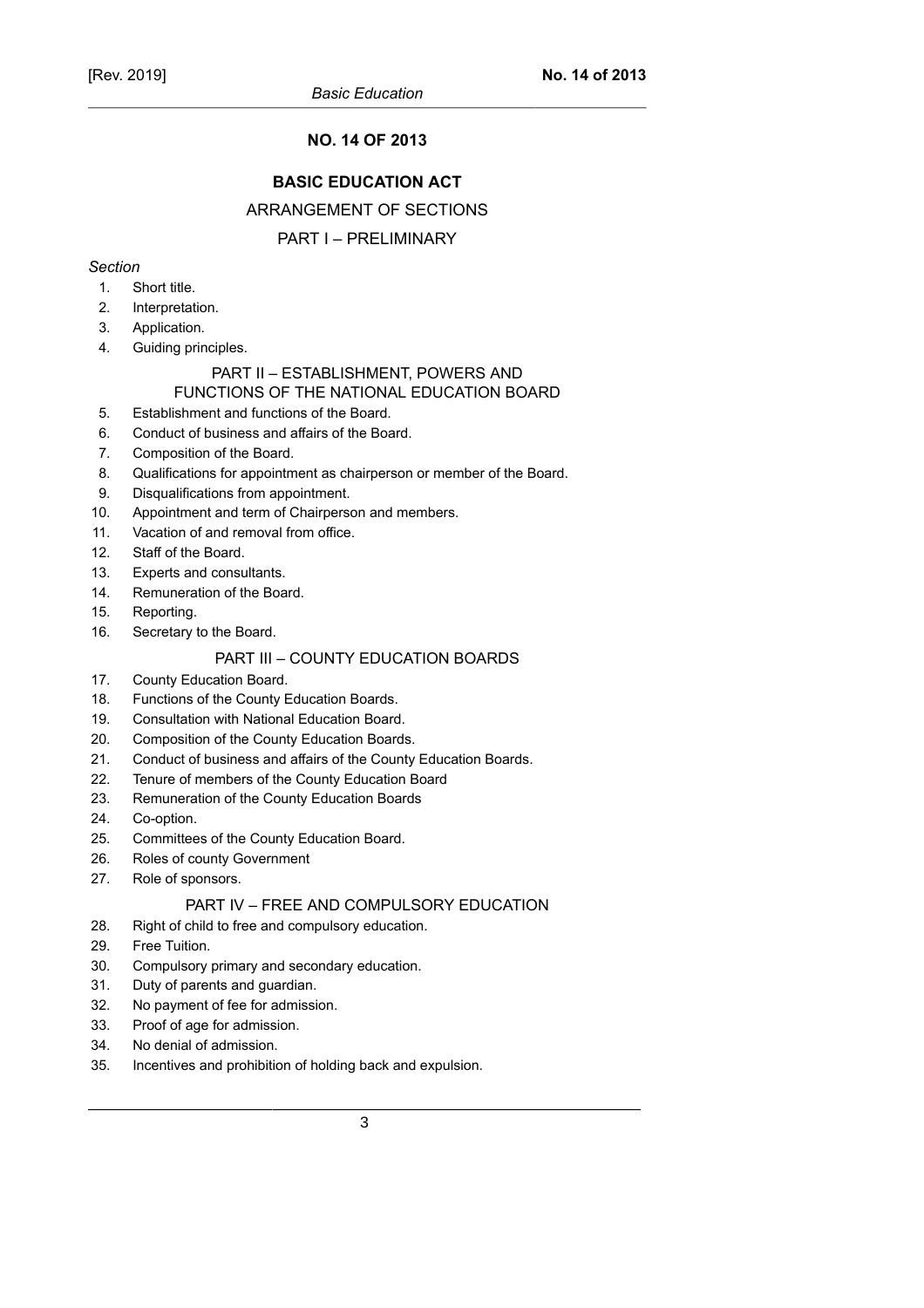- 36. Prohibition against physical punishment and mental harassment.
- 37. Holiday Tuition
- 38. Prohibition against employment of a child of compulsory school age.
- 39. Responsibility of the government.
- 40. Duty of a principal or head teacher.

### PART V – SYSTEMS AND STRUCTURE OF BASIC EDUCATION

- 41. Promotion of education.
- 42. Structure of education.
- 43. Categories of schools.

### PART VI – PROMOTION OF SPECIAL NEEDS EDUCATION

- 44. Establishment and management of special institutions.
- 45. Regulations in special needs education.
- 46. Duty of County Education Board to provide child guidance services.
- 47. Report of child with special needs by County Education Board.
- 48. Future provision for children with special need.

### PART VII – PRIVATE EDUCATIONAL INSTITUTIONS

- 49. Establishment of private schools.
- 50. Registration of private schools.
- 51. Right to attend a private school.
- 52. Duties and rights of a private school.

### PART VIII – GOVERNANCE AND MANAGEMENT OF BASIC EDUCATION AND TRAINING

- 53. Governance and management of education and training.
- 54. Structures of governance and management in education.
- 55. Board of Management.
- 56. Composition of Board of Management.
- 57. Qualifications of members of Boards of Management.
- 58. Functions of a Management Committee of pre-primary institution.
- 59. Functions of the Board of Management.
- 60. Annual report on governance.
- 61. Committees of the Board of Management of a basic education institution.
- 62. Secretary to the Board of Management.
- 63. Remuneration of the members of the Board of Management.

# PART IX – STANDARDS, QUALITY AND RELEVANCE

- 64. Establishment of the Education Standards and Quality Assurance Council.
- 65. Composition and staff at Education Standards and Quality Assurance Council.
- 66. Powers of the Quality Assurance and Standards Officers.
- 67. Cabinet Secretary and promoters to be responsible for maintenance of standards.
- 68. National Qualifications Framework Accounts and Audit.
- 69. Review of standards, quality and relevance.
- 70. National and international standards and quality assurance
- 71. Standards, quality and relevance in education.
- 72. Guidelines on standards, quality and relevance.
- 73. Policy and guidelines on curricula.
- 74. Curricula development.
- 75. Prohibition of development and examination of own curriculum.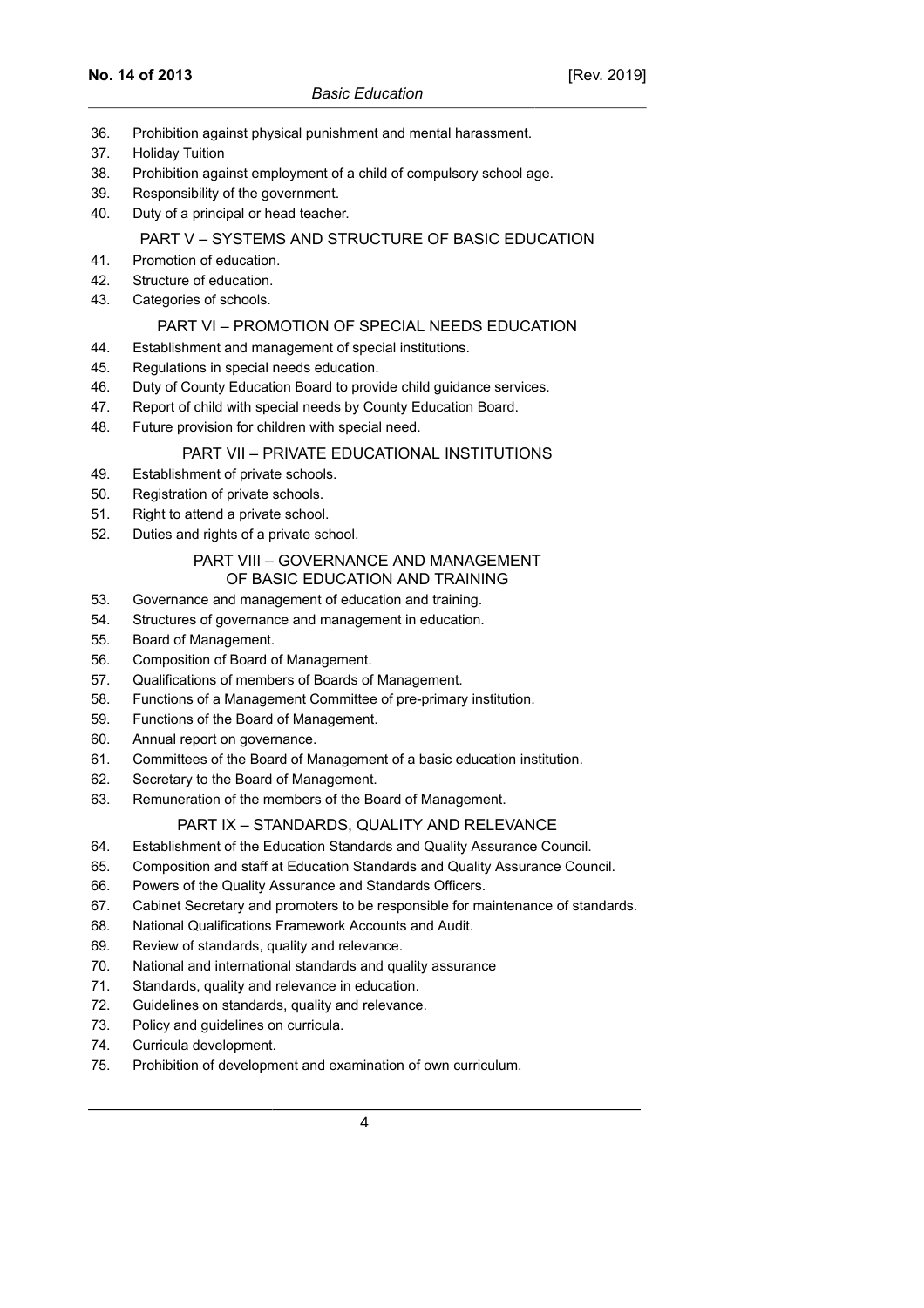### *Basic Education*

### PART X – LICENSING, REGISTRATION AND ACCREDITATION PROCEDURES IN BASIC EDUCATION AND TRAINING

- 76. Licensing, registration and accreditation of persons and institutions of education, training and research.
- 77. Rejection of application by the County Education Board.
- 78. Offence to promote without being licensed or accredited and registered.
- 79. County Education Board to maintain a databank.
- 80. Fees.
- 81. Rules, regulations and guidelines on quality.
- 82. Licensing of an institution of basic education and training.
- 83. Application to County Education Board for establishment of a basic education institution.
- 84. Examination and assessments.
- 85. Appeal against decision of County Education Board.

# PART XI – FINANCIAL PROVISIONS

- 86. Financing of basic education.
- 87. Financial year.
- 88. Annual estimates.
- 89. Accounts and Audit of departments or schools.
- 90. School based auditing.
- 91. Investment of funds.

### PART XII – GENERAL PROVISIONS

- 92. General penalties.
- 93. The Education Appeals Tribunal.
- 94. Establishment of the National Council for Nomadic Education.
- 95. Regulations.

#### PART XIII – REPEAL, SAVINGS AND TRANSITIONAL PROVISIONS

- 96. Repealed Acts.
- 97. Preservation of proceedings and rights of appeal.
- 98. Continuance of periods of time.
- 99. Preservation of licences, certificates and registration.
- 100. Transfer of property, assets, liabilities and staff.
- 101. General savings.

### **SCHEDULES**

| CONDUCT OF BUSINESS AND AFFAIRS OF<br>THE NATIONAL EDUCATION BOARD |
|--------------------------------------------------------------------|
| CONDUCT OF BUSINESS AND AFFAIRS OF<br>THE COUNTY EDUCATION BOARDS  |
| ESTABLISHMENT AND FUNCTIONS OF<br><b>PARENTS ASSOCIATION</b>       |
| CONDUCT OF BUSINESS AND AFFAIRS OF<br>THE BOARD OF MANAGEMENT      |
|                                                                    |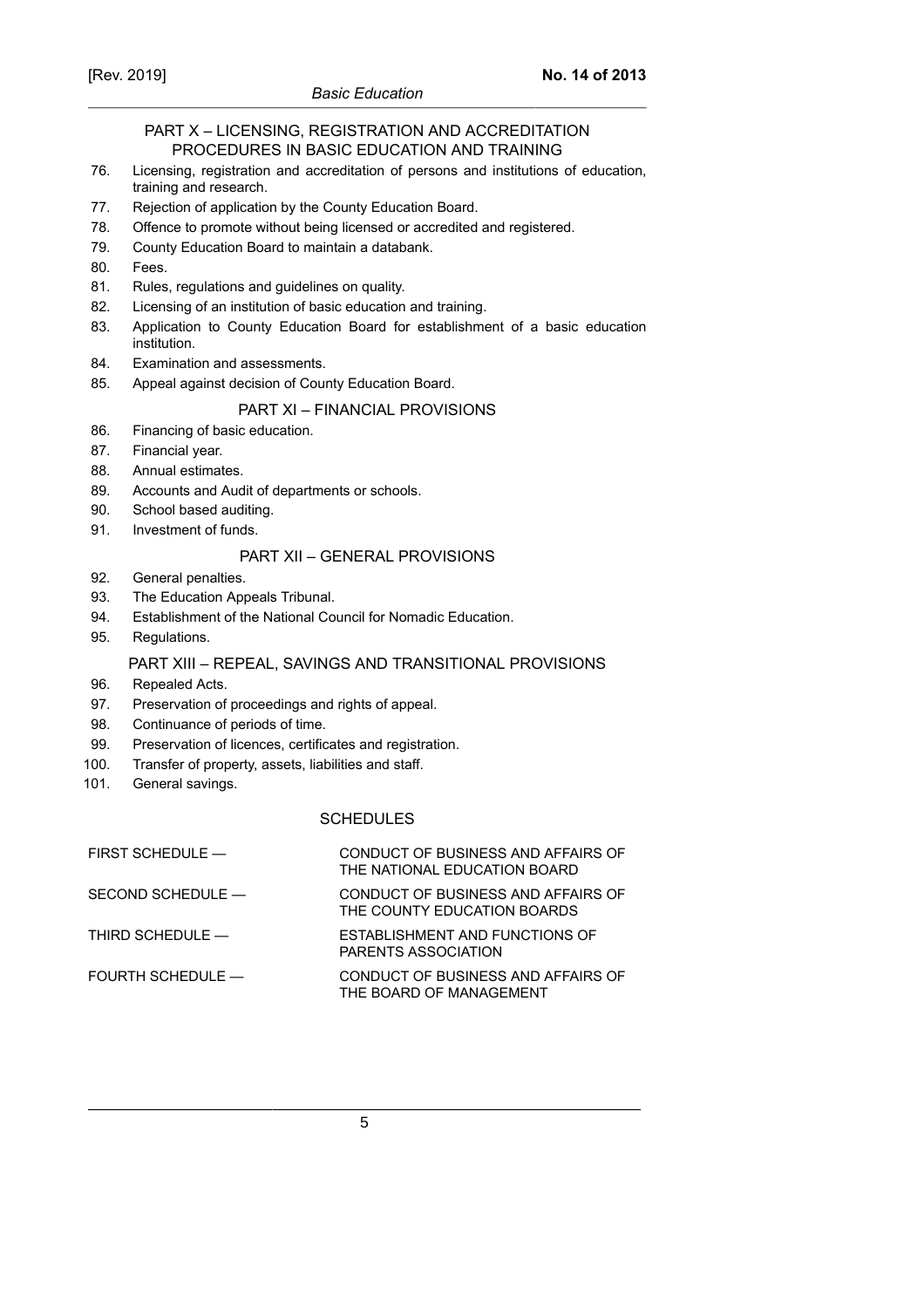| No. 14 of 2013       |                                                                                          | [Rev. 2019] |
|----------------------|------------------------------------------------------------------------------------------|-------------|
|                      | <b>Basic Education</b>                                                                   |             |
| FIFTH SCHEDULE —     | SPECIAL BOARD OF ADULT AND<br>CONTINUING EDUCATION                                       |             |
| $SIXTH$ SCHEDULE $-$ | ESTABLISHMENT AND FUNCTIONS OF<br>THE NATIONAL COUNCIL FOR NOMADIC<br>EDUCATION IN KENYA |             |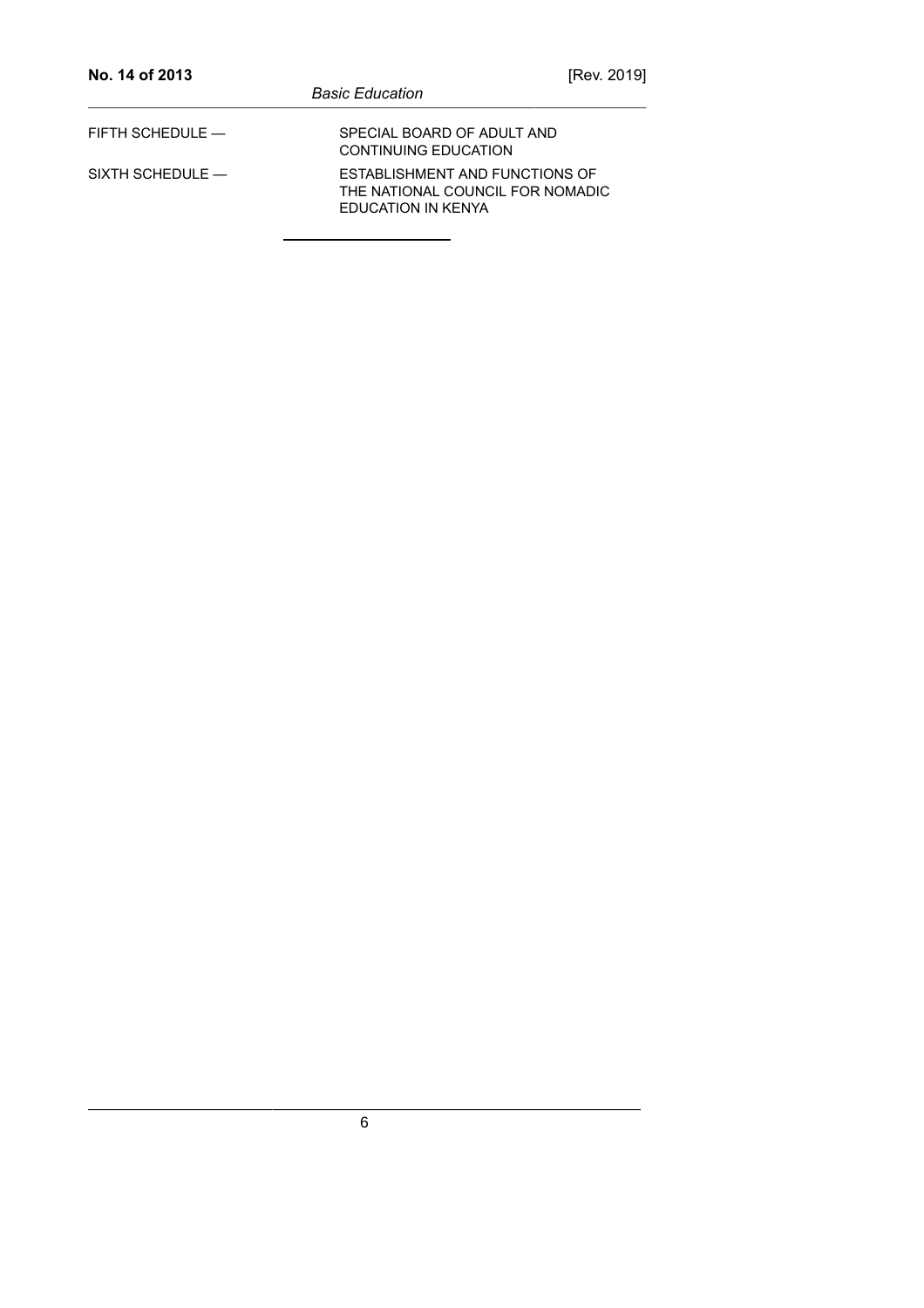*Basic Education*

# **NO. 14 OF 2013**

#### **BASIC EDUCATION ACT**

[*Date of assent: 14th January, 2013*.]

[*Date of commencement: 25th January, 2013*.]

**An Act of Parliament to give effect to Article 53 of the Constitution and other enabling provisions; to promote and regulate free and compulsory basic education; to provide for accreditation, registration, governance and management of institutions of basic education; to provide for the establishment of the National Education Board, the Education Standards and Quality Assurance Commission, and the County Education Board and for connected purposes**

[Act No. 14 of 2013, L.N. 126/2013, Act No. 17 of 2017, Act No. 24 of 2019.]

PART I – PRELIMINARY

### **1. Short title**

This Act may be cited as the Basic Education Act, 2013.

### **2. Interpretation**

In this Act, unless the context otherwise requires—

**"accreditation"** means the procedure by which the accreditation agency formally recognizes the status of an institution offering basic education and confirms in writing by way of a documentation issued under this Act;

**"adult"** means an individual who has attained the age of eighteen years;

**"adult and continuing education"** means the learning processes within the perspective of lifelong learning in which an adult or out-of-school youth is granted an opportunity in an institution of basic education for purposes of developing abilities, enriching knowledge and improving skills;

**"adult basic education"** means basic education offered as a full-time or part-time course to a person who is above the age of eighteen years and includes education by correspondence, the media of mass communication and the use of libraries, museums, exhibitions or other means of visual or auditory communication for educational purposes and "Adult learning" shall be construed accordingly;

**"basic education"** means the educational programmes offered and imparted to a person in an institution of basic education and includes Adult basic education and education offered in pre-primary educational institutions and centres;

**"Cabinet Secretary"** means the Cabinet Secretary for the time being responsible for matters relating to Basic education and training;

**"child"** means an individual who has not attained the age of eighteen years;

**"community"** means persons residing in the neighbourhood of a basic education institution;

**"County Director of Education"** means a Director appointed under section 52;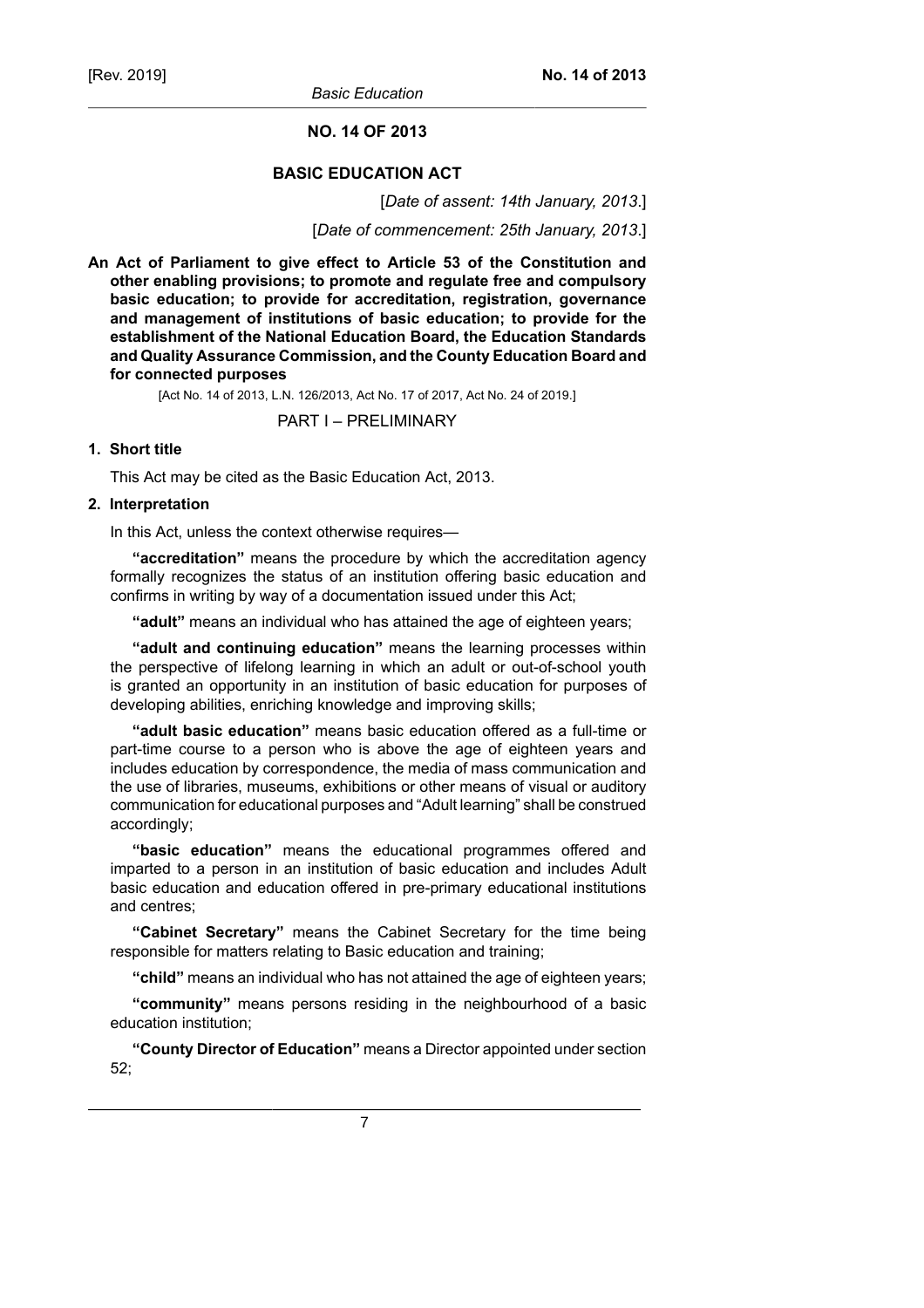**"County Education Board"** means a Board established as an agency of the national Government to serve the relevant county under section 17;

**"curriculum"** means all the approved subjects taught or programmes offered and includes all the activities provided at any institution of basic education;

**"Director-General"** means a person appointed under the Public Service Commission Act, 2012 (No. 13 of 2012) and responsible to the Cabinet Secretary;

**"Duksi"** means Islamic elementary institution that offers Quranic education and other related subjects;

**"Education Appeals Tribunal"** means the Appeals Tribunal established under section 92;

**"EMIS"** means Educational Management Information System;

**"Education Standards and Quality Assurance Commission (ESQAC)"** means the Commission established under section 62;"

**"formal education"** means the regular education provided in the system of schools, and other formal educational institutions;

**"headteacher"** has the meaning assigned to it under the Teachers Service Commission Act, 2012 (No. 20 of 2012);

**"ICT Integration and Education"** means the seamless incorporation of information communication technologies to support and enhance the attainment of curriculum objectives, to enhance the appropriate competencies including skills, knowledge, attitudes and values and to manage education effectively and efficiently at all levels;

**"institution of basic education and training"** means a public or private institution or facility used wholly or partly, regularly or periodically for conducting basic education and training and includes a school, a tuition facility, an educational centre, an academy, a research institution, a school correctional facility or a borstal institution;

**"Madrassa"** means the structural Muslim educational institutions or schools that offer Islamic and other subjects and are laddered from primary to secondary;

**"manager"** means a person who has been appointed by the Cabinet Secretary in consultation with the proprietor through regulations to coordinate and oversee implementation of education policies and guidelines in non-public basic education institutions and performs delegated teacher management functions;

**"mobile school"** means a formal flexible institution that allows for mobility of pupils and teachers and is specifically designed to suit the needs of migrant communities;

**"National Council for Marginalized and Nomadic Education"** means the council provided for under section 92;

**"National Education Board"** means the National Board for Education and Training established under section 5 of this Act;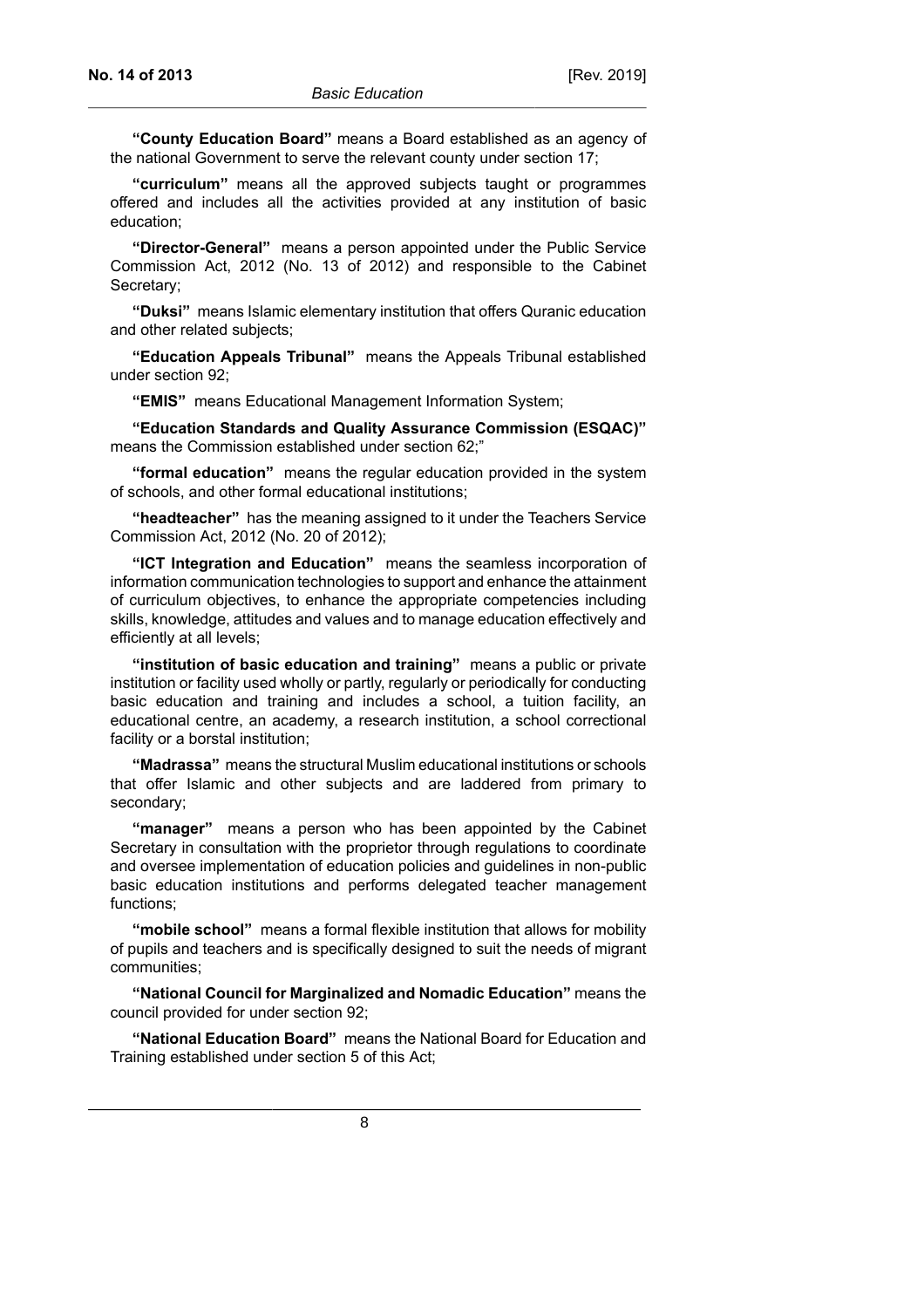**"non-formal education"** means any organized educational activity taking place outside the framework of the formal education system and targets specific groups/categories of persons with life skills, values and attitudes for personal and community development;

**"out-of-school youth"** means all persons who have attained the age of eighteen years but have not attained thirty five years and who are not engaged in learning in the formal education system;

**"parent"** means a mother, father or guardian of a child and includes any person who is responsible under the law to maintain a child or is entitled to a child's custody;

**"parent's association"** means an association as prescribed in subsection 53(2);

**"pastoral programmes"** means the curriculum designed by different Christian churches;

**"pre-primary education"** means education offered to a child of four or five years before joining level one in a primary school;

**"primary education"** means education imparted to a child who has completed pre-primary education;

**"Principal"** has the meaning assigned to it under the Teachers Service Commission Act, 2012 (No. 20 of 2012);

**"private school"** means a school established, owned or operated by private individuals, entrepreneurs and institutions;

**"Salaries and Remuneration Commission"** has the meaning assigned to it under the Salaries and Remuneration Act, 2011 (No. 10 of 2011);

**"school"** means an institution registered under this Act that meets the basic prescribed standards and includes institutions offering alternative approaches of multi-grade, double-shift, mobile schooling, out of school programmes, adult and continuing education, distance or correspondence instruction, or accelerated learning and talent based institutions, but does not include—

- (a) any institution or assembly for which a Cabinet Secretary other than the Cabinet Secretary responsible for matters relating to basic education and training, is responsible;
- (b) any institution or assembly in which the instruction is, in the opinion of the Cabinet Secretary, wholly or mainly of a religious character; or
- (c) an institution mainly or wholly of a religious character;

**"special education needs"** means conditions, physical, mental or intellectual conditions with substantial and long term adverse effects on the learning ability (other than exposure) or the needs of those who learn differently or have disabilities that prevent or hinder or make it harder for them to access education or educational facilities of a kind generally provided for learners of the same age in the formal education system;

**"special needs education"** includes education for gifted or talented learners as well as learners with disability and includes education which provides appropriate curriculum differentiation in terms of content, pedagogy, instructional materials, alternative media of communication or duration to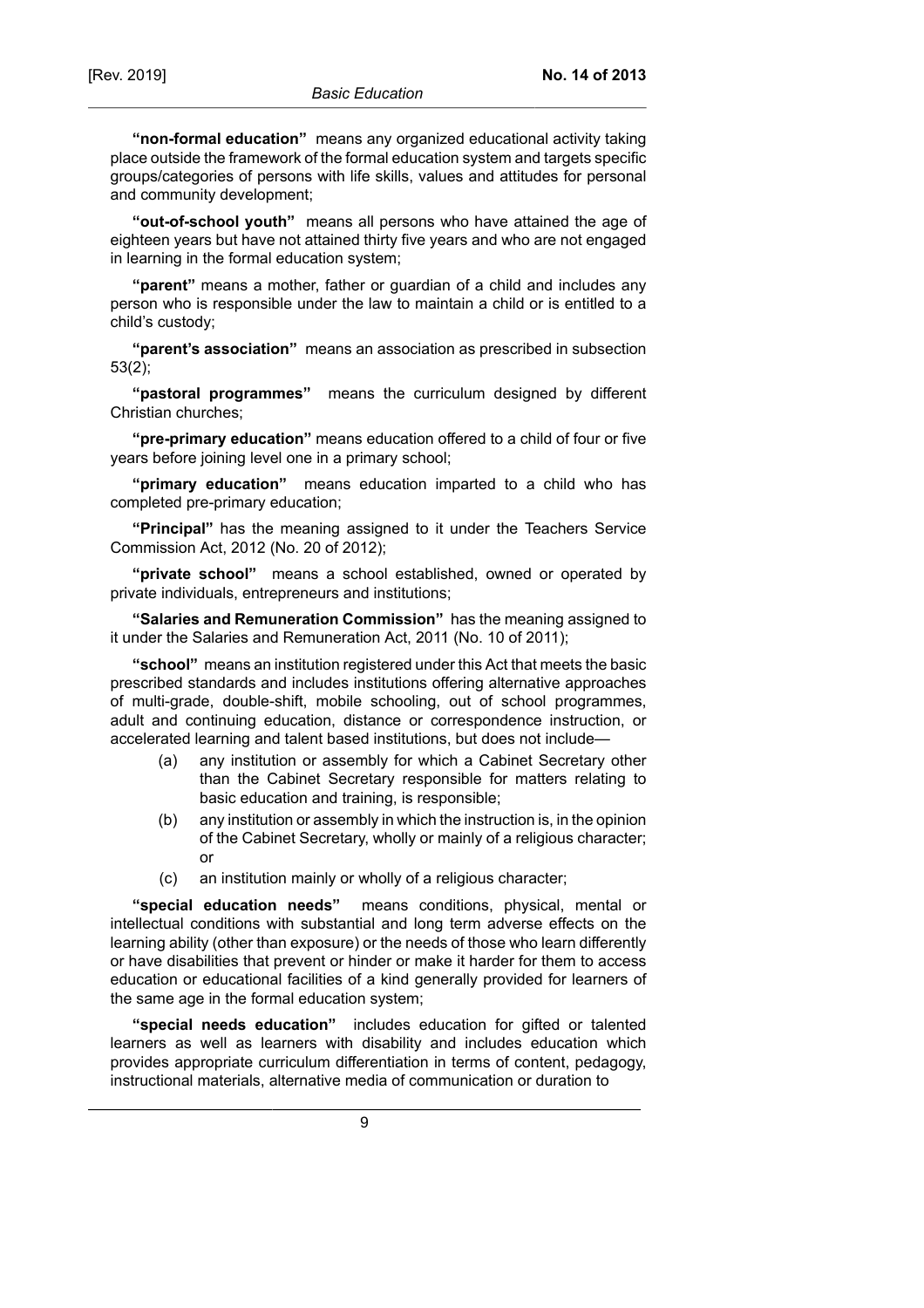address the special needs of learners and to eliminate social, mental, intellectual, physical or environmental barriers to learners;

**"special school"** means a school established for the benefit of a particular class of children who require some special form of education, treatment or care;

**"sponsor"** means a person or institution who makes a significant contribution and impact on the academic, financial, infrastructural and spiritual development of an institution of basic education;

**"stakeholder"** means a person, a public or private institution or organization involved in an education institution and with vested interests for the benefit of such an institution;

**"statutory structural adjustment"** means a systematic multi-disciplinary process of collecting information about learners for the purpose of identifying and confirming the substantial and long-term impact on the learning process, abilities or educational progress so as to provide educational support based on the assessment or findings;

**"teacher"** has the meaning assigned to it under the Teachers Service Commission Act (No. 20 of 2012);

**"tuition fees"** means fees charged to cater for instruction or instructional materials.

### **3. Application**

This Act shall apply to all institutions of basic, education under this Act.

### **4. Guiding principles**

The provision of basic education shall be guided by the following values and principles—

- (a) the right of every child to free and compulsory basic education;
- (b) equitable access for the youth to basic education and equal access to education or institutions;
- (c) promotion of quality and relevance;
- (d) accountability and democratic decision making within the institutions of basic education;
- (e) protection of every child against discrimination within or by an education department or education or institution on any ground whatsoever;
- (f) protection of the right of every child in a public school to equal standards of education including the medium of instructions used in schools for all children of the same educational level;
- (g) without prejudice to paragraph (f) above, advancement and protection of every child in pre-primary and lower primary level of education to be instructed in the language of his or her choice where this is reasonably practicable;
- (h) encouraging independent and critical thinking; and cultivating skills, disciplines and capacities for reconstruction and development;
- (i) promotion of peace, integration, cohesion, tolerance, and inclusion as an objective in the provision of basic education;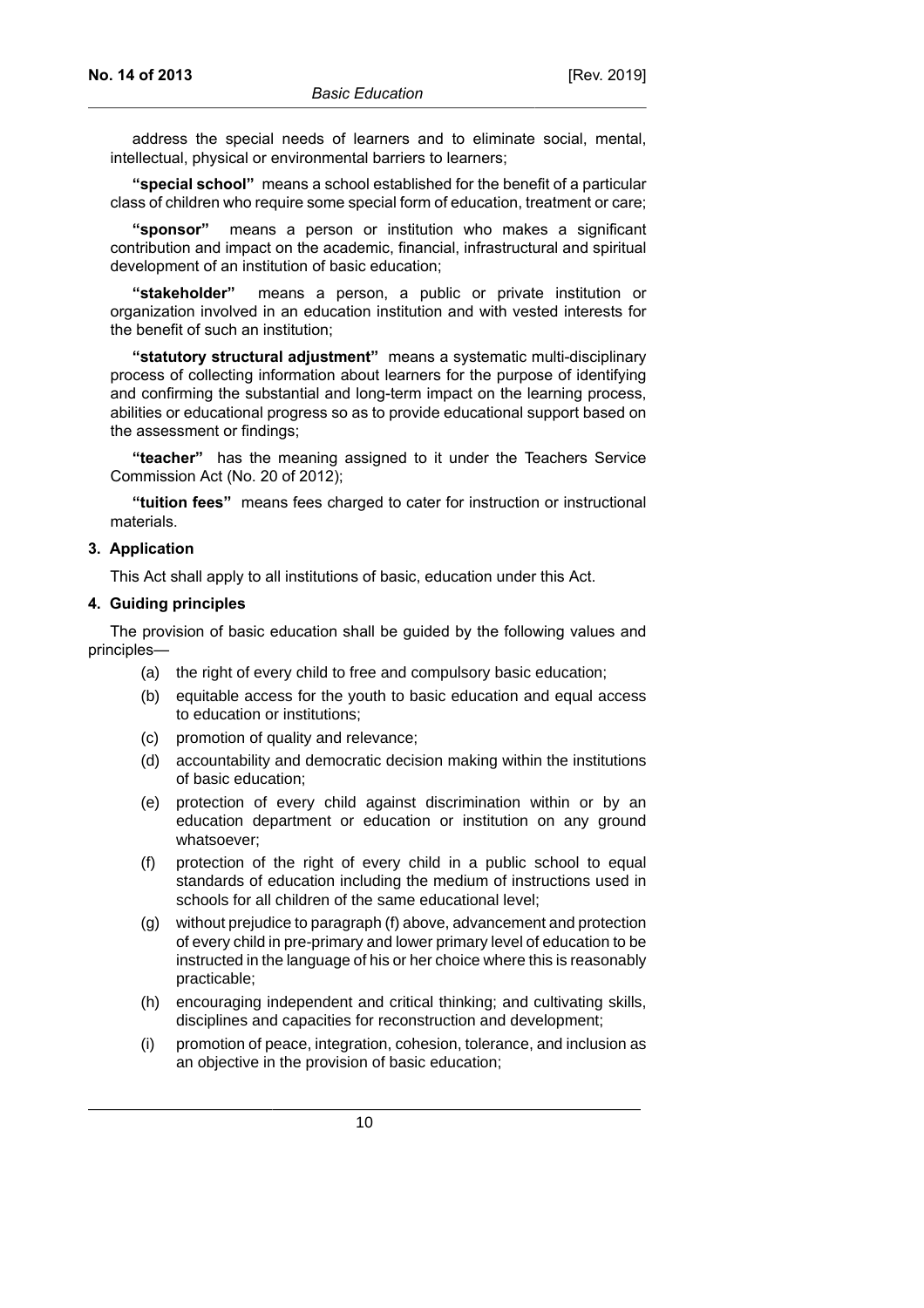- (j) elimination of hate speech and tribalism through instructions that promote the proper appreciation of ethnic diversity and culture in society;
- (k) imparting relevant knowledge, skills, attitudes and values to learners to foster the spirit and sense of patriotism, nationhood, unity of purpose, togetherness, and respect;
- (l) promotion of good governance, participation and inclusiveness of parents, communities, private sector and other stakeholders in the development and management of basic education;
- (m) transparency and cost effective use of educational resources and sustainable implementation of educational services;
- (n) ensuring human dignity and integrity of persons engaged in the management of basic education;
- (o) promoting the respect for the right of the child's opinion in matters that affect the child;
- (p) elimination of gender discrimination, corporal punishment or any form of cruel and inhuman treatment or torture;
- (q) promoting the protection of the right of the child to protection, participation, development and survival;
- (r) promotion of innovativeness, inventiveness, creativity, technology transfer and an entrepreneurial culture;
- (s) non-discrimination, encouragement and protection of the marginalised, persons with disabilities and those with special needs;
- (t) enhancement of co-operation, consultation and collaboration among the Cabinet Secretary, Teachers Service Commission, the National Education Board, the County Education Boards, the education and training institutions and other related stakeholders on matters related to education; and
- (u) provision of appropriate human resource, funds, equipment, infrastructure and related resources that meet the needs of every child in basic education.

PART II – ESTABLISHMENT, POWERS AND FUNCTIONS OF THE NATIONAL EDUCATION BOARD.

# **5. Establishment and functions of the Board**

(1) There is established a Board to be known as the National Education Board.

(2) The functions of the Board shall be to advise the Cabinet Secretary, the department of education and related departments on policy matters in respect to—

- (a) collaboration with the Quality Assurance and Standards Council, Teachers Service Commission and with other stakeholders to promote standards in basic education and training;
- (b) working with all relevant authorities and agencies to ensure that all the barriers to the right to quality education are removed and that the National and County governments facilitate the realization of the right to education by all Kenyans;
- (c) the initiation of guidelines for approval by the Cabinet Secretary on the establishment of basic education institutions;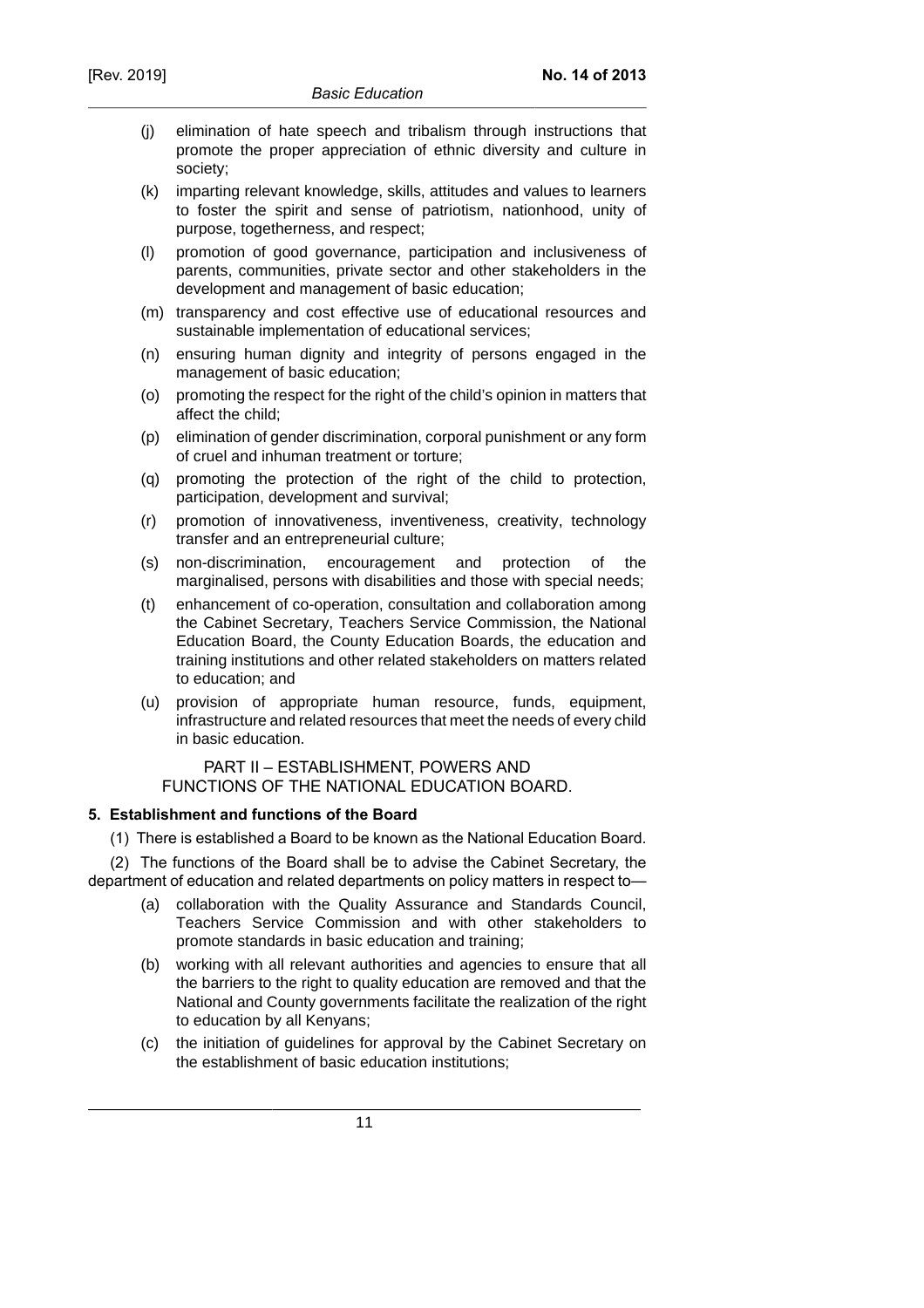- (d) putting measures in place to ensure all children attend and remain in school to complete basic education requirements;
- (e) putting measures to ensure, where applicable, transition to the next level of education, especially for the vulnerable and marginalized children;
- (f) any other matter as shall be from time to time be referred to the Board by the Cabinet Secretary.

(3) The National Education Board shall generate and cause to be published an annual report on the state of education and service delivery in the country.

### **6. Conduct of business and affairs of the Board**

(1) The conduct and regulation of the business and affairs of the Board shall be as provided in the First Schedule.

(2) Except as provided under the First Schedule, the Board may regulate its own procedure.

# **7. Composition of the Board**

(1) The Board shall consist of a chairperson and eight other members appointed by the Cabinet Secretary in accordance with the provisions of this Act.

(2) The chairperson shall serve for a term of four years and shall be eligible for reappointment for one further term of four years.

(3) The members shall serve for a term of three years and shall be eligible for reappointment for one further term of three years.

### **8. Qualifications for appointment as chairperson or member of the Board**

(1) A person shall be qualified for appointment as the Chairperson of the Board if such person—

- (a) holds a degree in education from a university recognized in Kenya;
- (b) has knowledge and at least fifteen years experience in matters relating to education;
- (c) has had a distinguished career in their respective fields; and
- (d) meets the requirements of Chapter Six of the Constitution.

(2) A person shall be qualified for appointment as a member of the Board if such person—

- (a) holds a degree from a recognized university;
- (b) has knowledge and at least ten years experience in matters relating to any of the following fields—
	- (i) education;
	- (ii) management;
	- (iii) finance;
	- (iv) governance;
	- (v) human rights;
	- (vi) public administration;
	- (vii) law;
	- (viii) economics; and
	- (ix) meets the requirements of Chapter Six of the Constitution;
- (c) has had a distinguished career in their respective fields; and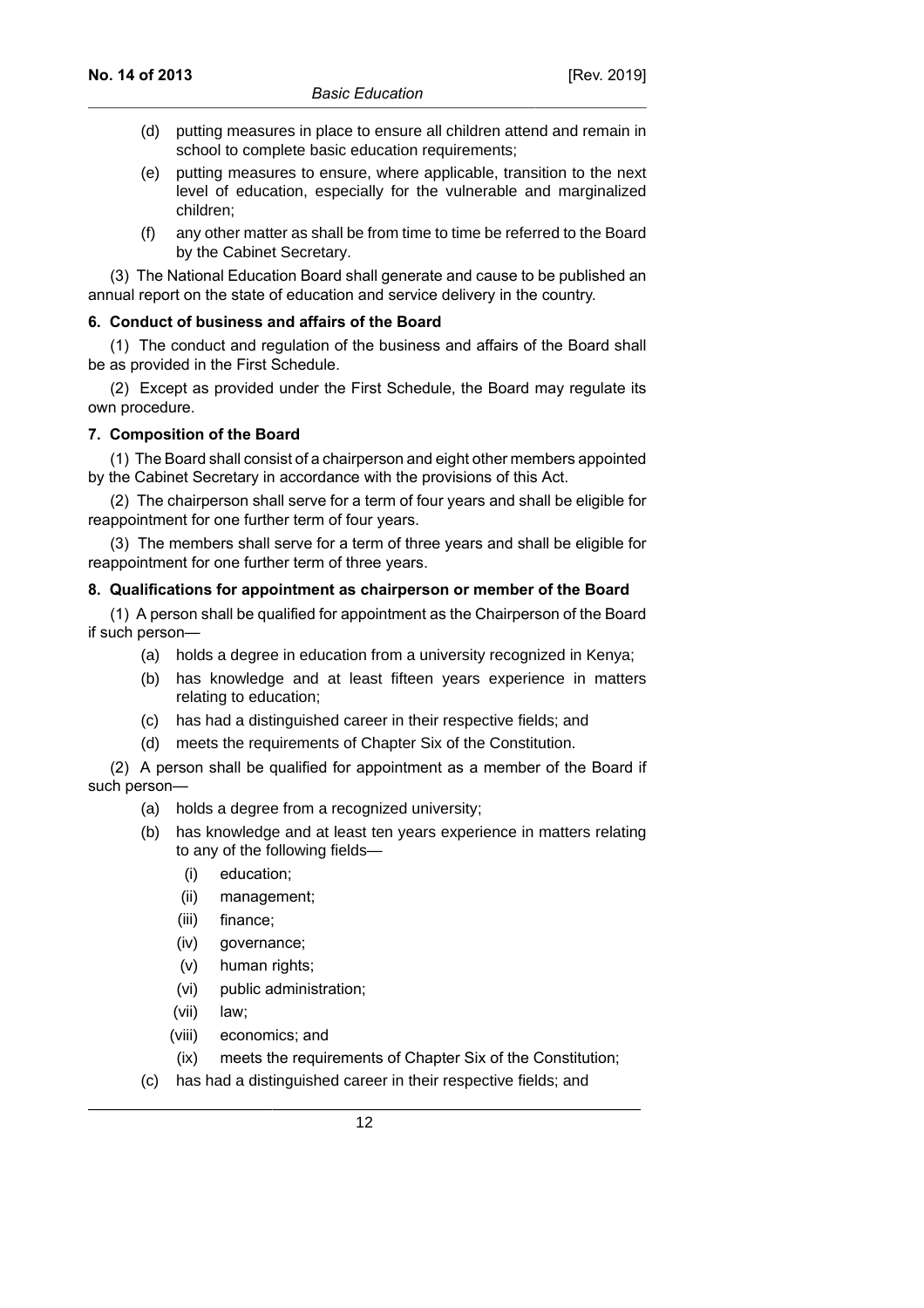(d) meets the requirements of Chapter Six of the Constitution.

# **9. Disqualifications from appointment**

A person shall not be qualified for appointment as the Chairperson or a member of the Board if such person—

- (a) is a member of Parliament or a county assembly;
- (b) is a member of a local authority;
- (c) is an undischarged bankrupt; or
- (d) has been removed from office for contravening the provisions of the Constitution or any other written law.

### **10. Appointment and term of Chairperson and members**

(1) Upon commencement of this Act or whenever there is a vacancy in the Board, the Cabinet Secretary shall, within fourteen days of the occurrence of the vacancy, appoint a Selection Panel for the purpose of selecting suitable candidates for appointment as the Chairperson or member of the Board.

(2) The Selection Panel appointed under subsection (1) shall consist of a chairperson—

- (a) two persons to represent registered School Heads Association;
- (b) a representative of the Cabinet Secretary responsible for matters relating to education who shall be the Secretary to the Selection Panel;
- (c) one person to represent the Public Service Commission;
- (d) one person to represent the National Council for Persons with Disabilities;
- (e) three persons nominated by the following bodies—
	- (i) a joint forum of the National Council of Churches of Kenya and the Evangelical Fellowship of Kenya;
	- (ii) the Kenya Episcopal Conference; and
	- (iii) the Muslims Education Council;
- (f) one person to represent the Kenya Private Sector Alliance;
- (g) one person to represent the Teachers Service Commission;
- (h) two persons to represent trade unions of teachers;
- (i) one person to represent organizations dealing with children's rights; and
- (j) one person to represent an association of parents.

(3) The Selection Panel shall, subject to this section, determine its own procedure, and the Cabinet Secretary responsible for education shall provide the Panel with such facilities and such other support as the Panel may require for the discharge of its functions.

(4) The Selection Panel shall, within seven days of its convening, invite applications, in at least two newspapers of nationwide circulation from qualified persons to be submitted within twenty-one days from the date of the invitation.

(5) The Selection Panel shall within seven days of receipt of applications under subsection (4) consider the applications and publish the names and academic qualifications of all shortlisted applicants in at least two daily newspapers of nationwide circulation.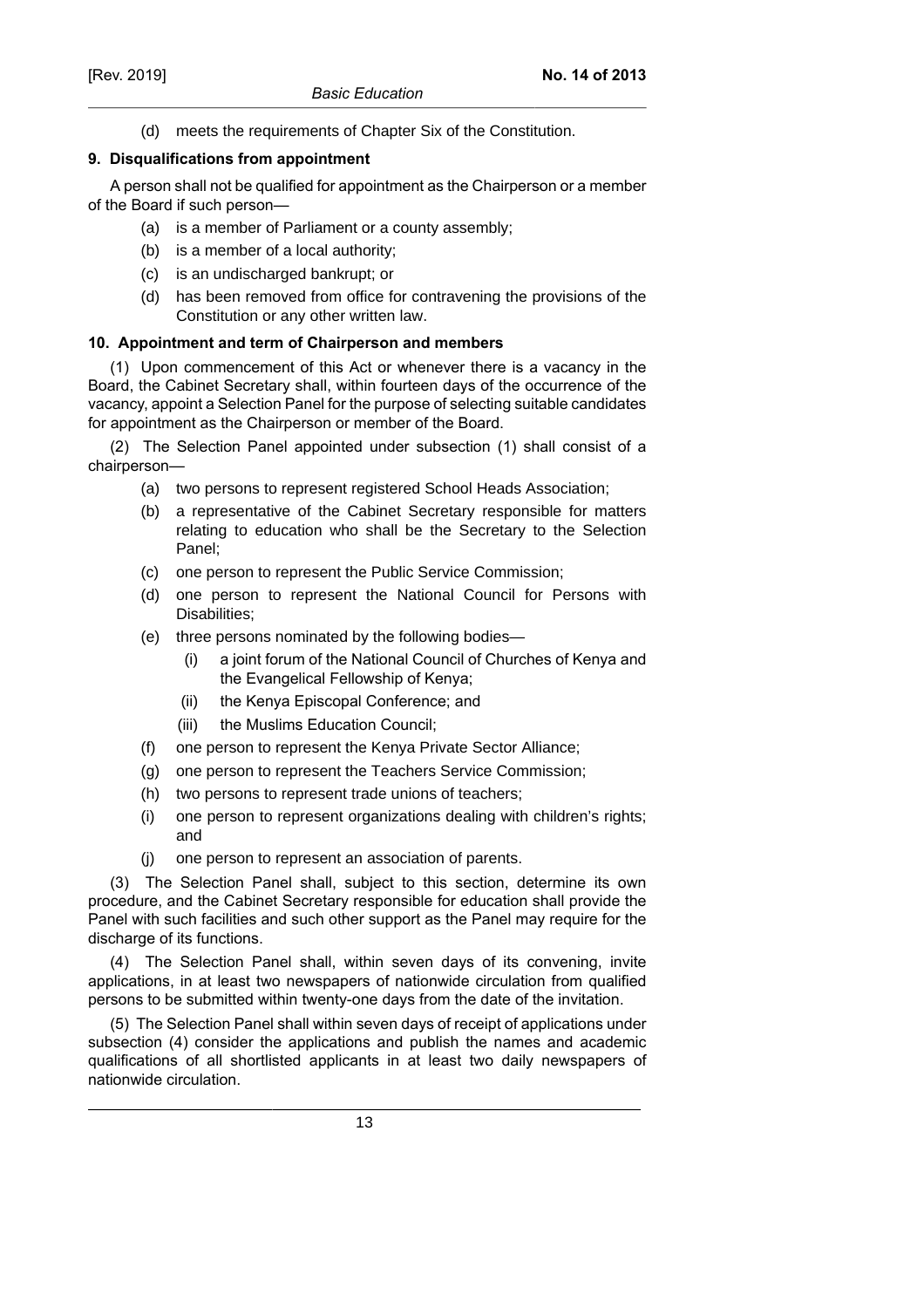(6) The Selection Panel shall within fourteen days of the publication under subsection (5) interview and identify three persons qualified for appointment as Chairperson and thirteen persons qualified for appointment as members of the Board and shall forward the names of the selected candidates to the Cabinet Secretary for appointment.

(7) The Cabinet Secretary shall, within seven days of receipt of the names forwarded under subsection (6), appoint the chairperson and members of the Board.

(8) Where the Cabinet Secretary rejects a nominee or all of the nominees submitted by the Selection Panel for approval under paragraph (6), the provisions of paragraphs (1) to (5) shall apply.

(9) In rejecting a nominee or nominees, the Cabinet Secretary shall attach a memorandum indicating the reason for such rejection.

(10) The Selection Panel convened under subsection (1) shall stand dissolved upon the appointment of the Chairperson or member of the Board whichever is the later.

(11) In short listing, nominating or appointing persons as Chairperson and members of the Board, the Selection Panel and the Cabinet Secretary shall observe the principle of gender equity, regional, ethnic and religious balance, transparency, openness and competitiveness and shall have due regard to the principle of equal opportunities for persons with disabilities.

(12) The Selection Panel may, subject to this section, determine its own procedure.

#### **11. Vacation of, and removal from office**

(1) The office of the Chairperson or a member of the Board shall become vacant if the holder—

- (a) dies;
- (b) resigns from office, by a notice in writing addressed to the Cabinet Secretary;
- (c) is absent from three consecutive meetings of the Board without good cause; or
- (d) is removed from office in accordance with subsection (2).
- (2) The Chairperson or a member of a Board may be removed from office for—
	- (a) contravention of Chapter Six of the Constitution;
	- (b) serious violation of this Act or any other law;
	- (c) gross misconduct, whether in the performance of the Chairperson's, member's or office holder's functions or otherwise;
	- (d) physical or mental incapacity to perform the functions of office;
	- (e) incompetence; or
	- (f) if adjudged bankrupt.

# **12. Staff of the Board**

The Cabinet Secretary may in consultation with the Board and upon such terms and conditions as may be prescribed, second such officers, agents and other staff as may be necessary for the efficient discharge of the functions of the Board under this Act.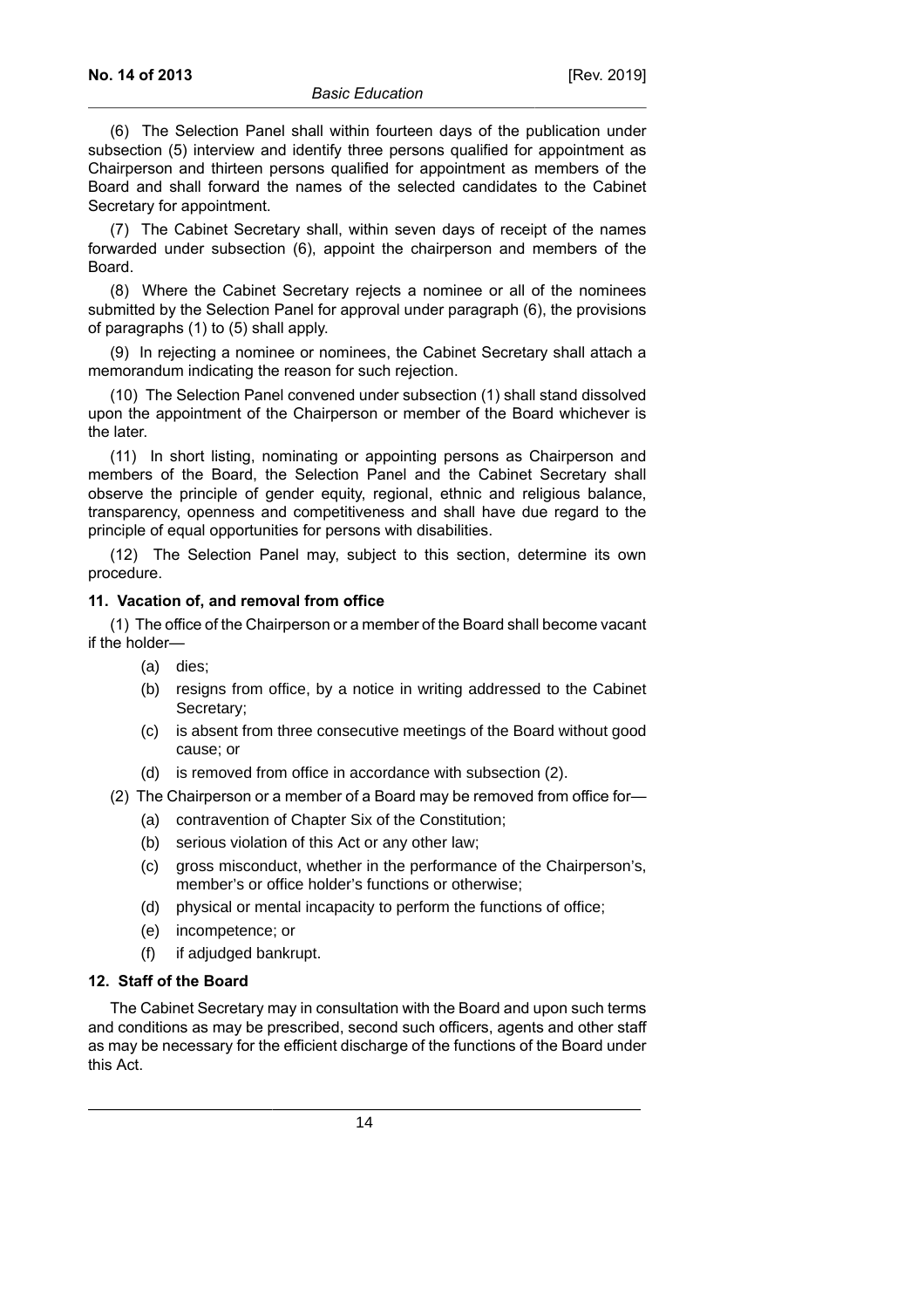# **13. Experts and consultants**

The Board may engage consultants and experts, as it considers appropriate, to assist in the discharge of its functions under this Act.

# **14. Remuneration of the Board**

The Chairperson and members of the Board shall be paid such remuneration, fees, allowances and disbursements for expenses as may be approved by the Cabinet Secretary in consultation with the Salaries and Remuneration Commission.

# **15. Reporting**

(1) The National Education Board shall submit an annual report to the Cabinet Secretary.

(2) Notwithstanding subsection (1), Cabinet Secretary may, at any time, require a report from the National Education Board on a particular matter.

### **16. Secretary to the Board**

(1) The Board shall, through an open, transparent and competitive recruitment process, recommend for appointment by the Cabinet Secretary a suitably qualified person to be the Secretary to the Board.

- (2) A person shall be qualified for appointment as the Secretary if the person—
	- (a) holds a minimum of a first degree in education or related discipline;
	- (b) has had at least ten years proven experience in leadership at senior management level;
	- (c) has experience in finance, management and public administration; and
	- (d) satisfies the requirements of Chapter Six of the Constitution.
- (3) The Secretary shall—
	- (a) be appointed by the Cabinet Secretary;
	- (b) be an ex officio member of the Board with no right to vote;
	- (c) be the secretary to the Board;
	- (d) subject to the directions of the Board, be responsible for the day to day management of the affairs of the Board; and
	- (e) perform such other functions as the Board may from time to time, determine.

(4) The Secretary shall serve on such terms and conditions as the Cabinet Secretary may determine upon the advice of the Salaries and Remuneration Commission.

# PART III – COUNTY EDUCATION BOARD

# **17. County Education Board**

(1) There is established a County Education Board for every county.

(2) The County Education Board established under subsection (1) shall be an agent of the National Education Board.

# **18. Functions of the County Education Boards**

(1) The functions of the County Education Board shall be to—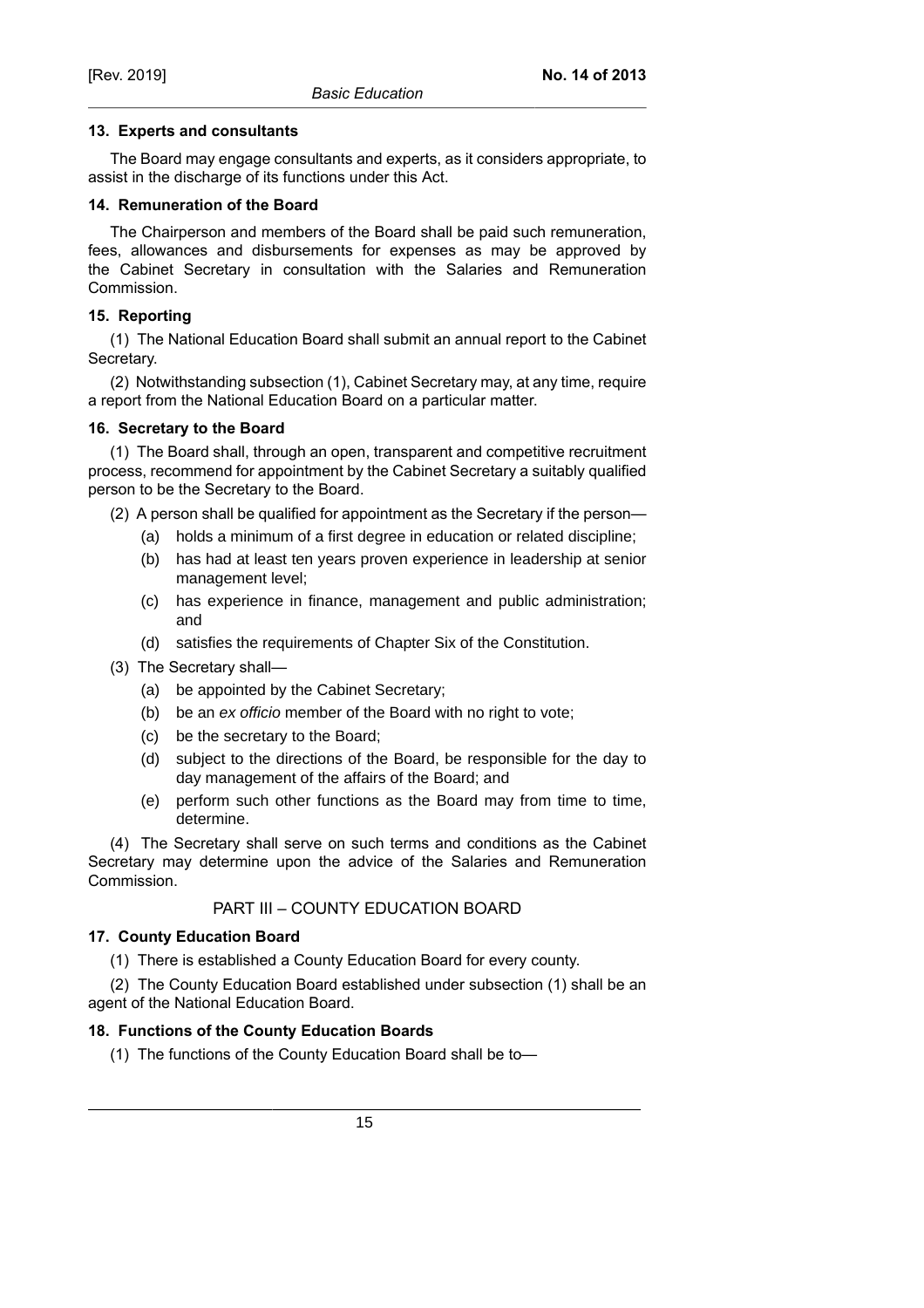- (a) oversee in consultation with the county government, the operation and management of youth polytechnics, pre-primary education including early childhood care and education programmes in the county;
- (b) coordinate and monitor education and training in the County on behalf of the national government and the county government;
- (c) interpret national policies in education based on the county's needs;
- (d) initiate proposals for policy reforms;
- (e) plan, promote, develop, and coordinate education, training and research in the county in accordance with the provisions of this Act, the national education policy and the laws and policies of the county government;
- (f) collaborate with the Board of Management, the Principal, the Head Teacher, and other appropriate authorities in the management of basic schools;
- (g) register and maintain a data bank of all education and training institutions within the county;
- (h) monitor curriculum implementation in basic education in the county;
- (i) monitor the conduct of examinations and assessments at the basic education and training levels in the county in collaboration with all the relevant national bodies;
- (j) collaborate with the Teachers Service Commission on teacher management within the county;
- (k) prepare and submit a comprehensive school termly annual report including Educational Management Information System data to the Cabinet Secretary on all areas of its mandate including education and training services, curriculum, policy implementation and school based audit report within the county;
- (l) coordinate with all relevant agencies to ensure that all the barriers to the right to quality education are removed and with National Government to facilitate realization of the right to education within the county;
- (m) put measures in place to ensure all children and youth of school going age within the county attend and stay in to complete basic education;
- (n) perform such other functions as may be necessary for the better carrying out of the functions of the county education board under this Act or any other written law.

(2) The County Education Board may in consultation with the National Education Board and relevant stakeholders appoint a sub-county education office with clear functions and powers.

# **19. Consultation with National Education Board**

(1) In carrying out its functions, the County Education Board shall work in consultation and co-operation with the National Education Board.

(2) Notwithstanding the provisions of subsection (1), the Cabinet Secretary in consultation with the National Education Board shall make regulations prescribing the coordination between the National Education Board and the County Education **Boards**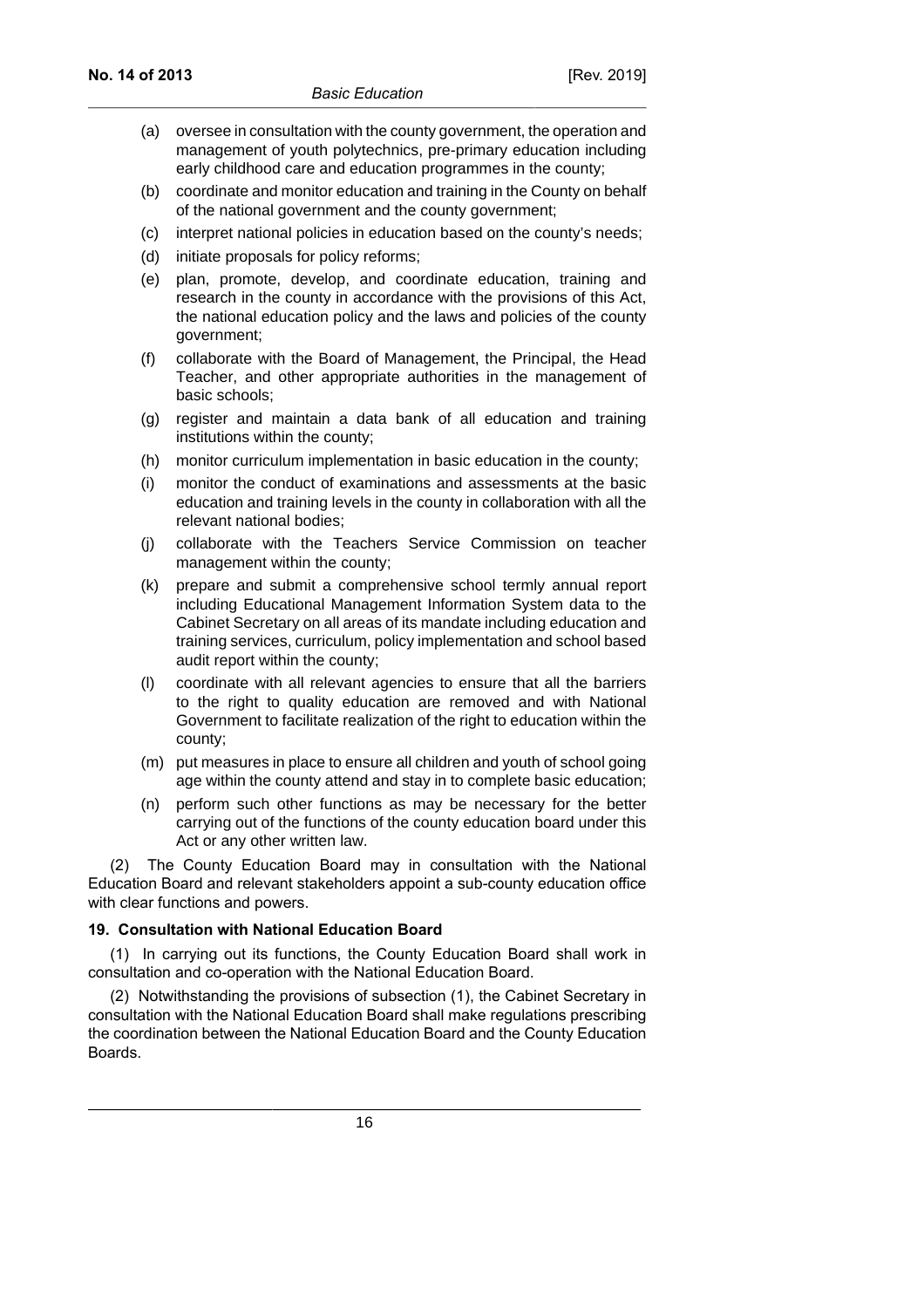# **20. Composition of the County Education Boards**

(1) Every County Education Board shall consist of a Chairperson, and twelve other members appointed by the Cabinet Secretary through an open and competitive process and shall include—

- (a) an educationist of at least five years standing, based in the county;
- (b) the County Director of Education or his or her representative who shall be the Secretary to the County Education Board;
- (c) a representative of the county executive in charge of education;
- (d) a representative of the Teachers Service Commission;
- (e) where applicable, one person each representing—
	- (i) jointly, the National Council of Churches of Kenya and the Evangelical Fellowship of Kenya;
	- (ii) the Kenya Episcopal Conference; and
	- (iii) the Muslims Education Council;
- (f) a representative of the association of private schools;
- (g) two representatives of a trade union representing the interest of teachers;
- (h) two representatives of parents teachers association; and
- (i) a representative of persons with disability;
- (j) two members nominated by the following bodies—
	- (i) the Primary School Head Teachers' Association; and
	- (ii) the Secondary School Principals Association;
- (k) a representative of a child rights organization.

(2) In appointing persons as Chairperson and members of the County Education Board, the Cabinet Secretary shall observe the principle of gender equity, regional, ethnic and religious balance, transparency, openness and competitiveness and shall have due regard to the principle of equal opportunities for persons with disabilities.

(3) All members of the County Education Board shall have a minimum qualification of secondary education certificate.

# **21. Conduct of business and affairs of the County Education Boards**

(1) The conduct and regulation of the business and affairs of the County Education Boards shall be as provided in the Second Schedule.

(2) Except as provided in the Second Schedule, the County Education Boards may regulate its own procedure.

# **22. Tenure**

- (1) The Chairperson shall serve for a term of four years renewable once.
- (2) The members shall serve for a renewable term of three years.

Provided that the Cabinet Secretary shall by regulation, provide for the staggering of the terms of the inaugural Board members.

# **23. Remuneration of the County Education Boards**

The members of the County Education Boards shall be paid such allowances and disbursements for expenses as may be approved by the Cabinet Secretary in consultation with the Salaries and Remuneration Commission.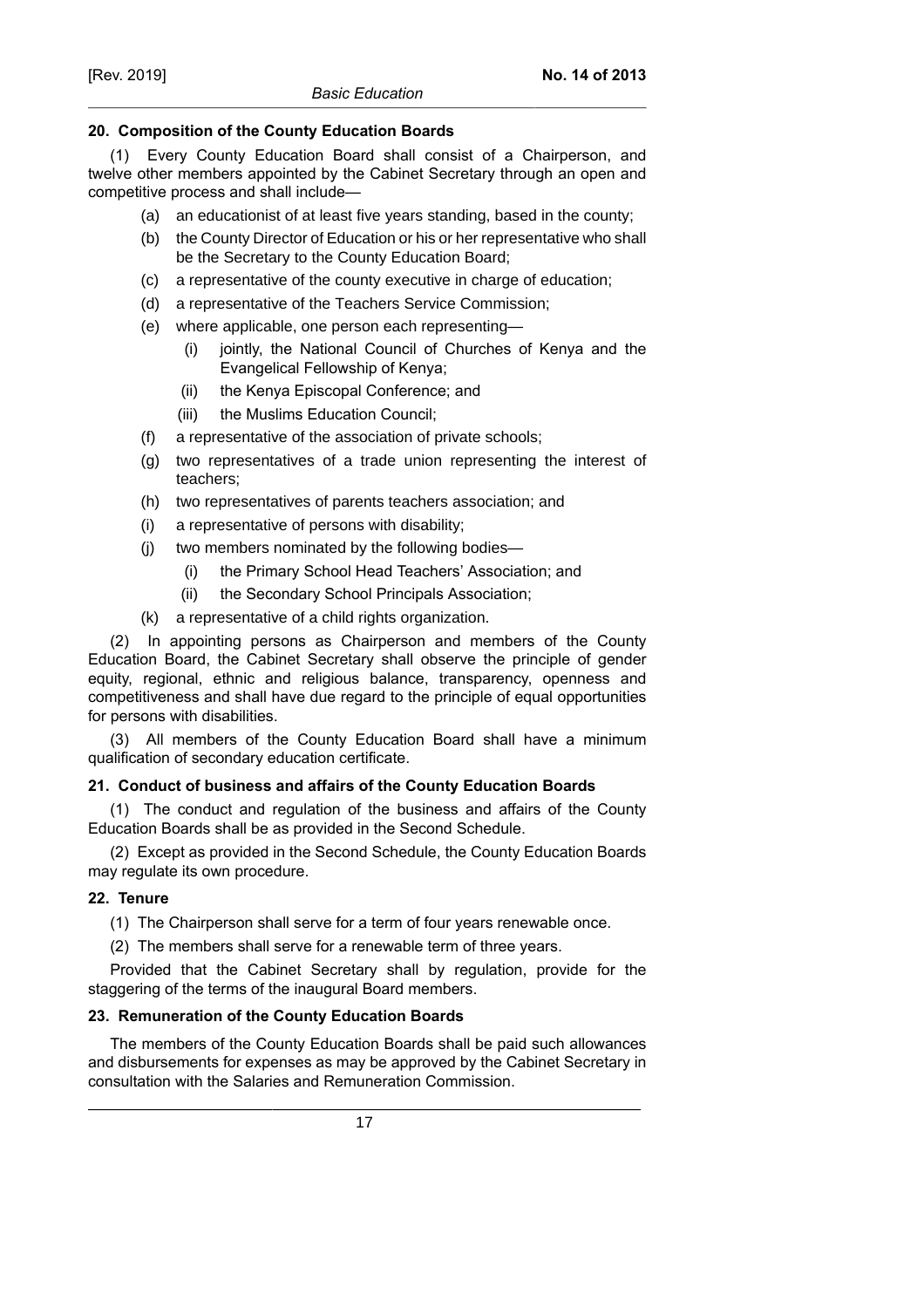### **24. Co-option**

The County Education Boards may from time to time co-opt into its membership such persons not being more than three as it is satisfied possess skills and experience to assist in the discharge of the functions of the County Education Board.

# **25. Committees of the County Education Board**

(1) A County Education Board may establish such committees as may be appropriate to perform such functions and discharge such responsibilities as it may determine.

(2) Without prejudice to the provisions of subsection (1) the County Education Board shall set up specialized committees on—

- (a) finance, audit and human resources;
- (b) basic education;
- (c) special needs education;
- (d) early childhood care and education;
- (e) vocational institutions and youth polytechnics;
- (f) standards and quality assurance;
- (g) assessment and examinations;
- (h) dispute resolution; and
- (i) human rights and gender.

(3) The County Education Board shall appoint the Chairperson of a committee established under subparagraph (1) from among its members.

(4) The County Education Board may where it deems appropriate, co-opt any person to attend the deliberations of any of its committees.

(5) All decisions of the committees appointed under subsection (1) may be reviewed by the County Education Board.

#### **26. Roles of County Government**

(1) The roles of the county government shall include the provision of funds required for the development of the necessary infrastructure for institutions of basic education and training used for conducting preprimary education, childcare facilities, homecraft centres and village polytechnics.

(2) Pursuant to Article 187 of the Constitution, the national government may, upon request and with agreement between both governments, transfer its functions relating to infrastructure development of primary schools and secondary schools to a county government.

(3) Where the national government transfers its functions to a county government under subsection (2), it may also allocate conditional grants to that county government to cater for the additional responsibilities arising from the transfer.

### **27. Role of Sponsor**

The role of the Sponsor shall be—

(a) to participate and make recommendations of review of syllabus, curriculum, books and other teaching aids;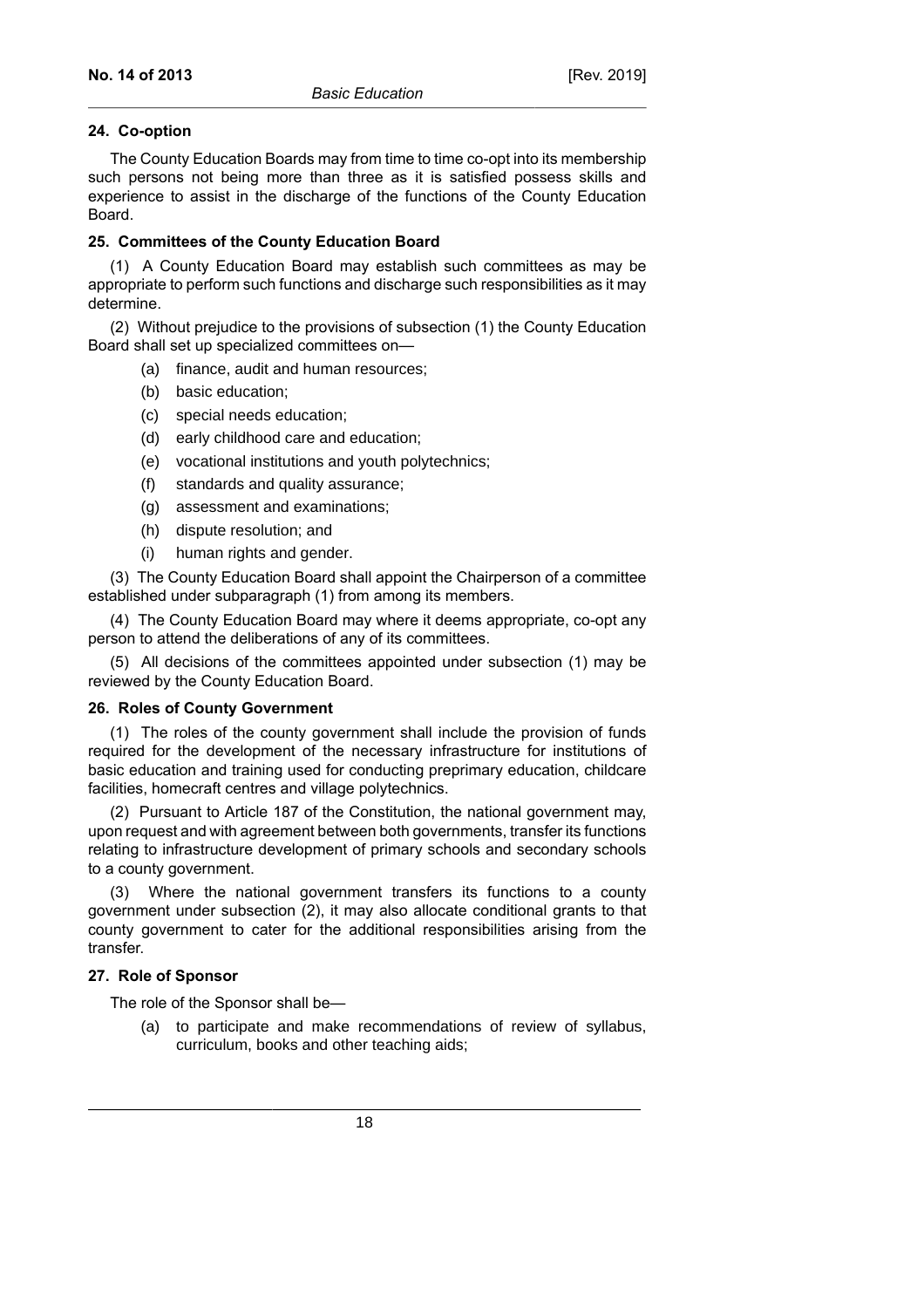- (b) representation in the School Management Committees and Board of Management;
- (c) to provide supervisory and advisory services in matters regarding spiritual development in schools including the appointment of chaplains at their own expense;
- (d) maintenance of spiritual development while safeguarding the denomination or religious adherence of others;
- (e) to offer financial and infrastructural support.

PART IV – FREE AND COMPULSORY BASIC EDUCATION

### **28. Right of child to free and compulsory education**

(1) The Cabinet Secretary shall implement the right of every child to free and compulsory basic education.

(2) The Cabinet Secretary shall in consultation with the National Education Board and the relevant County Education Board provide for the establishment of—

- (a) pre-primary, primary and secondary schools, mobile schools, and adult and continuing education centers, within a reasonably accessible distance within a county;
- (b) appropriate boarding primary schools in arid and semi-arid areas, hard-to-reach and vulnerable groups as appropriate; and
- (c) academic centres, or relevant educational institutions to cater for gifted and talented learners;
- (d) special and integrated schools for learners with disability.

### **29. Free tuition**

(1) No public school shall charge or cause any parent or, guardian to pay tuition fees for or on behalf of any pupil in the school.

- (2) Notwithstanding subsection (1)—
	- (a) tuition fees may be payable by persons who are not Kenyan citizens;
	- (b) other charges may be imposed at a public school with the approval of the Cabinet Secretary in consultation with the county education Board provided that no child shall be refused to attend school because of failure to pay such charges;
	- (c) no person shall collect levies without issuing an official receipt.

### **30. Compulsory primary and secondary education**

- (1) Every parent whose child is—
	- (a) Kenyan; or
	- (b) resides in Kenya

shall ensure that the child attends regularly as a pupil at a school or such other institution as may be authorized and prescribed by the Cabinet Secretary for purposes of physical, mental, intellectual or social development of the child.

(2) A parent who fails to take his or her child to school as required under subsection (1) commits an offence.

(3) A person who contravenes this section shall be liable on conviction to a fine not exceeding one hundred thousand shillings or to imprisonment for a term not exceeding one year, or both.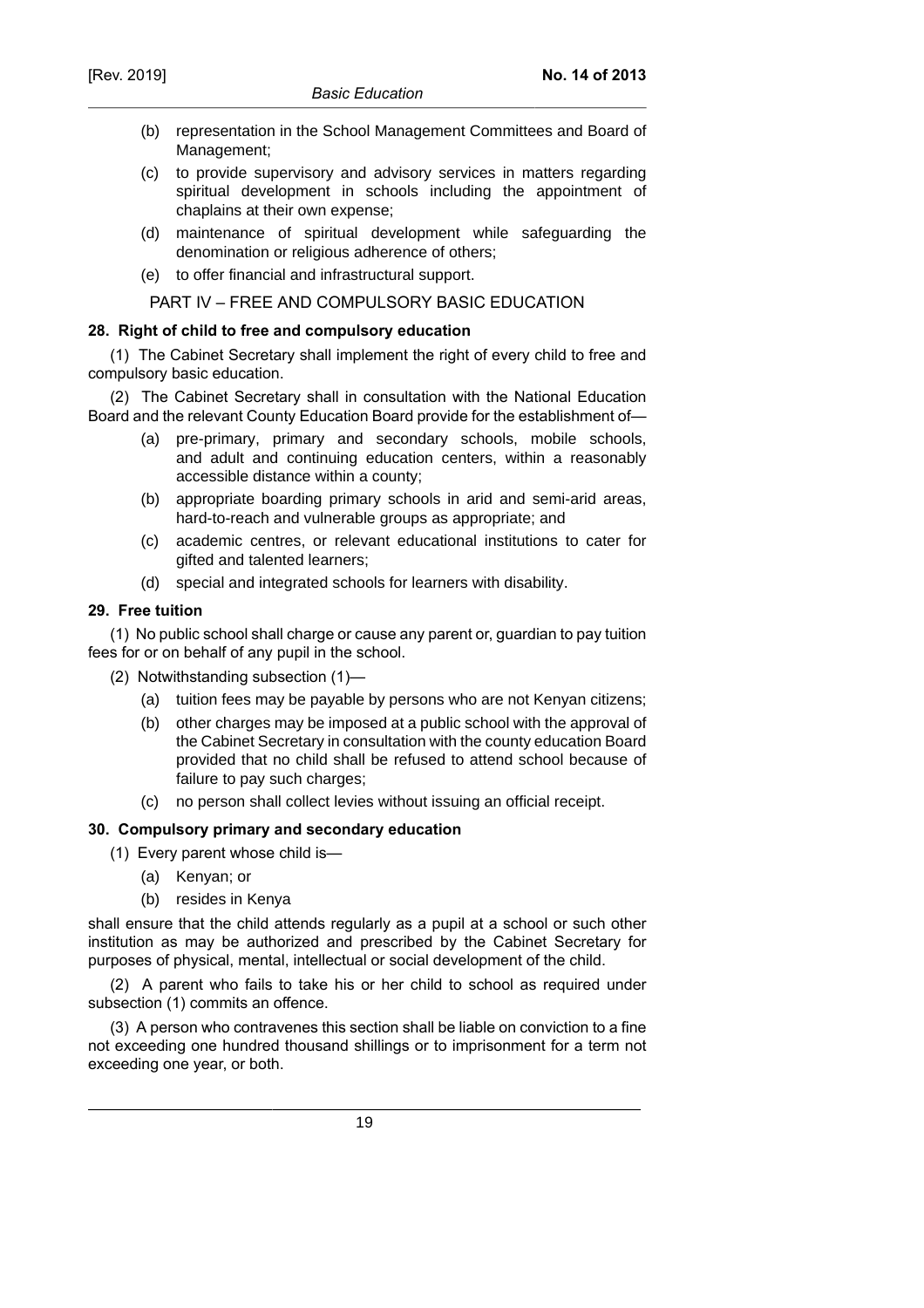(4) Subsection (2) shall not apply to a parent or guardian who presents within a reasonable time a reason to the satisfaction of the County Director of Education for the absence of his or her child at a school or institutions of basic education.

#### **31. Duty of parents and guardian**

(1) It shall be the responsibility of every parent or guardian to present for admission or cause to be admitted his or her child, as the case may be, to a basic education institution.

(2) Where a parent or guardian defaults in the discharge of his or her responsibility under subsection (1), such a parent or guardian shall be deemed to have committed an offence and is liable to fine not exceeding one hundred thousand or to a period not exceeding two years or to both.

(3) A parent or guardian shall have the right to participate in the character development of his or her child.

#### **32. No payment of fee for admission**

No person shall while admitting a child to a public school or a basic education institution collect any admission fee.

#### **33. Proof of age for admission**

(1) For the purpose of admission to a basic education institution, the age of a child shall be determined on the basis of the birth certificate issued in accordance with the provisions of the Births, Deaths Registration Act (Cap. 149) or at the attainment of the school going age of four years on the basis of such other document, as may be prescribed under regulations.

(2) No child shall be denied admission in a school or basic education institution for lack of proof of age.

#### **34. No denial of admission**

(1) A child shall be admitted in a school at the commencement of the academic year or within such extended period as may be prescribed.

(2) A school or person responsible for admission shall not discriminate against any child seeking admission on any ground, including ethnicity, gender, sex, religion, race, colour or social origin, age, disability, language or culture.

(3) The provisions of subsection (2) shall not apply in matters relating to gender in cases where a school is registered for a particular gender.

(4) No public school shall administer any test related to admission of a child to a public school or cause a person to administer such test unless such a test is for purposes of placing the child at an appropriate level of education.

(5) No child shall be denied admission to a public school.

(6) A parent of a child who has been denied admission to a public school may notify the County Education Board of the decision.

(7) The County Education Board shall review the decision of a school that denies a child admission.

(8) The Cabinet Secretary may by regulation prescribe criteria for the admission to a public school.

#### **35. Incentives and prohibition of holding back and expulsion**

(1) Pupils shall be given appropriate incentives to learn and complete basic education.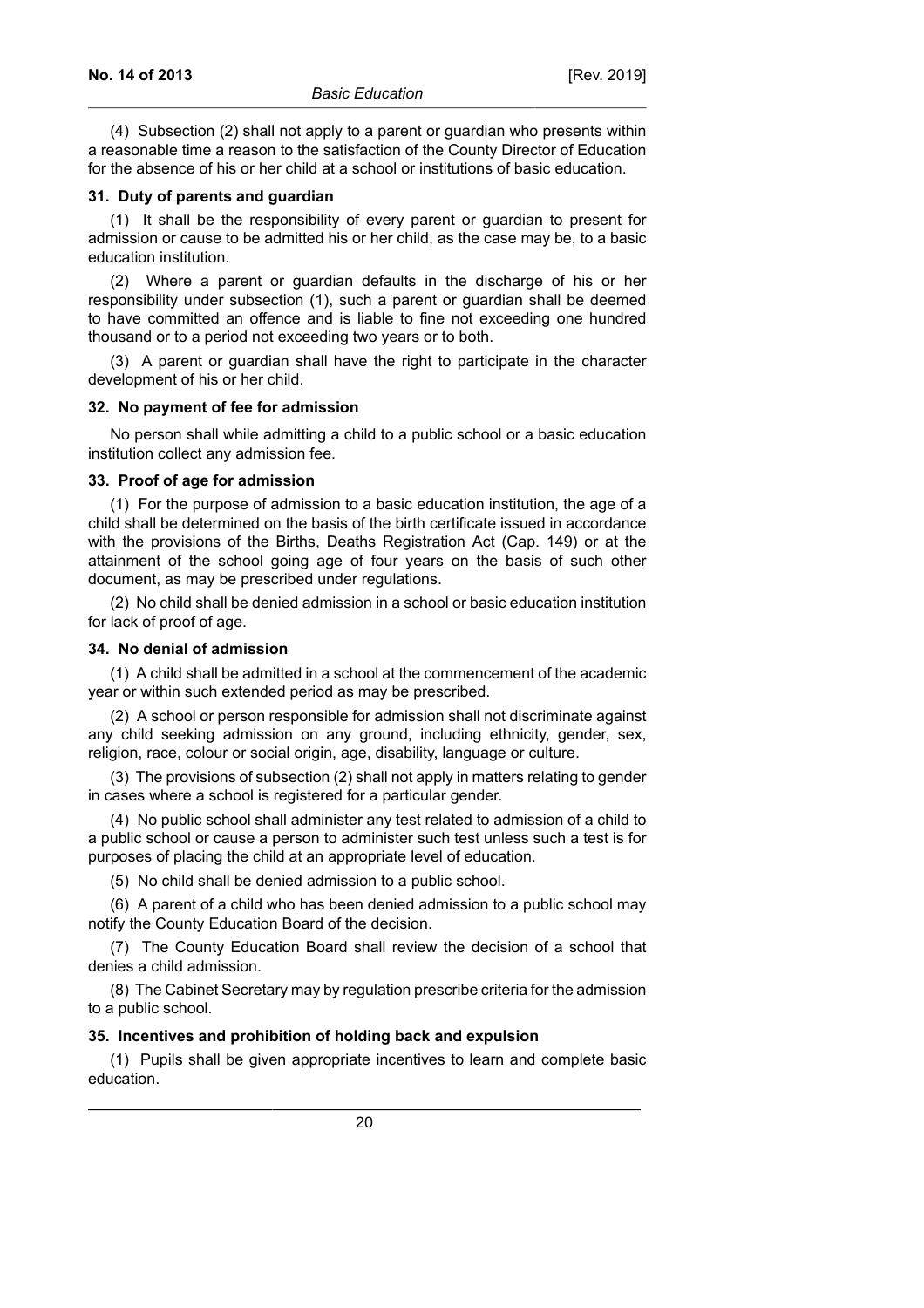(2) No pupil admitted in a school, subject to subsection (3) shall be held back in any class or expelled from school.

(3) Subject to subsection (1) the Cabinet Secretary may make regulations to prescribe expulsion or the discipline of a delinquent pupil for whom all other corrective measures have been exhausted and only after such child and parent or guardian have been afforded an opportunity of being heard:

Provided that such a pupil shall be admitted to an institution that focuses on correction in the context of education.

# **36. Prohibition against physical punishment and mental harassment to the child**

(1) No pupil shall be subjected to torture and cruel, inhuman or degrading treatment or punishment, in any manner, whether physical or psychological.

(2) A person who contravenes the provisions of subsection (1) commits an offence and shall be liable on conviction to a fine not exceeding one hundred thousand shillings or to imprisonment not exceeding six months or both.

### **37. Holiday Tuition**

(1) No pupil shall be subjected to holiday tuition.

(2) A person who contravenes subsection (1) commits an offence and is liable on conviction to a fine not exceeding one hundred thousand shillings or to imprisonment for a period not exceeding one year or to both.

### **38. Prohibition against employment of a child of compulsory school age**

(1) No person shall employ a child of compulsory school age in any labour or occupation that prevents such child from attending school.

(2) Any person who employs or prevents a child who is subject to compulsory attendance from attending school is guilty of an offence and is liable to fine not exceeding five million or to a period not exceeding five years or to both.

#### **39. Responsibility of the Government**

It shall be the duty of the Cabinet Secretary to—

- (a) provide free compulsory basic education to every child;
- (b) ensure compulsory admission and attendance of children of compulsory school age at school or an institution offering basic education;
- (c) ensure that children belonging to marginalized, vulnerable or disadvantaged groups are not discriminated against and prevented from pursuing and completing basic education;
- (d) provide human resource including adequate teaching and nonteaching staff according to the prescribed staffing norms;
- (e) provide infrastructure including schools, learning and teaching equipment and appropriate financial resources;
- (f) ensure quality basic education conforming to the set standards and norms;
- (g) provide special education and training facilities for talented and gifted pupils and pupils with disabilities;
- (h) ensure compulsory admission, attendance and completion of basic education by every pupil;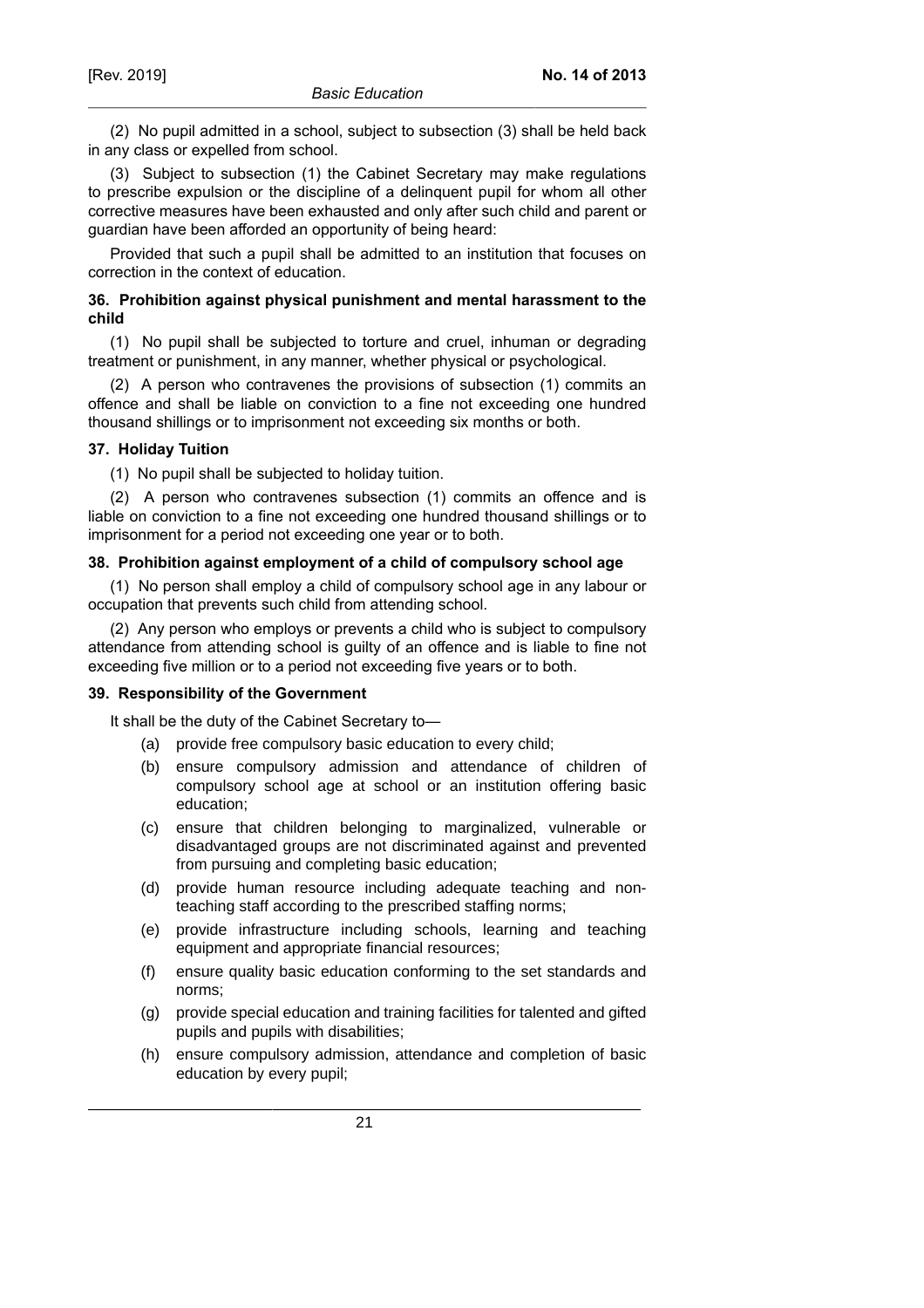- (i) monitor functioning of schools;
- (j) advise the national government on financing of infrastructure development for basic education;
- (k) provide free, sufficient and quality sanitary towels to every girl child registered and enrolled in a public basic education institution who has reached puberty and provide a safe and environmentally sound mechanism for disposal of the sanitary towels.

[Act No. 17 of 2017, s. 2.]

#### **40. Duty of a principal or head teacher**

(1) Where a pupil fails to attend school, the Head Teacher shall cause investigation of the circumstances of the child's absence from school.

(2) Where the Headteacher finds there are no reasonable grounds for the child's failure to attend school, the headteacher shall—

- (a) issue a written notice to the parent of the child requiring that parent to comply with the provisions of this Act.
- (b) submit a report on the child to the County Education Board.
- (d) submit a report on the child to the County Education Board.

(4) Any parent who without a reasonable cause and after a written notice from the head teacher, fails to comply with section 38 of this Act, commits an offence and is liable on conviction to a fine not exceeding five hundred thousand shillings or to imprisonment for a period not exceeding two years or to both.

### PART V – SYSTEM AND STRUCTURE OF EDUCATION

#### **41. Promotion of education**

The Cabinet Secretary shall in consultation with the relevant Cabinet Secretary and other relevant stakeholders promote education and training in Kenya under the following system and structure—

- (a) pre-primary education
- (b) primary education;
- (c) secondary education;
- (d) middle level institutions of basic education;

#### **42. Structure of education**

(1) The system shall be so structured as to enable learners to access education and training at any level in a sequence, and at a pace that may be commensurate with the individual learner's physical, mental and intellectual abilities and the resources available.

(2) The Cabinet Secretary in consultation with the National Education Board and other relevant stakeholders shall make Regulations prescribing an appropriate structure for education and training.

(3) The Cabinet Secretary in consultation with the National Education Board shall advise the government on the financing of technical, vocational and talent education.

(4) The Cabinet Secretary shall upon advice of the National Education Board advice the government on the promotion of environmental protection education for sustainable development.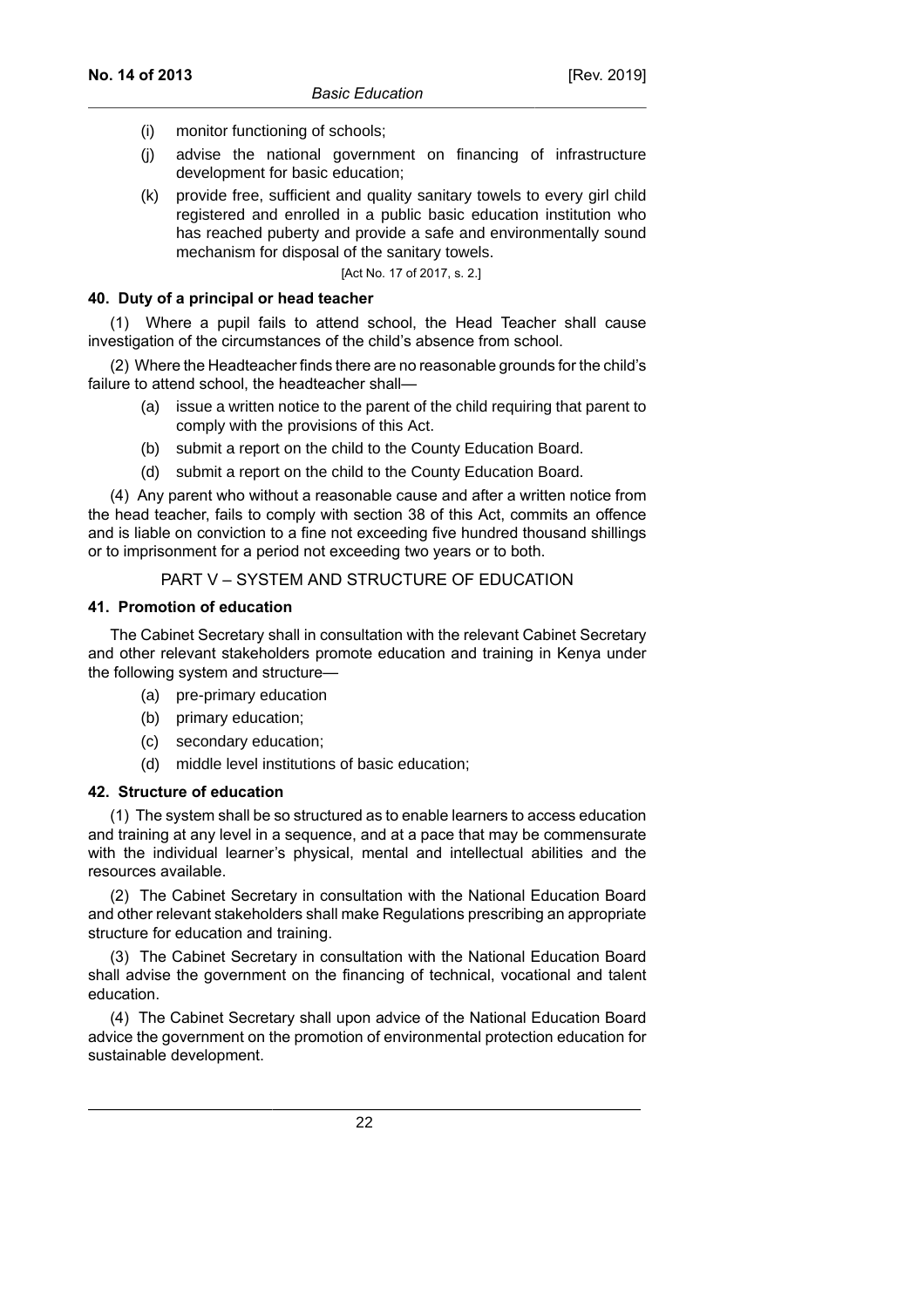# **43. Categories of schools**

(1) Basic educational institutions shall be categorised as—

- (a) public schools which are schools established, owned or operated by the Government and includes sponsored schools;
- (b) private schools as those established, owned or operated by private individuals, entrepreneurs and institutions.

(2) A public basic education institution shall not be converted to a private basic education institution or to any other private status without consultation with the National Education Board and approval by the Cabinet Secretary.

### PART VI – SPECIAL NEEDS EDUCATION

#### **44. Establishment and management of special institutions**

(1) Subject to the Constitution and the provisions of this Act, the Cabinet Secretary shall establish and maintain public special schools.

(2) The Cabinet Secretary shall provide special needs education in special schools established under subsection (1) or in pre-primary, primary and secondary schools suitable to the needs of a pupil requiring special education.

- (3) Children with special needs include—
	- (a) intellectually, mentally, physically, visually, emotionally challenged or hearing impaired learners;
	- (b) pupils with multiple disabilities; and
	- (c) specially gifted and talented pupils.

(4) The Cabinet Secretary shall ensure that every special school or educational institution with learners with special needs is provided with appropriate trained teacher, non teaching staff, infrastructure, learning materials and equipment suitable for such learners.

# **45. Regulations in special needs education**

(1) The Cabinet Secretary may make regulations for the establishment and management of special schools and institutions offering special needs education to pupils with special needs.

(2) Notwithstanding the generality of subsection (1) the Cabinet Secretary shall make regulations to—

- (a) prescribe the duration of primary and secondary education suitable to the needs of a pupil pursuing special needs education;
- (b) provide for the learning and progression of children with special needs through the education system;
- (c) prescribe standards and requirements relating to the conduct of schools making provision for special needs education for pupils with special needs;
- (d) prescribe the curriculum to be used in respect of special needs education;
- (e) prescribe the categories of pupils requiring special needs education and methods appropriate for the education of pupils in each category of special school or educational institutions under section 42;
- (f) prescribe guidelines for the promotion of education for children with special needs;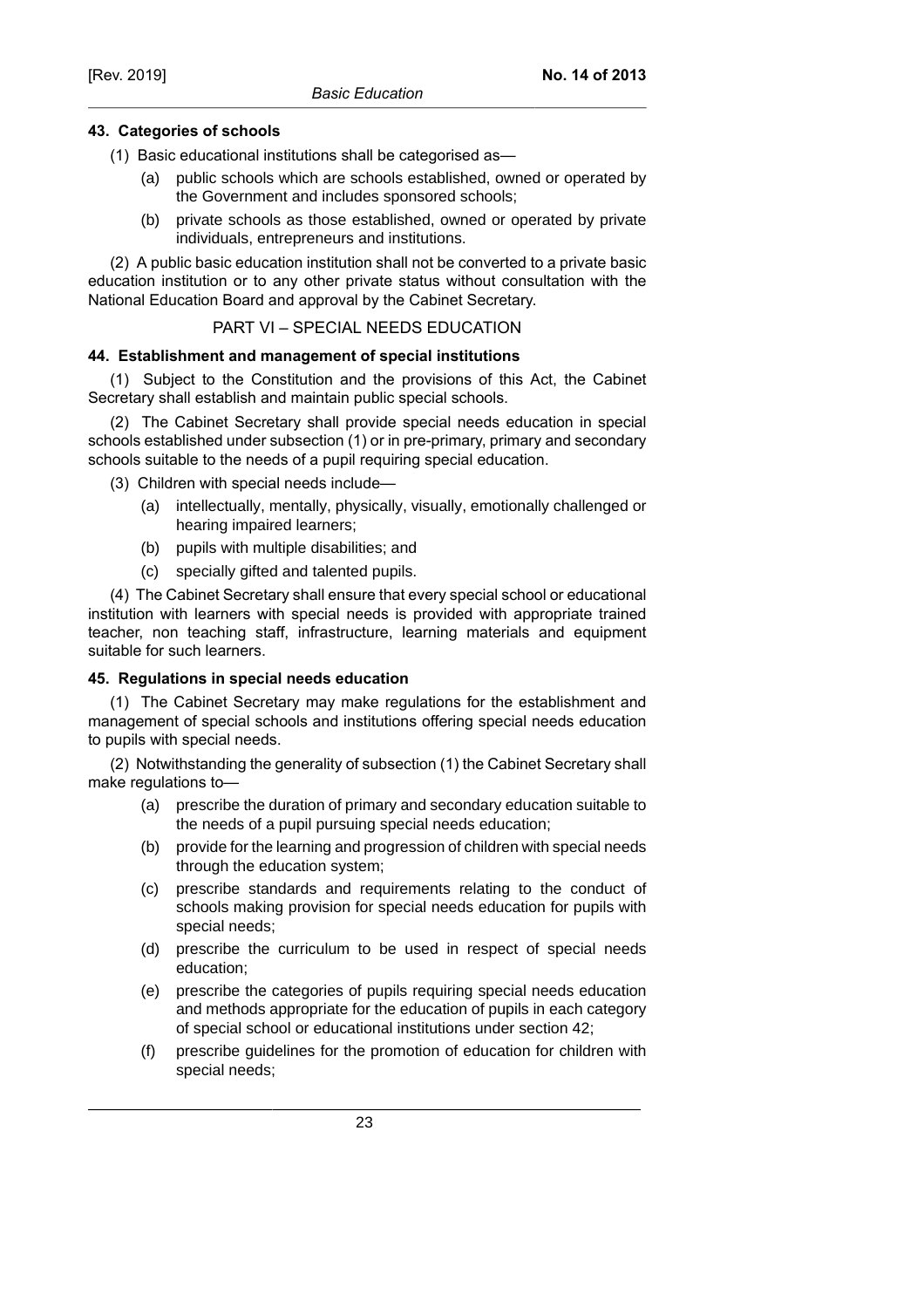- (g) establish mechanisms to ensure that every special school or educational institution offering special needs education has appropriate personnel, infrastructure, learning materials and equipment; and
- (h) establish a mechanism for monitoring and evaluation to advice the government on the quality of infrastructure and learning facilities in regard to special needs education.

(3) The curriculum used in special needs education shall comply with the requirement of the national curriculum in so far as it is reasonably practicable.

### **46. Duty of County Education Boards to provide child guidance service**

(1) Subject to the Constitution and the provisions of this Act, it shall be the duty of every County Education Board in consultation with the relevant county government to provide for education assessment and research centers including a special needs service in identified clinics in the county.

- (2) The functions of that service shall include—
	- (a) the study of children with special education needs within the county;
	- (b) the giving of advice to parents and teachers as to appropriate methods of education for such children;
	- (c) in suitable cases, provision for the special education needs of such children in the identified clinics; and

the giving of advice to county education boards regarding the assessment of the needs of any child under special needs education for the purposes of any of the provisions of this Act.

# **47. Report of child with special needs by County Education Board**

(1) It shall be the duty of the County Education Board to consider in relation to each child with special needs belonging to schools in their area, what provision would benefit him or her after he or she completes basic education and to make a report to the Director-General or relevant Director.

- (2) The County Education Board's report under subsection (1) shall include—
	- (a) recommendations as to whether the child would benefit from school education after he or she completes basic education;
	- (b) a summary of the child's impairments or talent;
	- (c) a statement of the special educational needs arising from those impairments or talents;
	- (d) a statement of the measures proposed by the education authority to be taken to meet those needs; and
	- (e) where appropriate, the proposal of a school of higher learning to be attended by him or her.

# **48. Future provision for children with special needs**

(1) A County Education Board shall in consultation with the Cabinet Secretary make such arrangements as they deem fit to enable a pupil with special needs attend an establishment whether or not a school in or outside Kenya if that establishment makes provision wholly or mainly gifted or talented learners or advantage of the pupil for one or both of his or her parents, or some other person, to be present with him or her at the establishment during the period of the attendance, learners with disabilities.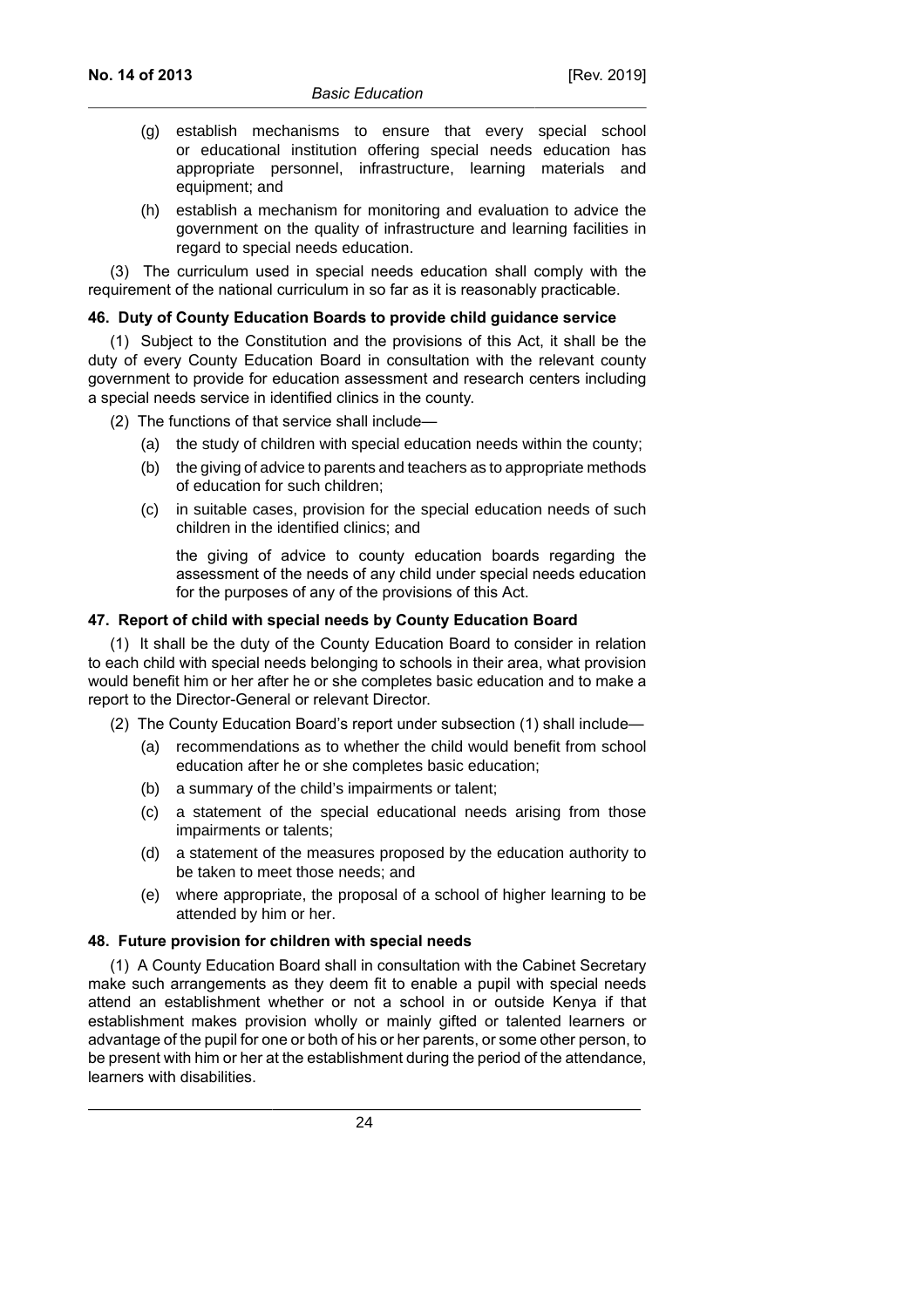(2) Without prejudice to the generality of subsection (1), the arrangements mentioned in that subsection may include defraying, whether wholly or partly—

- (a) the fees payable for the pupil's attendance and his or her travelling, maintenance and other expenses in respect of that attendance; and
- (b) where in the opinion of the Cabinet Secretary it would be to the such expenses of, as the case may be, the parent, parents or other person.

PART VII – PRIVATE EDUCATIONAL INSTITUTIONS

#### **49. Establishment of private schools**

Subject to the Constitution and the provisions of this Act, any person may establish and maintain a private school.

### **50. Registration of private schools**

(1) A person shall not establish or maintain a private school unless it is registered under this Act.

(2) No private school shall be registered if—

- (a) the proprietor is disqualified from being a proprietor by reason of Article 10 or Chapter Six of the Constitution;
- (b) a teacher employed in the school is not registered by the Teachers Service Commission;
- (c) the school premises, or any part of those premises, are unsuitable for a school; or
- (d) the proprietor or manager has been convicted of any crime against children under the Sexual Offences Act, 2006 (No. 3 of 2006) and Counter-Trafficking in Persons Act, 2010 (No. 8 of 2010).

(3) Subject to the provisions of this Act, the registration of any private school shall be provisional for a term of one year renewable for one further term of one year until the institution is quality assured and notice given in writing to the proprietor that the registration is final.

- (4) If any person—
	- (a) conducts a private school which is not a registered school or a provisionally registered school; or
	- (b) being the proprietor of a private school does any act calculated to lead to the belief that the school is a registered school while it is a provisionally registered school,

he or she shall be liable on conviction to a fine not exceeding five million shillings or to imprisonment for a term not exceeding three years or to both such fine and such imprisonment.

# **51. Right to attend a private school**

Any person requiring basic education may attend a private school.

# **52. Duties and rights of a private school**

- (1) A private school shall–
	- (a) establish necessary educational and governance structures;
	- (b) recruit registered teachers;
	- (c) comply with and follow the approved curriculum;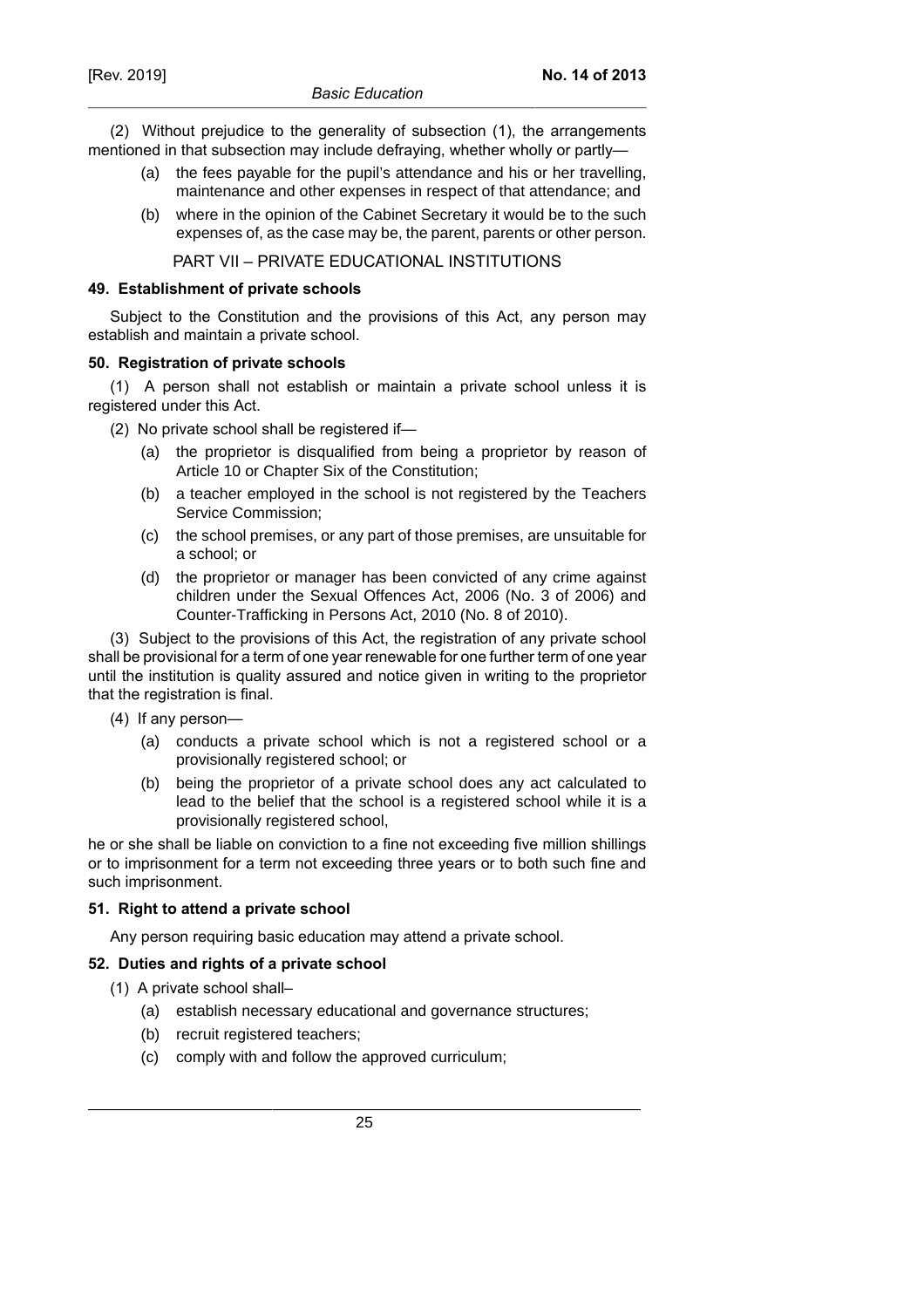- (d) maintain premises that meet the requirements of the occupational health, safety regulations and building standards;
- (e) maintain necessary teaching and learning materials;
- (f) maintain a data bank on pupils undertaking education in the school and submit to the Cabinet Secretary;
- (g) where requested by the Cabinet Secretary, provide evidence that pupils are making reasonable educational progress appropriate for their age and grade level based upon results of nationally recognized standardized achievement tests.

(2) The County Education Board in consultation with the Teachers Service Commission shall assess a private school, including teachers, non teaching staff, the school's educational programmes and the school instructional materials, to inspect the school's facilities and to perform such other appropriate functions with respect to the private school as the Cabinet Secretary may require.

> PART VIII – GOVERNANCE AND MANAGEMENT OF BASIC EDUCATION AND TRAINING

### **53. Governance and management of education and training**

(1) The Cabinet Secretary shall be responsible for the overall governance and management of basic education.

(2) Subject to the provisions of this Act, the Cabinet Secretary shall by regulation entrust the governance or management of any aspect of basic education and training to any agency, body, organ or institution as may be appropriate for the purposes of this Act.

### **54. Structures of governance and management in education**

(1) For purposes of ensuring effective and efficient management of basic education in Kenya, the Cabinet Secretary shall by regulation establish such structures of governance and management at national and county levels as may be appropriate.

(2) The structures of governance and management of education established in subsection (1) shall—

- (a) encourage cooperation and collaboration among all stakeholders involved in governance and management of basic education;
- (b) decentralize decision making authority on financial and human resources and related functions in basic education;
- (c) enhance the culture of democracy, accountability and transparency in the governance and management of basic education; and
- (d) ensure effective and efficient delivery of basic education at all levels.

(3) There shall be a Director-General appointed through an open and competitive process under the Public Service Commission Act, 2012 (No. 8 of 2012) in consultation with the Cabinet Secretary.

(4) (a) The Director-General appointed under subsection 3 shall be responsible to the Principal Secretary.

(b) The Director-General shall have functions prescribed in any written law and the directions of the Cabinet Secretary.

(5) There shall be a County Director of Education deployed by the Cabinet Secretary through an open and competitive process.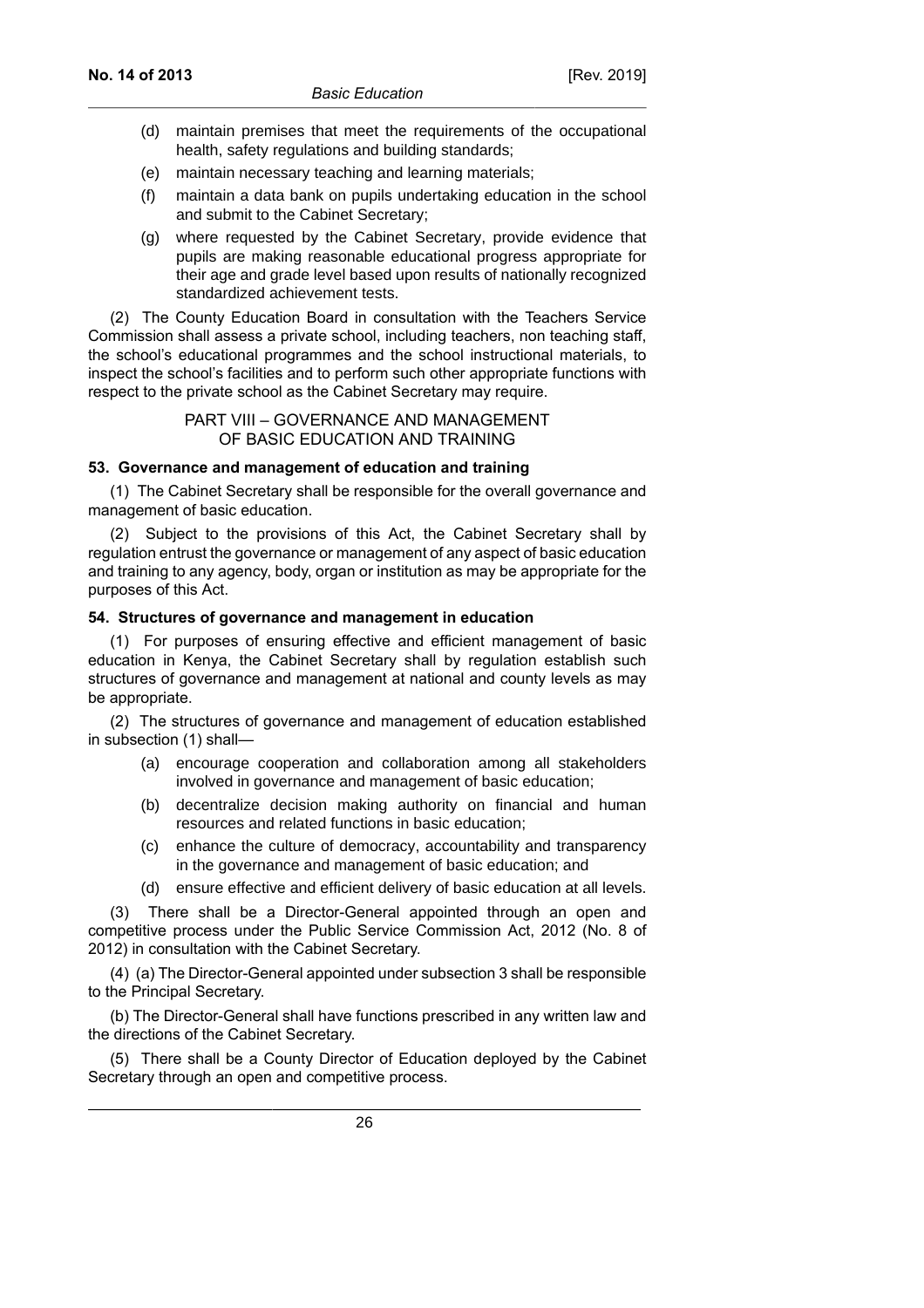(6) The County Director of Education shall be Secretary to the County Education Board and holder of the authority to incur expenditure of the educational account in the country.

(7) The County Director of Education shall, subject to the authority of the Cabinet Secretary and in consultation with the County Government, perform the following functions—

- (a) implementation of education policies;
- (b) co-ordination and supervision of all education officers and support staff at the County level;
- (c) management of basic education, adult continuing education, nonformal, special needs education, tertiary and other educational programmes;
- (d) initiating educational policies at County level;
- (e) liaise with Kenya National Examination Council on management of national examinations;
- (f) maintenance of quality assurance and standards in the County;
- (g) management and monitoring the implementation of educational programmes;
- (h) advising and facilitating the establishment and registration of learning institutions by the County government;
- (i) administration of education management information system and the related information and communication technology at the County level;
- (j) facilitate auditing of all basic education institutions in the County;
- (k) advise the County Education Board on selection and appointment of Boards of Management (BOMs), School Management Committees and Parents Associations;
- (l) co-ordinate capacity building and development for officers, school managers, Boards of Management and curriculum implementers;
- (m) admissions, transfers and discipline of students;
- (n) co-ordination of partners and education providers in the County including links with Government Departments on all education matters;
- (o) supervision of handing and taking over in schools and educational institutions in consultation with the Teacher Service Commission;
- (p) oversee the proper management and maintenance of school buildings, property and infrastructure development;
- (q) monitoring and evaluation of education programmes;
- (r) management of co-curricular activities, sports education and talent development in basic education institutions in the County;
- (s) any other duties assigned by the Cabinet Secretary.

(8) The County Director of Education shall, in the performance of the functions under subsection (7), have due regard to the teacher management functions provided under Article 237 of the Constitution and the Teachers Service Commission Act, 2012 (No. 20 of 2012).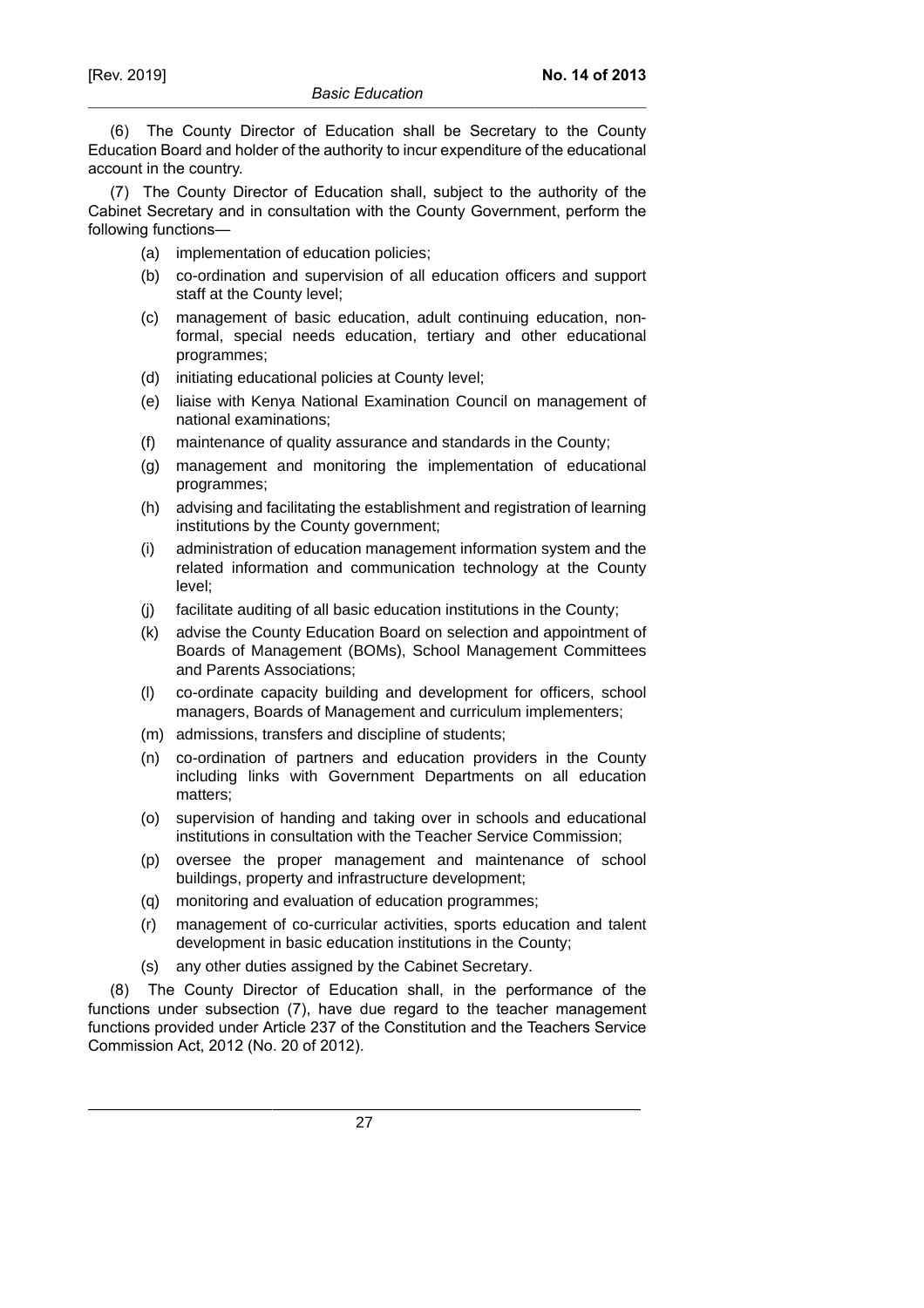### **55. Board of management**

- (1) There shall be a Board of Management for every public—
	- (a) pre-primary institution;
	- (b) primary school;
	- (c) secondary school;
	- (d) adult and continuing education centre;
	- (e) multipurpose development training institute; or
	- (f) middle level institutions of basic education.

(2) Notwithstanding subsection (1) every school shall have a parents association which shall be constituted in the manner set out in the Third Schedule.

(3) Every private school shall establish a parents' teachers association.

# **56. Composition of Board of Management**

(1) The Board of Management established under section 55 shall consist of the following members appointed by the County Education Board:

- (a) six persons elected to represent parents of the pupils in the school or local community in the case of county secondary schools;
- (b) one person nominated by the County Education Board;
- (c) one representative of the teaching staff in the school elected by the teachers;
- (d) three representatives of the sponsors of the school;
- (e) one person to represent special interest groups in the community; and
- (f) one person to represent persons with special needs;
- (g) a representative of the students' council who shall be an ex officio member.

(2) The Board of Management may from time to time co-opt into its membership such persons as it is satisfied possess skills and experience to assist in the discharge of the Board's functions.

(3) The number of members of the Board of Management co-opted under subsection (2) shall not exceed three at any particular time and such members do not have a right to vote at the meetings of the Board.

(4) The members of the Board of Management shall elect their chairperson from amongst themselves provided that the member to be so elected shall not be a person who was appointed under subsection (1)(c).

(5) For public schools sponsored by faith-based organisations, the Chairperson of the Board of Management shall be appointed by the County Education Board in consultation with the sponsor.

(6) For a public school, the chairperson of the Board of Management shall be elected by the members in their first meeting.

(7) Despite subsection (5), a faith-based sponsor who does not make a significant contribution and impact to a school or institution as contemplated under section 2 of the Act shall not be consulted in the appointment of the chairperson of the Board of Management of that school or institution.

(8) The conduct and affairs of the Board of Management shall be as set out in the Fourth Schedule.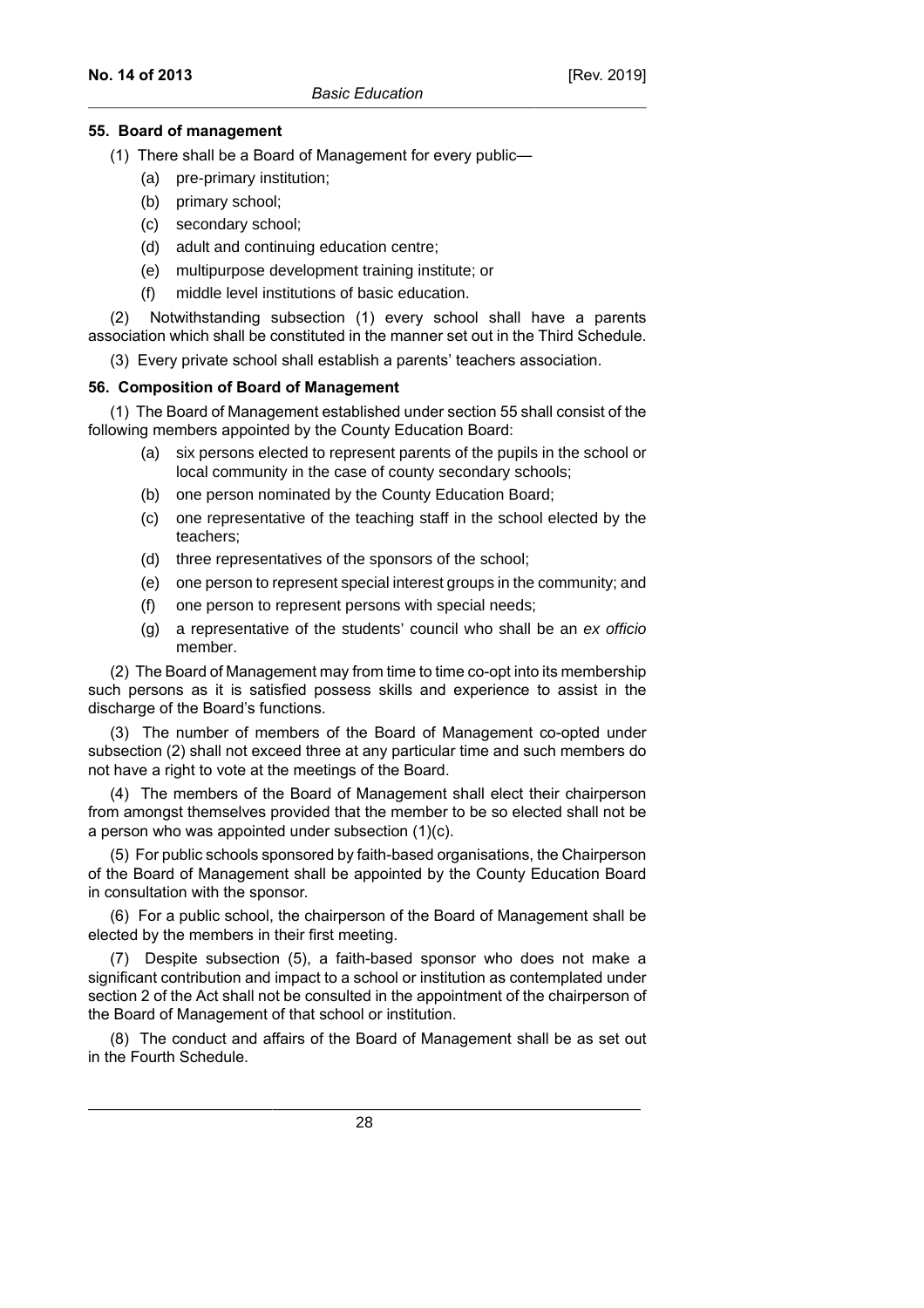(9) The provisions of sections 54 to 57 shall apply *mutatis mutandis* to a board of management of any public—

- (a) primary school;
- (b) secondary school;
- (c) adult and continuing education centre; and
- (d) multipurpose development training institute.

### **57. Qualifications of members of boards of management**

(1) The Cabinet Secretary shall, by regulations prescribe the qualifications for persons who may be appointed to or co-opted into the Board of Management of a primary school, secondary school, adult continuing education centre, multipurpose development training institution or any basic education institution under this Act.

(2) In appointing persons as members of a board of management, the nominating and appointing authority shall observe and respect—

- (a) the ethnic and regional diversity of the people of Kenya;
- (b) impartiality and gender equity; and
- (c) Article 10 and Chapter Six of the Constitution.

#### **58. Functions of a Management Committee of pre-primary institution**

(1) The functions of a Management Committee of a pre-primary institution shall be to—

- (a) promote the best interests of the institution and ensure the institution's development;
- (b) develop a strategic plan for the institution;
- (c) promote quality care, nutritional and health status of the children;
- (d) ensure the development of the children's knowledge, self-confidence, free expression, spiritual and social values and appreciation of other people's needs and views;
- (e) provide a secure physical and psycho-social setting for the children;
- (f) facilitate the development of children's affective, cognitive, psychomotor and physical attributes in an integrated manner including the development of talented and gifted pupils;
- (g) perform any other function to facilitate the implementation of its functions under this Act or any other written law; and
- (h) protect human rights of and promote the best interest of the child.

#### **59. Functions of the Board of Management**

The functions of the Board of Management of a basic education institution shall be to—

- (a) promote the best interests of the institution and ensure its development;
- (b) promote quality education for all pupils in accordance with the standards set under this Act or any other written law;
- (c) ensure and assure the provision of proper and adequate physical facilities for the institution;
- (d) manage the institution's affairs in accordance with the rules and regulations governing the occupational safety and health;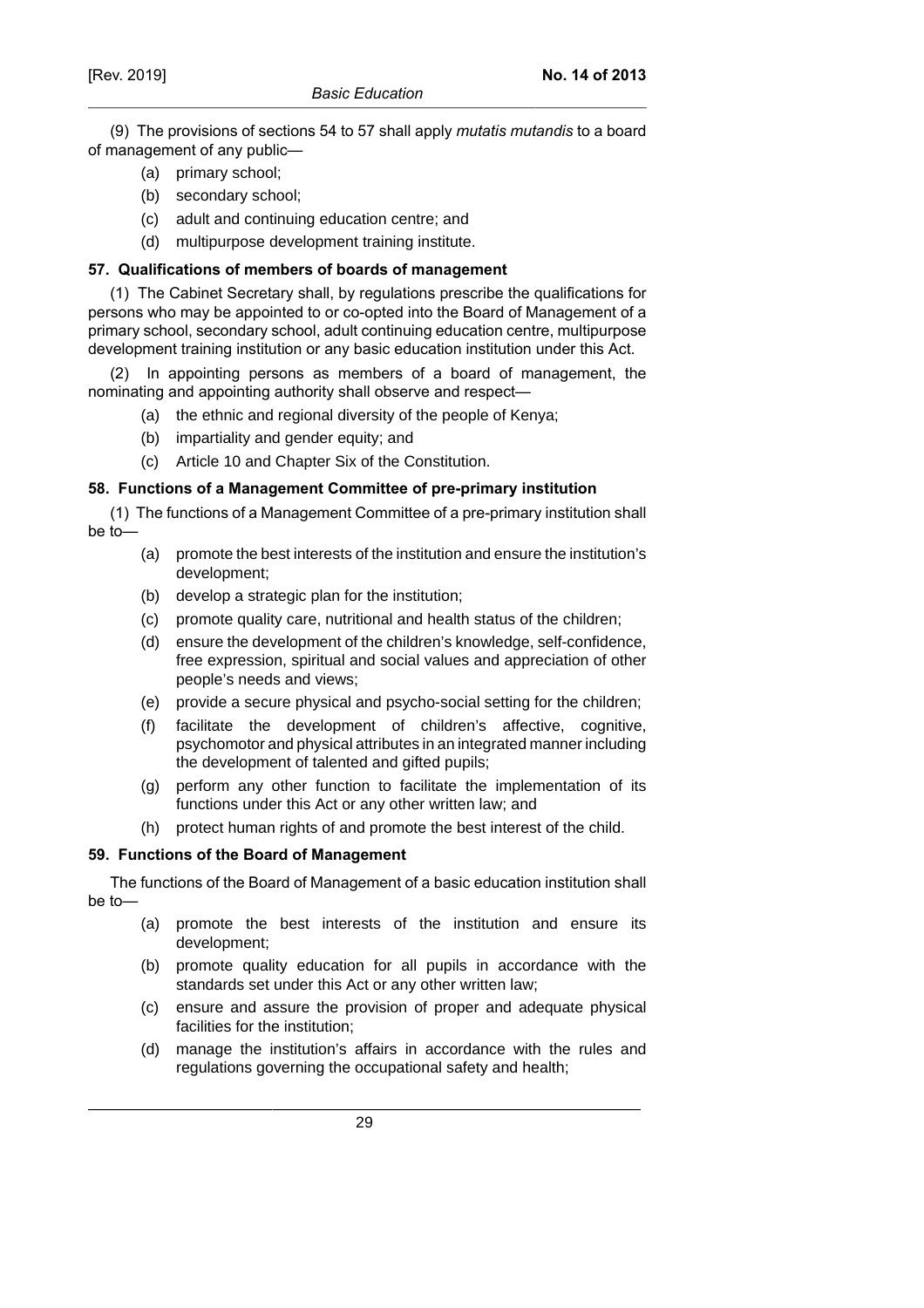- (e) advise the County Education Board on the staffing needs of the institution;
- (f) determine cases of pupils' discipline and make reports to the County Education Board;
- (g) prepare a comprehensive termly report on all areas of its mandate and submit the report to the County Education Board;
- (h) facilitate and ensure the provision of guidance and counseling to all learners;
- (i) provide for the welfare and observe the human rights and ensure safety of the pupils, teachers and non-teaching staff at the institution;
- (j) encourage a culture of dialogue and participatory democratic governance at the institution;
- (k) promote the spirit of cohesion, integration, peace, tolerance, inclusion, elimination of hate speech, and elimination of tribalism at the institution;
- (l) encourage the learners, teachers and non teaching staff and other, parents and the community, and other stakeholders to render voluntary services to the institution;
- (m) allow reasonable use of the facilities of the institution for community, social and other lawful purposes, subject to such reasonable and equitable conditions as it may determine including the charging of a fee;
- (n) administer and manage the resources of the institution;
- (o) receive, collect and account for any funds accruing to the institution;
- (p) recruit, employ and remunerate such number of non-teaching staff as may be required by the institution in accordance with this Act; and
- (q) perform any other function to facilitate the implementation of its functions under this Act or any other written law.

#### **60. Annual report on governance**

Every public school or institution of basic education shall, submit on an annual basis a report to the Director of Basic Education.

# **61. Committees of the Board of Management of a basic education institution**

(1) The board of management of an institution of basic education may establish such committees as the Board may consider appropriate to perform such functions and discharge such responsibilities as the Board may deem necessary.

(2) Without prejudice to the provisions of subsection (1), the board of management shall establish the following committees—

- (a) finance, procurement and general purposes committee;
- (b) academic standards, quality and environment committee;
- (c) discipline, ethics and integrity committee;
- (d) audit committee; and
- (e) human rights and student welfare committee.

# **62. Secretary to the Board of Management**

(1) The head of a basic education institution shall be the secretary to the Board of Management.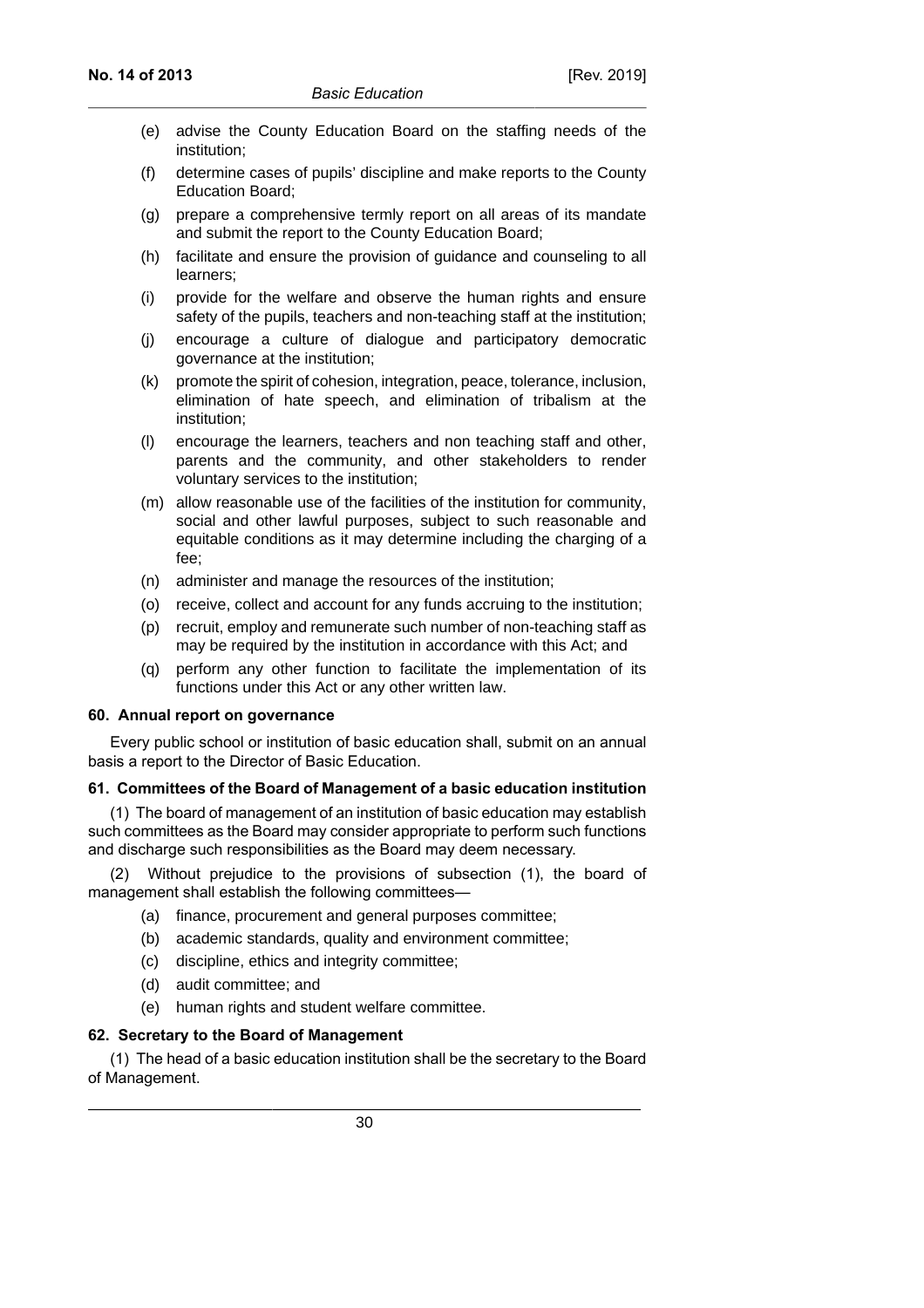### **63. Remuneration of the members of the Board of Management**

The members of the Board of Management shall be paid such allowances as the Cabinet Secretary may provide by regulations upon the advice of the Salaries and Remuneration Commission.

PART IX – STANDARDS, QUALITY ASSURANCE AND RELEVANCE

# **64. Establishment of the Education Standards and Quality Assurance Council**

(1) There shall be established an Education Standards and Quality Assurance Council.

- (2) The Education Standards and Quality Assurance Council shall—
	- (a) ensure standards and maintain quality in institutions of basic education;
	- (b) administer policies and guidelines set for basic education;
	- (c) supervise and oversee curriculum implementation and delivery;
	- (d) in cooperation with county education, monitor the conduct of assessments and examinations in institutions of basic education;
	- (e) monitor and evaluate standards and quality in basic education.

(3) The Cabinet Secretary shall by regulations prescribe the composition, appointment and terms of service of the members of Education Standards and Quality Assurance Council in accordance with the Constitution and this Act.

# **65. Composition and staff at Education Standards and Quality Assurance Council**

(1) The Council shall appoint quality assurance and standards officers for the purposes of this Act.

(2) The Cabinet Secretary shall by regulation prescribe the following with respect to Education Standards and Quality Assurance Council (ESQAC):

- (a) the relationship between the Cabinet Secretary and the Director-General;
- (b) the composition of Education Standards and Quality Assurance Council;
- (c) functions of key officers of Education Standards and Quality Assurance Council;
- (d) qualifications of members and key staff;
- (e) the relative autonomy of Education Standards and Quality Assurance Council; and
- (f) the retention by the Cabinet Secretary of policy making and oversight.

# **66. Powers of the Quality Assurance and Standards Officers**

(1) The Quality and Assurance officers shall facilitate compliance with standards by promoting a collegial and collective approach to quality assurance.

(2) Education Standards and Quality Assurance Council and Quality Assurance Officers shall provide appropriate incentives for voluntary compliance with the standards and quality assurance in basic education.

(3) Subject to subsections (1) and (2) a Quality Assurance and Standards Officers may—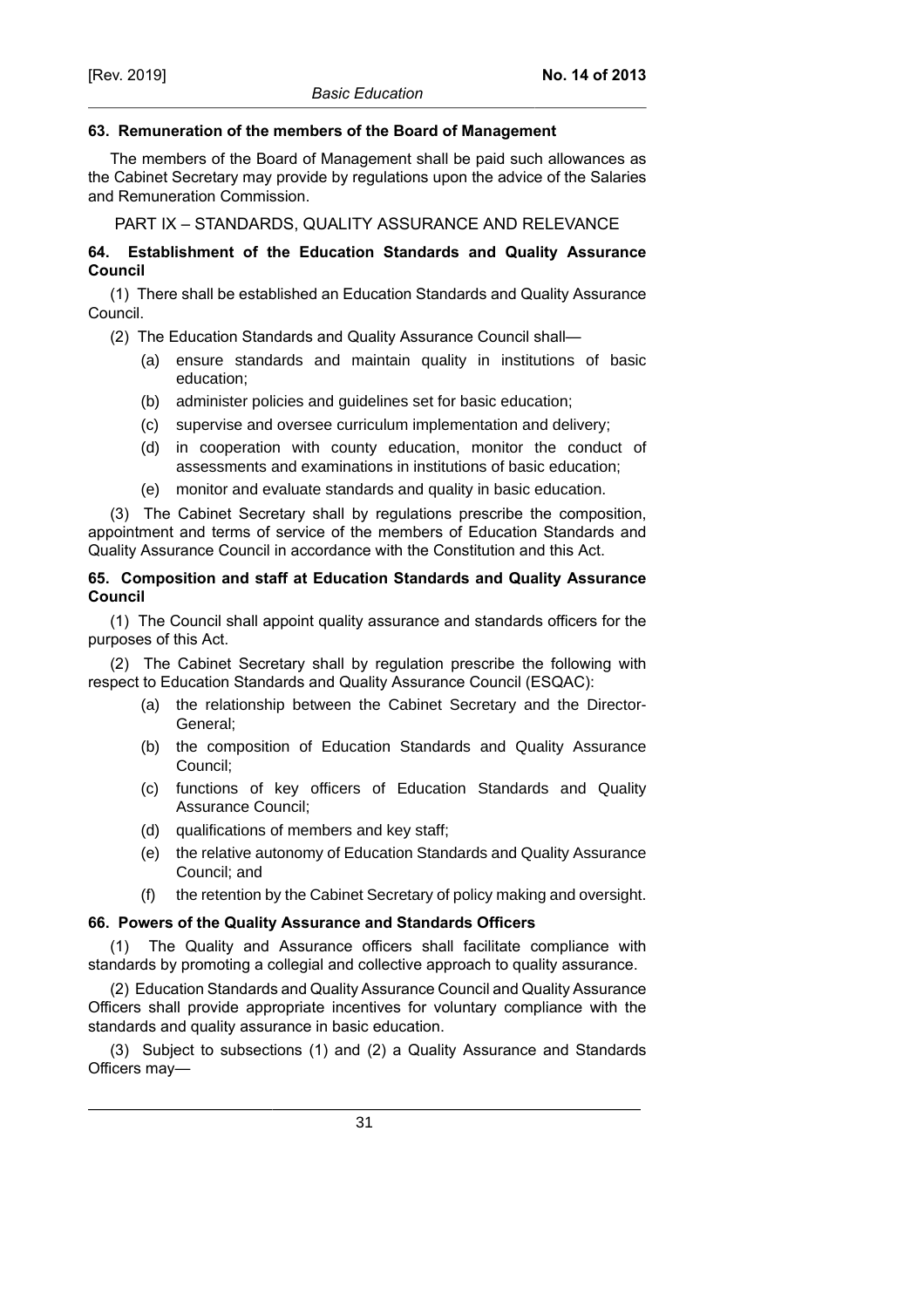- (a) at any time enter any basic education and training institution with or without notice to ensure compliance with education standards and regulations.
- (b) require any person responsible for the management of a basic educational institution or teacher or employee—
	- (i) to produce for his or her quality review any time table syllabus, or record book, material or document;
	- (ii) to furnish the Quality Assurance and Standards Officer with such information relating to the teaching or the management of the basic education institution;
- (c) require by order in writing, the attendance before him or her any person who appears to be acquainted with the facts or circumstances of the case;
- (d) take such photographs or video recording as the Quality Assurance and Standards Officer deems necessary of the premises and persons reasonably believed to be acquainted with the fact or the circumstances of the case.

(2) An officer appointed under this section shall have power to recommend temporary suspension of operations of the institutions to the County Education Board for a specific period until the basic standards are met.

(3) A Quality Assurance and Standards Officer may make recommendations to the Teachers Service Commission and County Education Board for necessary action.

(4) The head, institutional managers, directors, heads or principals shall allow access to all parts and records of the institution.

(5) On being so requested by an officer appointed under this section, the head principal or any other person responsible for the school shall place at the disposal of the officer all the facilities, records, accounts, notebooks, examination scripts and other materials belonging to the school that the officer may reasonably require for the purpose of the inspection of the school or the inspection or audit of its accounts.

(6) In this section, "school" shall include any part of the school and any building used in connection with the school, including workshops, dormitories, kitchens, sanatoria, hostels, ancillary buildings and any other buildings on the site of the school.

### **67. Cabinet Secretary and promoters to be responsible for maintenance of standards**

The Cabinet Secretary, Teachers Service Commission, Standards and Quality Assurance Council, National Education Board, national quality assurance bodies, and the County Education Boards shall ensure the maintenance of standards, quality and relevance of education and training as provided for under this Act or any other written law.

#### **68. National Qualifications Framework Accounts and audit**

(1) The Cabinet Secretary shall in collaboration with the relevant stakeholders develop the National Qualifications Framework to—

- (a) set the standards and benchmarks for qualifications and competencies including skills, knowledge, attitudes and values;
- (b) define the levels of qualifications and competencies;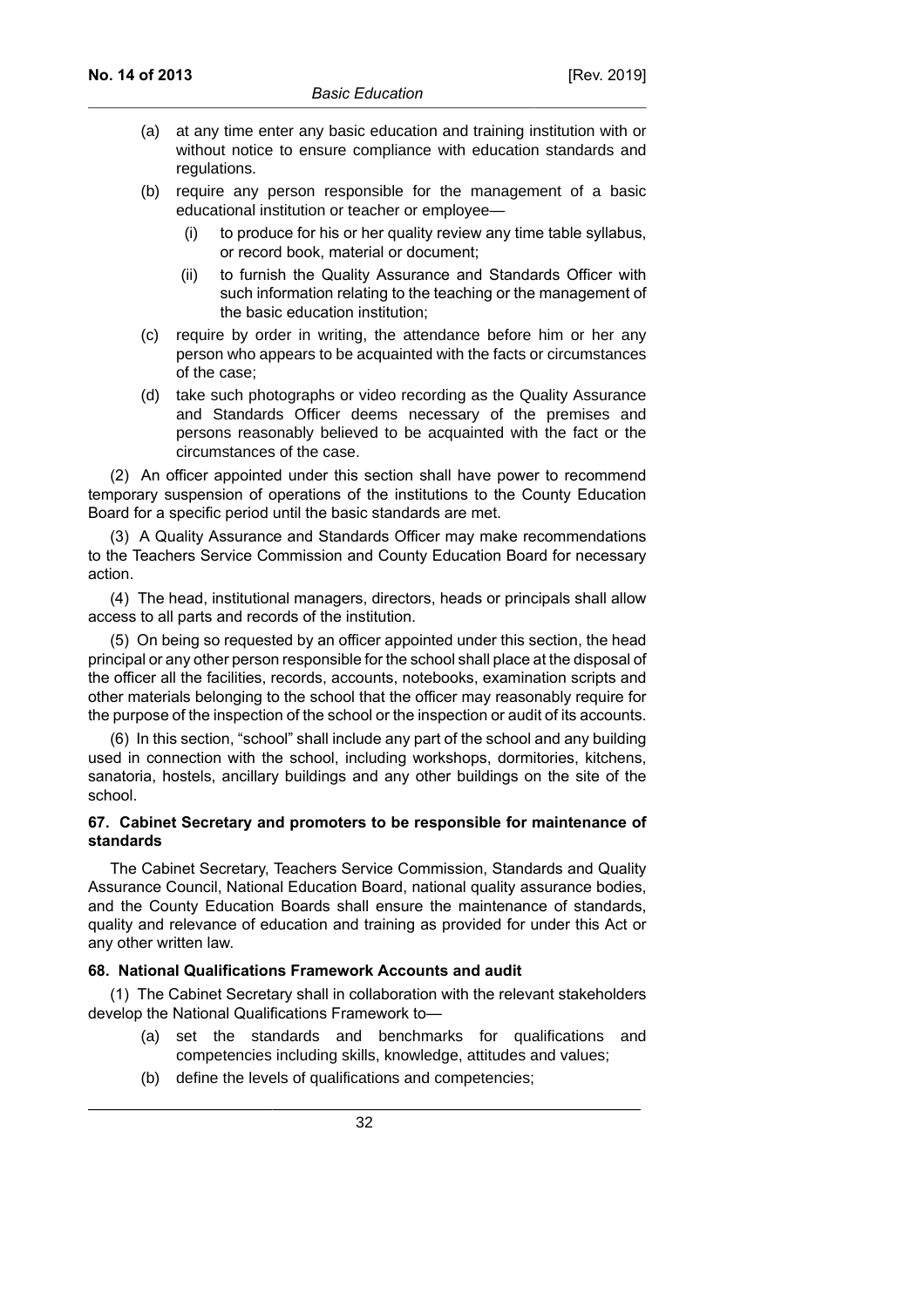- (c) provide for the recognition of attainment or competencies including skills, knowledge, attitudes and values; and
- (d) facilitate linkages, credit transfers and exemptions and a vertical and horizontal mobility at all levels to enable entry, re-entry and exit.

(2) The Principal Secretary shall oversee the administration and implementation of the National Qualifications Framework with regard to basic education under this Act or any other written law.

# **69. Review of standards, quality and relevance**

The Cabinet Secretary shall in consultation with the relevant departments or agencies and stakeholders through regulations and appropriate measures continuously review, evaluate and monitor policies on standards and relevance in education and training to assure and ensure standards, quality and relevance.

### **70. National and international standards and quality assurance**

Every institution of basic education in consultation with the Education, Standards and Quality Assurance Council shall, in accordance with the provisions of this Act—

- (a) develop or adapt appropriate national and international standards;
- (b) establish, implement and manage quality assurance systems;
- (c) establish and promote appropriate collaborative arrangements with relevant national and international agencies on standards and quality assurance; and
- (d) establish systems and processes for continuous review and improvement of standards and quality assurance.

### **71. Standards, quality and relevance in education**

The Cabinet Secretary in consultation with the National Education Board, and the various County Education Boards and institutions and all persons engaged in the promotion, provision and conduct of education shall—

- (a) ensure compliance with quality and relevance in the provision and delivery of education;
- (b) adapt effective and efficient systems to achieve the desired outcomes and objectives and avoid duplication and waste.

# **72. Guidelines on standards, quality and relevance**

The Cabinet Secretary in consultation shall, in consultation with the relevant stakeholders, make Regulations on standards, quality and relevance in education in Kenya.

# **73. Policy and guidelines on curricula**

(1) To ensure standards, quality and relevance in curriculum development, the Cabinet Secretary shall, upon advice of the National Education Board, continuously develop, review, evaluate and monitor the curriculum.

Provided that the curriculum shall be reviewed every five years.

(2) Basic education institutions may, in consultation with the national quality assurance bodies, curriculum development agency and industry, initiate the review of policy on curriculum in their respective areas.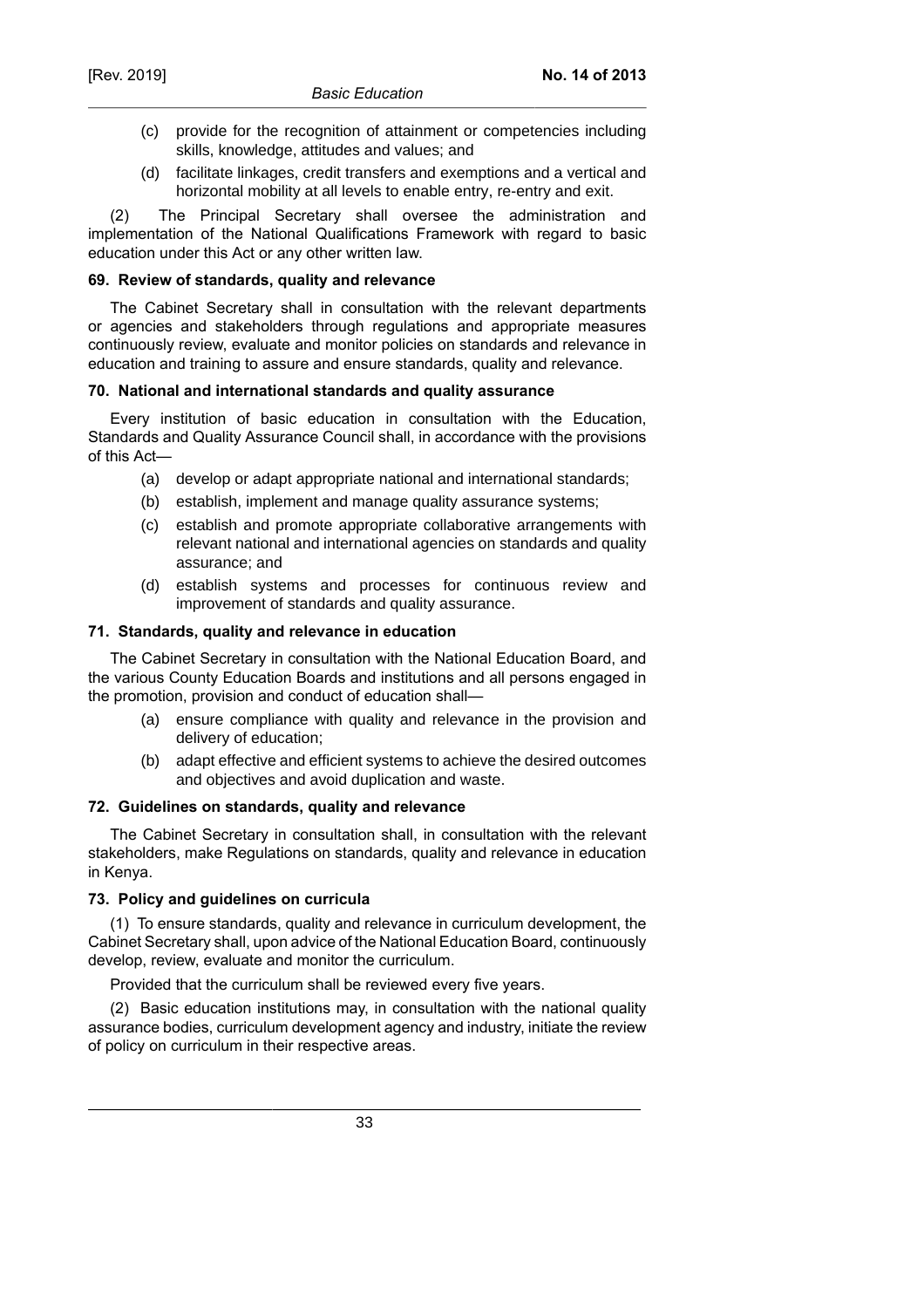(3) The policy and guidelines on curricula developed under this section shall secure the competencies and learning outcomes for the relevant structures and levels under the National Qualifications Framework.

(4) The Cabinet Secretary shall, in consultation with the relevant stakeholders make appropriate regulations to implement the provisions of this section.

#### **74. Curricula development**

(1) There shall be a Kenya Institute of Curriculum Development whose mandate shall include curriculum development for basic education.

(2) Subject to subsection (1), the Cabinet Secretary shall accredit curriculum development agencies for all levels and programmes on the basis of approved criteria.

(3) Subject to subsection (1), the curricula shall be developed for all levels and programmes by accredited agencies in accordance with the National Qualifications Framework and the policies and guidelines developed and established under this Act.

(4) Any person or institution may propose a curriculum to an accredited curriculum agency.

(5) Any person who contravenes the provisions of this section commits an offence.

### **75. Prohibition of development and examination of own curriculum**

Except as otherwise provided for under this Act, no person or institution shall combine the functions of developing and teaching and examining or assessing and issuing a certificate in respect of a curriculum without accreditation and approval in accordance with the provisions of this Act.

> PART X – LICENSING, REGISTRATION AND ACCREDITATION PROCEDURES IN BASIC EDUCATION

### **76. Licensing, registration and accreditation of persons and institutions of education, training and research**

(1) A person shall not offer basic education in Kenya unless the person is accredited and registered as provided for under this Act.

(2) A person or organization intending to establish an institution offering basic education shall make an application in the prescribed manner to the relevant County Education Board.

(3) Upon receipt of an application, the County Education Board shall—

- (a) record the application; and
- (b) if satisfied that the establishment of the institution conforms to the prescribed requirements, notify the applicant within thirty days.

(4) Where an application is approved the County Education Board shall inform the office representing the Education, Standards and Quality Assurance Council at the county in the case of a pre-primary, primary or secondary school.

### **77. Rejection of application by the County Education Board**

(1) Where the County Education Board is not satisfied that the institution has complied with the requirements set out under this Act the Board may reject the application and notify the applicant of the decision within thirty days.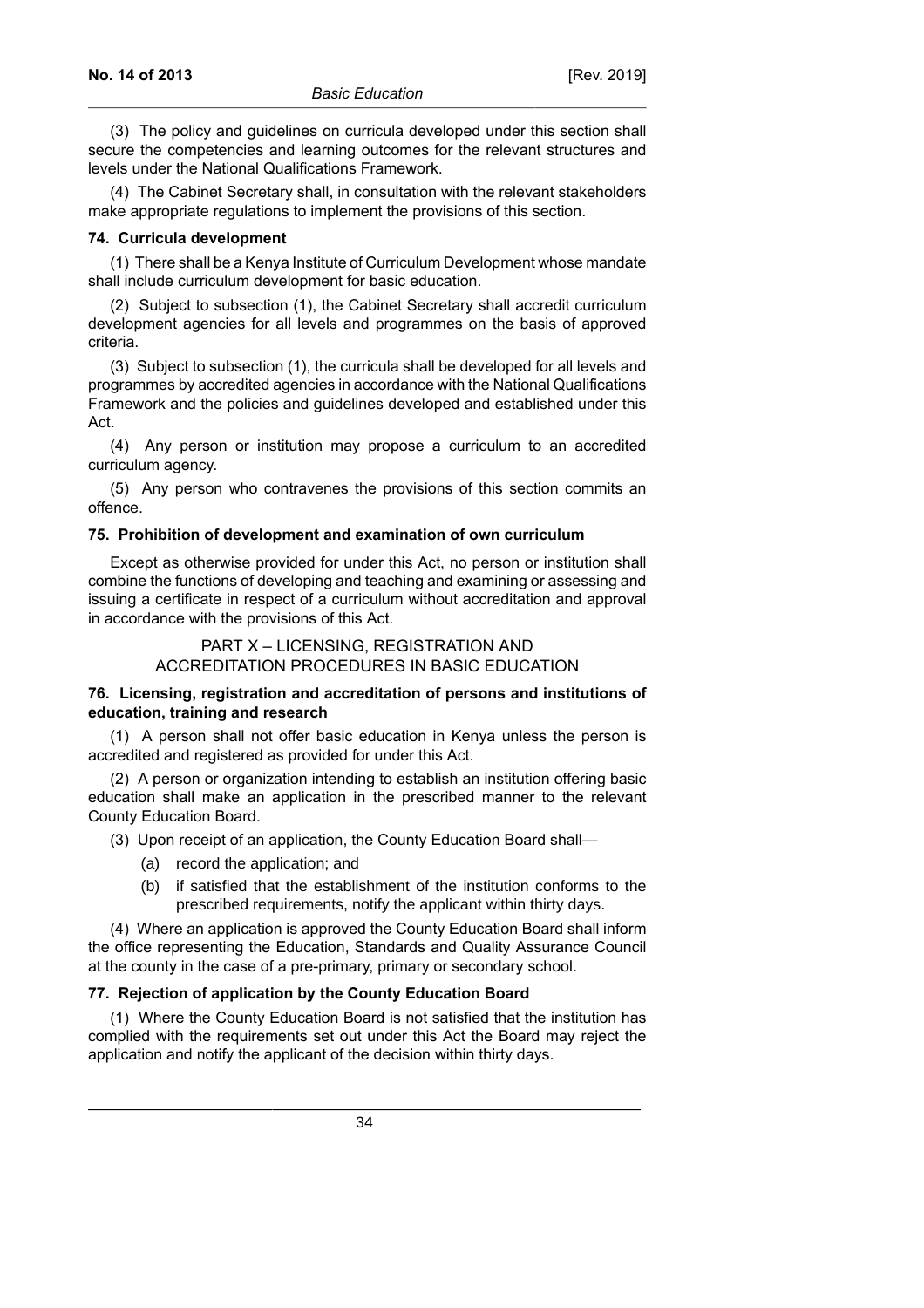**No. 14 of 2013**

(2) Any person aggrieved by the decision of the County Education Board under subsection (1) may appeal to the Education Appeals Tribunal within a period of thirty days of the decision.

### **78. Offence to promote without being licensed or accredited and registered**

(1) A person shall not engage in the promotion, management, or teaching of basic education unless such person is accredited and registered in accordance with the provisions of this Act.

(2) A person may not use any premises or facilities to provide education and training through face to face, open distant or electronic learning or any other mode of delivery unless the institution has undergone quality review and approved in accordance with this Act.

(3) Any person who contravenes the provisions of this section commits an offence and shall be liable on conviction to a fine not exceeding twenty million shillings or a term of imprisonment not exceeding three years or to both.

### **79. County Education Board to maintain a databank**

(1) The County Education Board shall establish and maintain a databank of all—

- (a) registered, accredited, licensed and incorporated institutions of education, training and or research in the County;
- (b) teachers in the County; and
- (c) pupils and students.

(2) The register established and maintained under subsection (1) shall be open to the public for inspection during normal working hours.

(3) The Board shall deal with any relevant personal data collected and so held in the register according to the data principles set out in the Data Protection Act.

[Act No. 24 of 2019.]

# **80. Fees**

Any person making an application for the establishment, licensing, registration and accreditation of a basic education and training institution shall pay the prescribed fees to the relevant agencies under the Act or any other written law.

# **81. Rules, regulations and guidelines on quality**

The Cabinet Secretary shall in consultation with Education, Standards and Quality Assurance Council, and the relevant stakeholders establish guidelines and prescribe rules and regulations for the establishment, licensing, accreditation and registration of basic education and training institutions.

# **82. Licensing of an institution of basic education and training**

(1) The Education, Standards and Quality Assurance Council shall assess the application to ensure due compliance with the standards formulated and developed under this Act and submit its report to the County Education Board.

(2) Without prejudice to the foregoing, the County Education Board shall license and register a basic education and training institution only if—

(a) the institution has sufficient number of registered teachers and nonteaching staff under the staffing norms prescribed by the Education Standards and Quality Assurance office for the county have been complied with;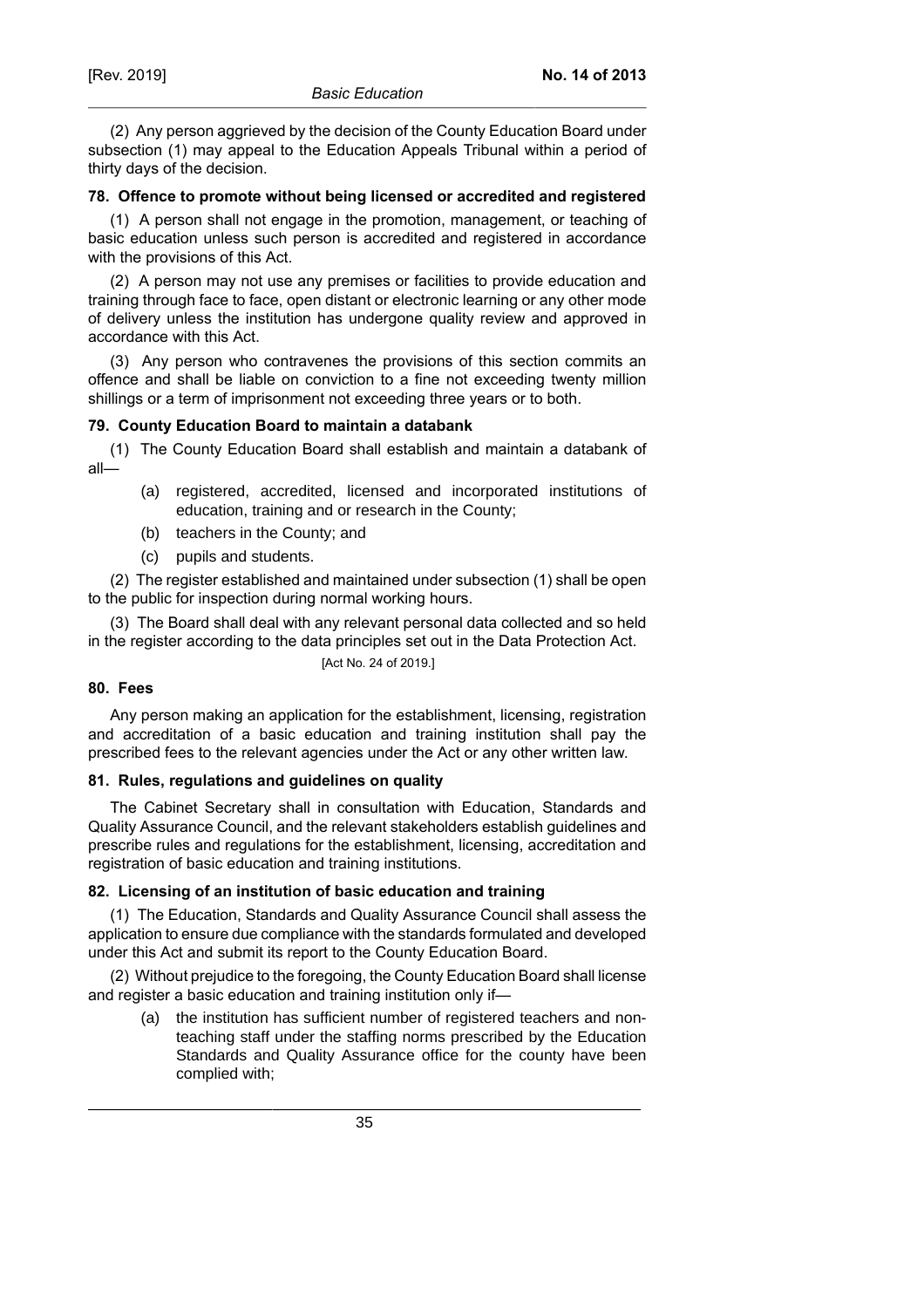- (b) the institution has appropriate teaching and learning facilities;
- (c) the available premises and accommodation are suitable with regard to the number, age, gender, and security of the learners who are to attend the institution;
- (d) the premises and accommodation conform to the prescribed requirements of the occupational health and safety regulations;
- (e) the necessary and suitable infrastructure as well appropriate and adequate equipment to carry out the programmes applied for as may be prescribed by regulations.

### **83. Application to County Education Board for establishment of a basic education institution**

An application for the establishment of a basic education institution shall contain—

- (a) name, physical, postal and electronic addresses of the proposed institution;
- (b) in the case of a mobile school, the name of a general area and the name of the family in which the school is situated;
- (c) the governance and management structures of the institution, membership of the proposed institution, academic qualifications and experience of the promoters and managers of the intended institution;
- (d) the aims and objects for which the institution is to be established and the programmes of instructions and the courses of study that will be offered;
- (e) the number, qualifications and competence of the teachers and nonteaching staff;
- (f) available suitable infrastructure, and appropriate equipment;
- (g) a statement of financial ability; and
- (h) such other matters as may be prescribed in the regulations made under this Act.

### **84. Examinations and assessments**

(1) Public examinations shall be conducted as provided for under the Kenya National Examination Council Act (Cap. 225A).

- (2) The Cabinet Secretary may make regulations prescribing—
	- (a) the conduct of school based assessments;
	- (b) conditions;
	- (c) the certification of school based assessments.

# **85. Appeal against decision of County Education Board**

Any person aggrieved by the decision of County Education Board under this Part may, within thirty days of being notified of the decision, appeal against such a decision to the Education Appeals Tribunal established under section 93.

# PART XI – FINANCIAL PROVISIONS

# **86. Financing of basic education**

- (1) The funds of the Department of Education shall consist of—
	- (a) monies provided by Parliament for the purposes of the Department;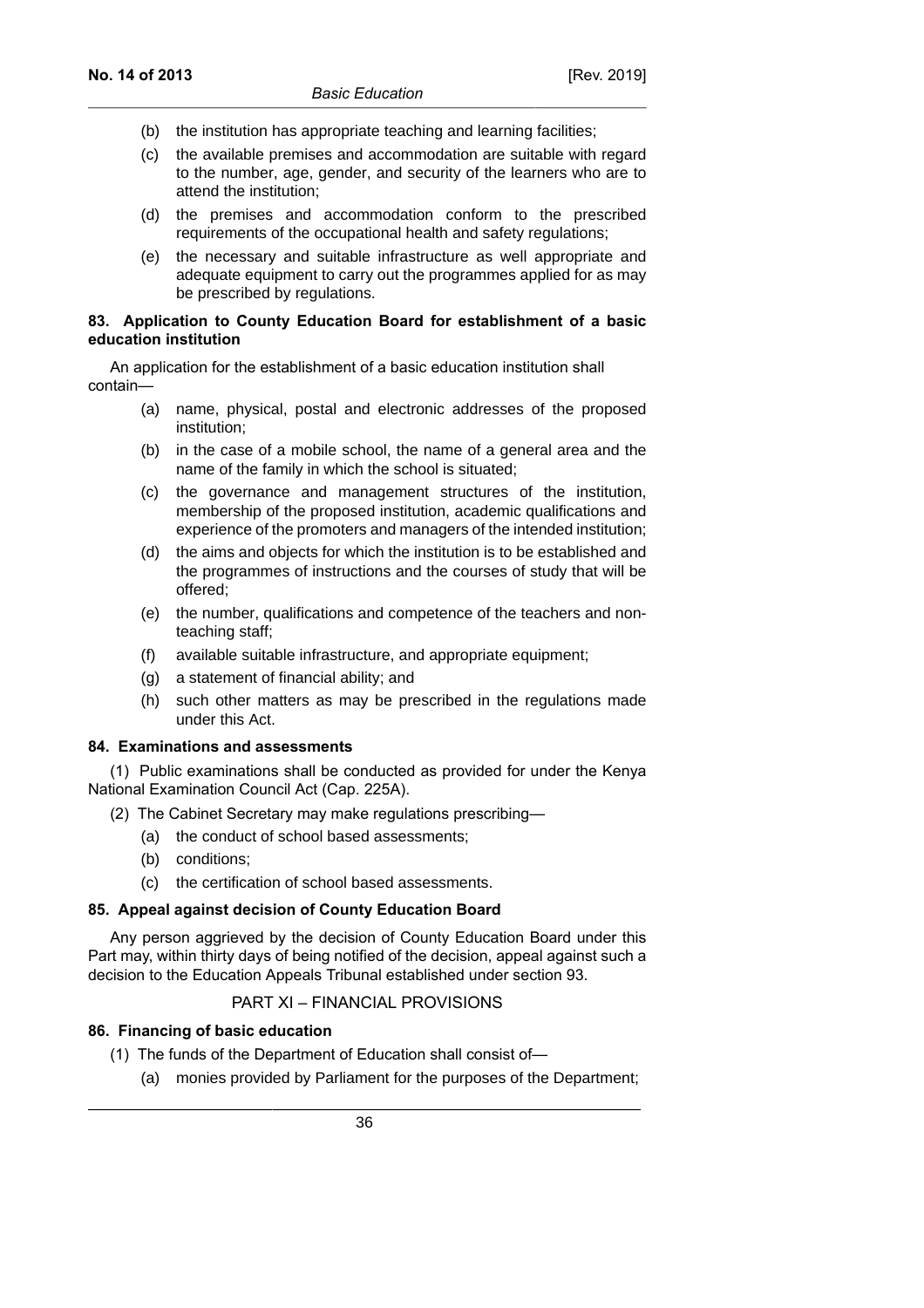- (b) any funds provided by bilateral or multilateral donors, for the purpose of the basic education;
- (c) monies that may accrue to or vest in the in the course of the exercise of its functions under this Act;
- (d) gifts, grants, donations or endowments as may be given to the Department;
- (e) monies that may be borrowed by the Department for the discharge of the functions of the Department;
- (f) fees for services rendered to any designated institution in terms of a service agreement; and
- (g) monies from any other source provided for the Department or relevant educational institution or programme.
- (2) The funds shall be used to promote basic education.

### **87. Financial year**

The financial year of the Department of Education shall be the government financial year.

### **88. Annual estimates**

(1) Before the commencement of each financial year, the Cabinet Secretary shall cause to be prepared estimates of revenue and expenditure of the Department for that year.

(2) The annual estimates shall make provisions for all the estimated expenditure of the Department for the financial year concerned and in particular shall provide for—

- (a) the payment of salaries, allowances and other changes in respect of the staff of the Department;
- (b) the payment of pensions, gratuity and other changes in respect of retirement benefits which are payable out of the funds of the Department;
- (c) the acquisition, maintenance, repair and replacement of the equipment, facilities and other movable properties of the Department;
- (d) the proper maintenance of buildings and grounds of the Department;
- (e) the creation of such reserve funds to meet future or contingent liabilities in respect of retirement benefits, insurance or replacement of buildings or equipment, or in respect of such other matter as the Department may deem as appropriate;
- (f) the infrastructural development; and
- (g) conditional capitation funds to facilitate the acquisition of sufficient and quality sanitary towels to every girl child registered and enrolled in a public basic education institution who has reached puberty.

(3) The annual estimates shall be approved by Parliament before the commencement of the financial year to which they relate.

[Act No. 17 of 2017, s. 3]

# **89. Accounts and audit of Departments or schools**

(1) The Cabinet Secretary shall cause to be kept all proper books and records of accounts of the income, expenditure, assets and liabilities of the Department.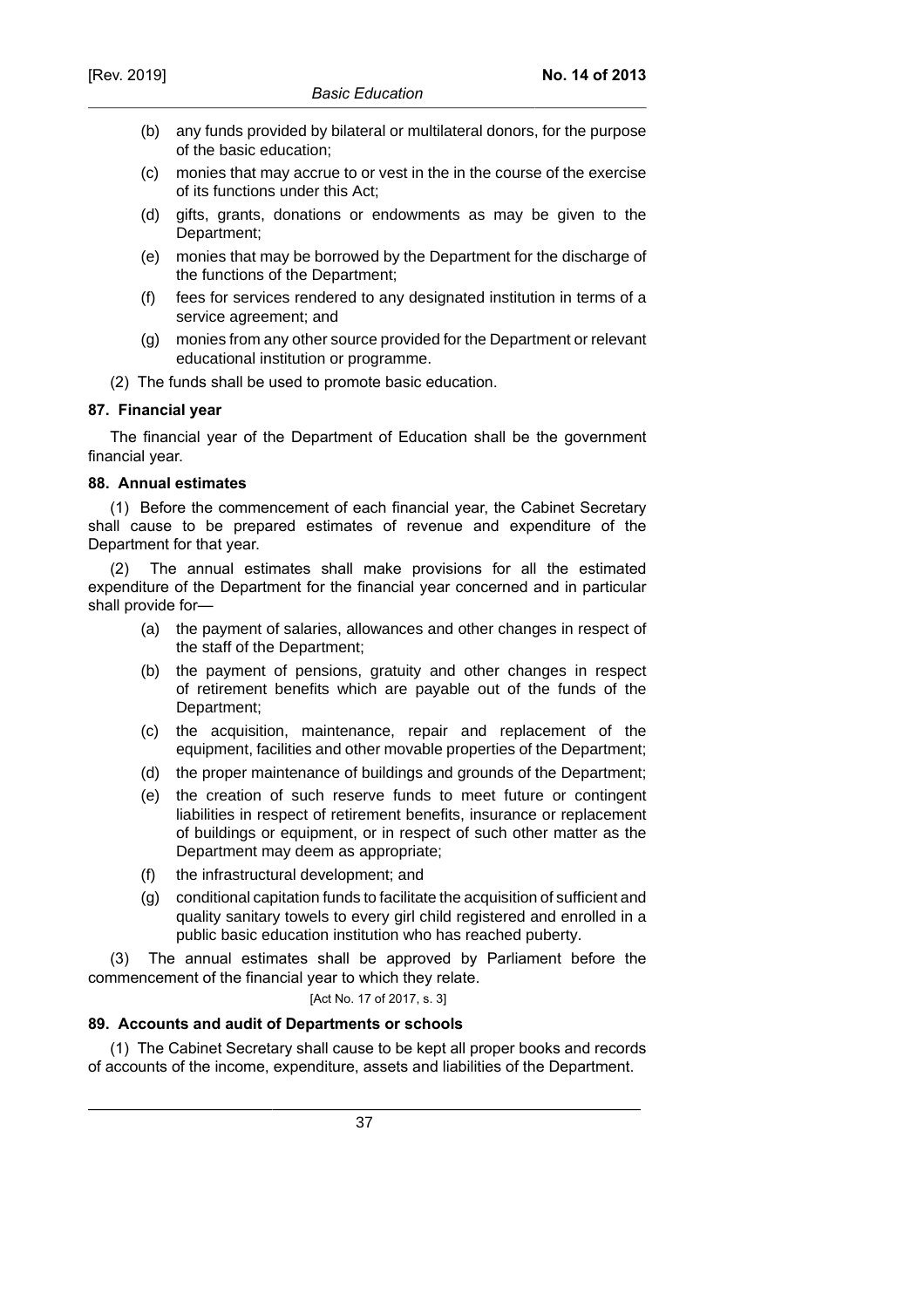(2) Within a period of three months after the end of each financial year, the Cabinet Secretary shall submit to the Controller of Budget and the Auditor General, the accounts of the Department in respect of that year together with—

- (a) a statement of income and expenditure during the year; and
- (b) a statement of the assets and liabilities of the Department on the last day of that year.

(3) The accounts of the Department shall be audited and reported upon in accordance with the provisions of the Public Audit Act, 2003 (No. 12 of 2003).

#### **90. School based auditing**

(1) The Cabinet Secretary shall establish mechanisms for school-based auditing.

(2) The officers responsible for school-based auditing for public schools shall advise and work with the respective headteachers, principals, school administrators and governing bodies to ensure the proper maintenance of accounts and assets of the institution.

(3) The Cabinet Secretary shall make appropriate regulations on school based auditing for public schools.

#### **91. Investment of funds**

(1) The Cabinet Secretary may invest any of the funds of the Department in securities in which for the time being trustees may by law invest funds or in any other securities which the Treasury may from time to time approve for that purpose.

(2) The Cabinet may place on deposit, with such bank or banks as it may determine, any monies not immediately required for the purpose of the Department.

### PART XII – GENERAL PROVISIONS

#### **92. General penalties**

Any person who commits an offence under this Act for which no other penalty is provided is liable—

- (a) in the case of a first conviction, to a fine not exceeding two hundred thousand shillings or a term of imprisonment not exceeding twelve months, or both; and
- (b) in any other case, to a fine not exceeding three hundred thousand shillings or a term of imprisonment of not exceeding twelve months or both.

### **93. The Education Appeals Tribunal**

(1) There is established an Education Appeals Tribunal.

(2) Any person aggrieved by the decisions of the County Education Board may appeal to the Education Appeals Tribunal.

(3) The Cabinet Secretary in consultation with the National Education Board and relevant stakeholders shall prescribe regulations on the operation and structure of the Education Appeals Tribunal.

- (4) The Education Appeals Tribunal shall comprise of—
	- (a) the chairperson of the National Education Board;
	- (b) the Director-General;
	- (c) the Secretary to the Teachers Service Commission;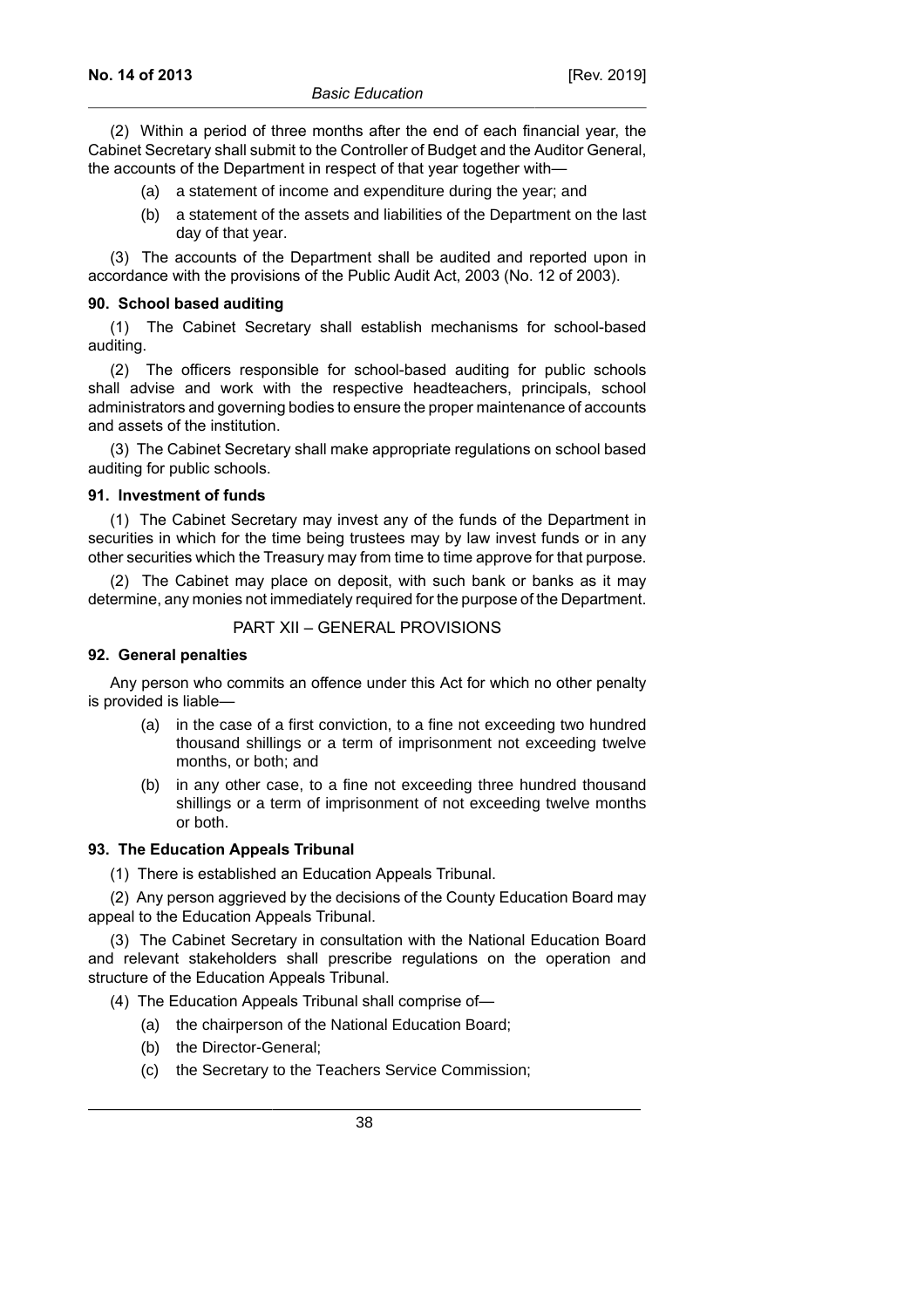### *Basic Education*

- (d) a representative of the Education Standards and Quality Assurance Council;
- (e) a representative of the Kenya Private Sector Alliance;
- (f) a representative of the Attorney-General; and
- (g) the Chief Executive Officer of the National Council for Nomadic Education in Kenya.

# **94. Establishment of the National Council for Nomadic Education**

(1) There is established a National Council for Nomadic Education in Kenya.

(2) Notwithstanding subsection (1), the National Council for Nomadic Education in Kenya shall be constituted in a manner set out in the Sixth Schedule.

### **95. Regulations**

(1) The Cabinet Secretary may upon consultation with the Board make regulations—

- (a) prescribing anything that may be prescribed under this Act; and
- (b) generally for the better carrying out of provisions of this Act;
- (c) on the establishment of Boards of Management for primary schools.

(2) Without prejudice to the generality of subsection (1) the Cabinet Secretary may make regulations to provide for—

- (a) an appropriate structure for education and training
- (b) incentives to learners, teachers and non teaching staff;
- (c) discipline, corrective measures and expulsion to facilitate compliance;
- (d) admission, progression and transfer of learner;
- (e) integration of the madrassa, Duksi and pastoral programmes of instructions into the formal education system as appropriate to improve access and retention;
- (f) to secure appropriate institutional linkages and relative autonomy for the Kenya National Commission for United Nations Educational Scientific and Cultural Organization to enable it to promote education through culture, natural science, social and human sciences, and information and communication technology.

(3) The Cabinet Secretary may make regulations with respect to the conduct and management of schools and such regulations may—

- (a) prescribe standards with regards to the numbers and qualifications of staff, the size of classes and the expenditure on educational standards in accordance with international best practices;
- (b) provide for the preparation or approval of curricula, syllabuses, books and other educational materials;
- (c) prescribe minimum standards for the health and safety of pupils and for a satisfactory environment for education;
- (d) provide for the keeping of registers and records and the submission of returns, including EMIS data;
- (e) provide for incentives for submission of reports, returns and related EMIS data;
- (f) provide for sanctions and penalties for non submission and falsification of records, reports, returns, and related EMIS data;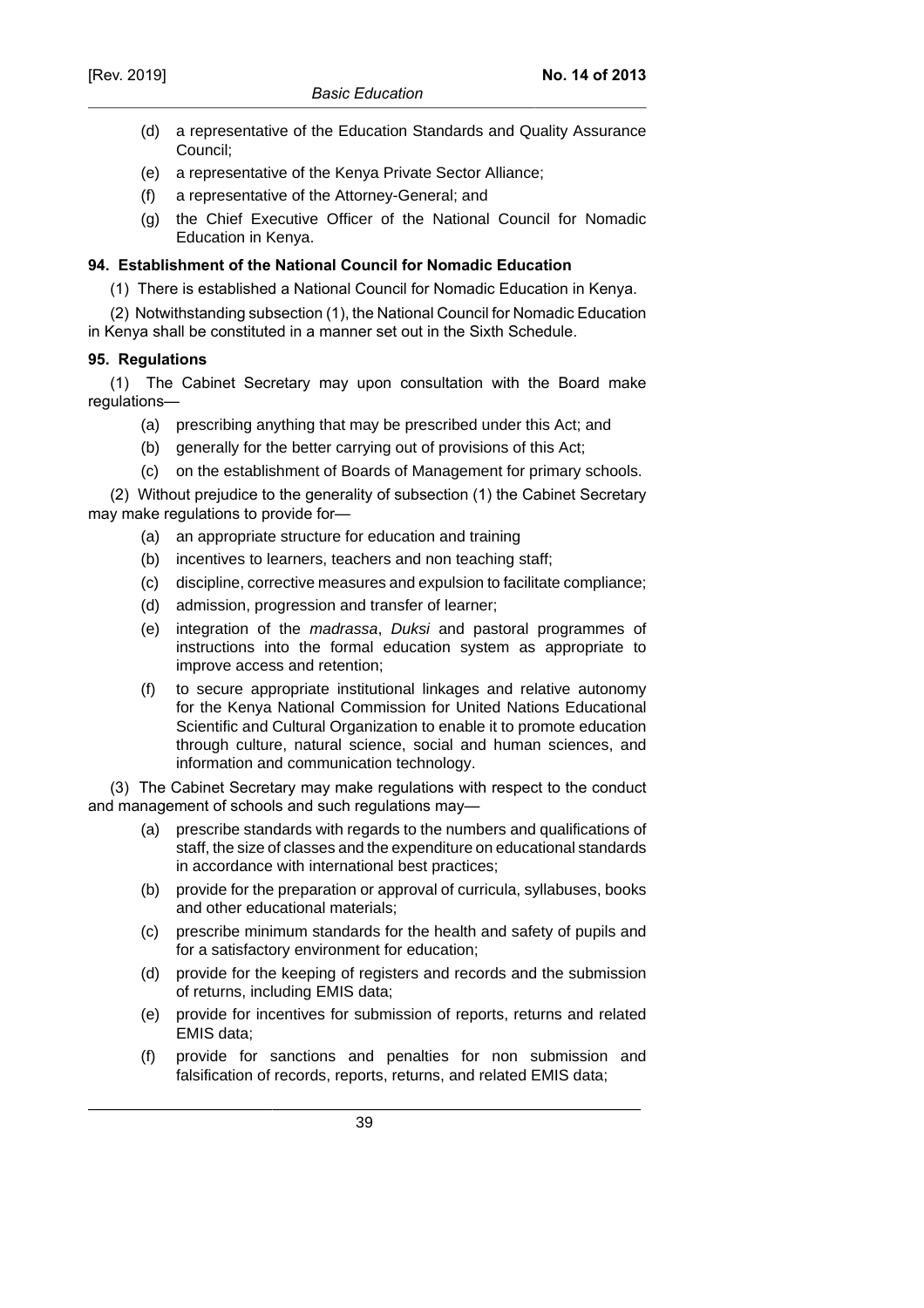- (g) provide for admission, suspension, discipline, punishment and expulsion of pupils;
- (h) provide for educational calendar;
- (i) prescribe how schools shall be classified;
- (j) make different provisions with respect to different classes or kinds of schools, impose conditions and make exemptions;
- (k) provide for the promotion, development, management and governance of education through ICT Integration and Education, and EMIS, and statutory structural adjustment;
- (l) provide for religious instruction and religious education in basic education having regard to the national values and principles under Article 10 and Chapter Six of the Constitution;
- (m) provide for teacher education and development;
- (n) provide for the implementation of international instruments on education and child rights to which Kenya is a party; and
- (o) provide for or prescribe such other matters as the Cabinet Secretary considers necessary or desirable to provide for or prescribe.

(7) The Cabinet Secretary may make regulations prescribing the duties and rights of students.

PART XIII – REPEAL, SAVINGS AND TRANSITIONAL PROVISIONS

# **96. Repealed Acts**

The following Acts are repealed—

- (a) the Education Act (Cap. 211); and
- (b) the Board of Adult Education Act (Cap. 223).

# **97. Preservation of proceedings and rights of appeal**

Any proceedings, instruments and any right of review appeal subsisting immediately before the commencement of this Act by virtue of the repealed Acts shall after the commencement of this Act be treated as subsisting by virtue of the corresponding enactment in this Act.

#### **98. Continuance of periods of time**

Where a period of time specified in the repealed Acts is current at the commencement of this Act, this Act shall have effect as if the corresponding provisions had been in force when the period began to run.

### **99. Preservation of licences, certificates and registration**

(1) Any register kept, registration effected, certificate issued, letters of Interim Authority, notice or information given, return made or other thing done under the repealed Acts which, immediately before the date of commencement of this Act, was in force or effect shall continue in force and have effect as if kept, effected, issued, given, made or done under the corresponding provision of this Act.

(2) Any form used and any requirement as to the particulars to be entered in any form used for the purposes of the repealed Act which was in force or effect immediately before the date of commencement of this Act shall continue in force and have effect as though prescribed under this Act until forms or particulars are so prescribed.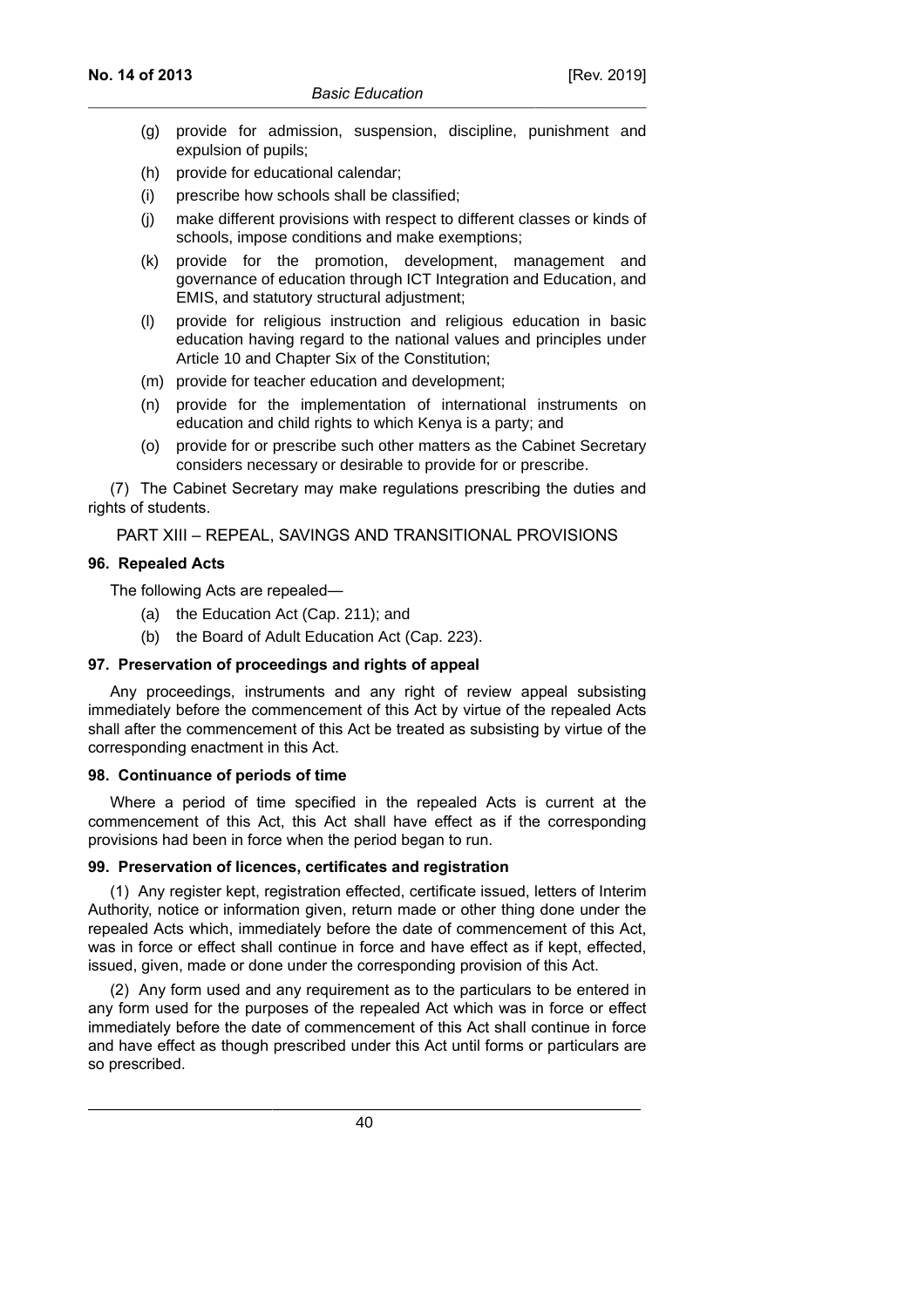#### **100. Transfer of property, assets, liabilities and staff**

(1) All immovable and movable property and assets which immediately before the commencement of this Act were vested in, or possessed by the institutions established under the repealed Acts shall by virtue of this section vest in the respective institutions established under this Act without further conveyance, transfer or assignment.

(2) All rights, obligations and liabilities which immediately before the commencement of this Act were vested in or imposed on the institutions established under the repealed Acts are deemed to be the rights, obligations and liabilities of the respective institutions established under this Act.

(3) All references to the offices or institutions established under the repealed Acts in any agreement or instrument relating to any property, assets, rights, privileges, immunity, obligations or liabilities transferred under subsection (1) and (2) and subsisting immediately before the commencement of this Act, shall, unless the context otherwise requires, be read as references to respective offices or institutions established under this Act.

(4) Except as the institutions established under the repealed Acts otherwise directs under the relevant law, all persons who were members of the staff of the offices or institutions established under the repealed Acts shall be members of the staff of respective offices or institutions established under this Act and shall be deemed to have been appointed under this Act on the terms and conditions of service applicable to them immediately before the commencement of this Act.

#### **101. General savings**

(1) Notwithstanding the repeal of the Acts under all acts, directions, orders, appointments, requirements, authorizations, decisions or other things given, taken or done under, and all funds, assets and other property acquired or disposed of by virtue of the repealed Acts shall, so far as are not inconsistent with this Act, be deemed to have been given, taken, done or acquired or disposed of under this Act.

(2) All rules and regulations made under the repealed Acts and in force immediately prior to the commencement of this Act shall continue to be in force but may be amended or revoked by rules and regulations made under this Act.

(3) All pending disciplinary matters will be determined as if they were commenced under this Act.

(4) All instruments issued by the offices or institutions established under the repealed Acts and in force immediately prior to the commencement of this Act shall be deemed to have been issued under this Act.

(5) All pre-primary institutions currently managed by the Ministry of Education, or any local government shall continue under such management until the first general election under the Constitution.

(6) The Cabinet Secretary may, in consultation with the National Education Board, make regulations prescribing anything which under this Act may be prescribed, and generally for the better carrying into effect the provisions of this Act.

41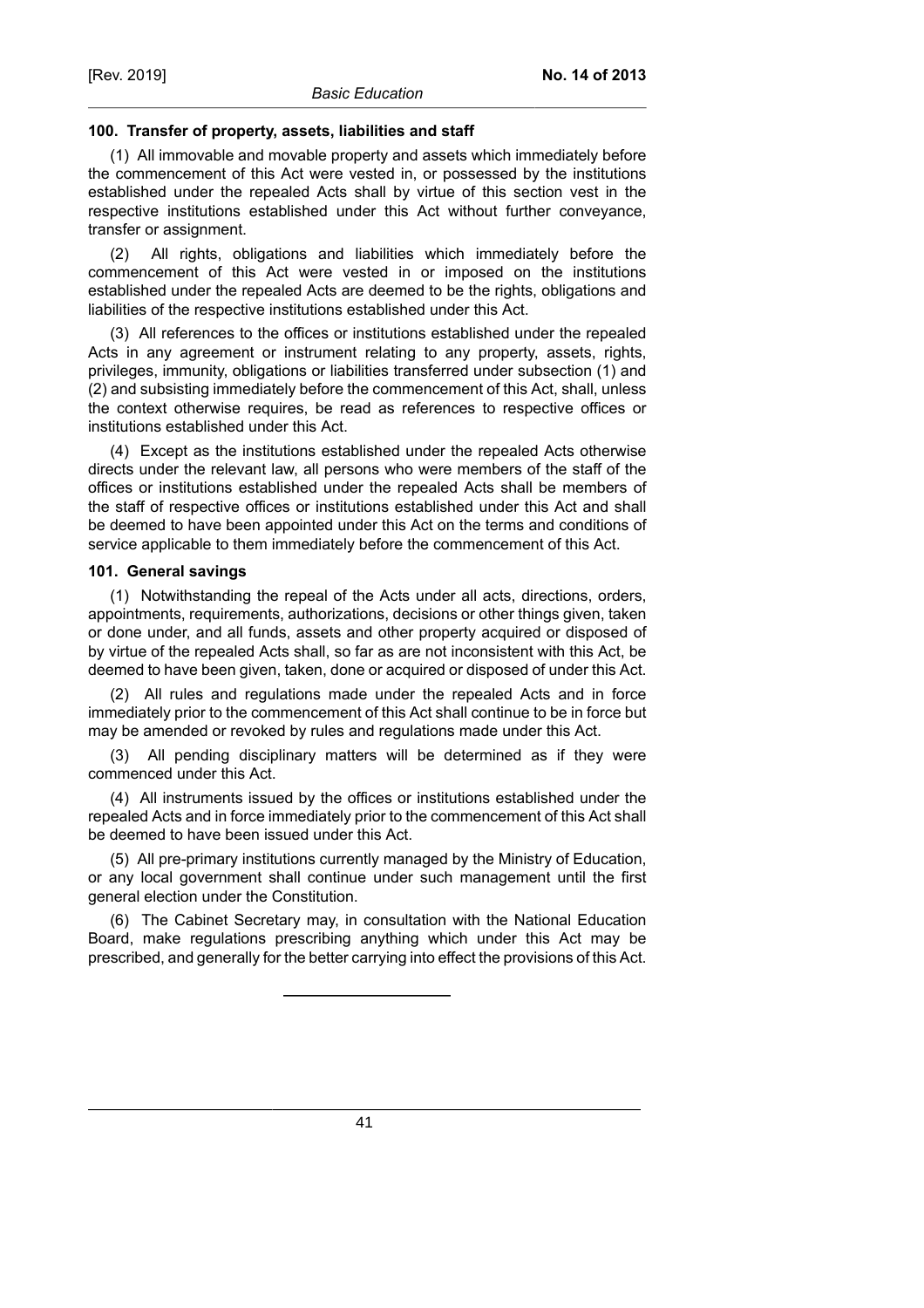# FIRST SCHEDULE

[Section 6.]

# CONDUCT OF BUSINESS AND AFFAIRS OF THE NATIONAL EDUCATION BOARD.

#### **1. Filling of vacancy**

A vacancy in the office of a member under paragraph 3 shall be filled by a person appointed by the Cabinet Secretary in accordance with the provisions of this Schedule.

#### **2. Vice Chairperson**

The Board shall, at its first meeting, elect a Deputy Chairperson from amongst the persons appointed under section 6 of this Act.

#### **3. Meetings of the Board**

The Board shall meet at least three times in each year.

#### **4. Special meetings**

The Chairperson may at any time convene a special meeting of the Board and shall do so within fifteen days of a written requisition for the meeting signed by at least three members.

#### **5. Chairperson to preside**

(1) The Chairperson shall preside at all meetings of the Board, in which the Chairperson is present and in the case of his or her absence, the Deputy Chairperson shall preside.

(2) At a meeting of the Board at which neither the Chairperson or Deputy Chairperson is present, the members of the Board present shall elect one of their numbers to preside, and the person so elected shall have all the powers of the Chairperson with respect to that meeting and the business transacted thereat.

#### **6. Quorum**

The quorum for the conduct of the business of the Board shall be five members.

#### **7. Voting procedure**

The decisions of the Board shall be by a majority of votes, and the Chairperson of the meeting shall have an original and a casting vote.

#### **8. Validity of proceedings**

The validity of any proceedings of the Board shall not be affected by any vacancy among the membership thereof, or by reason of a defect in the appointment of a member.

### **9. Minutes of the meeting**

Minutes of the proceedings at meetings of the Board shall be kept in such a manner as the Board directs, and, on the written request of the Cabinet Secretary, shall be made available to him or her or any person nominated by him or her.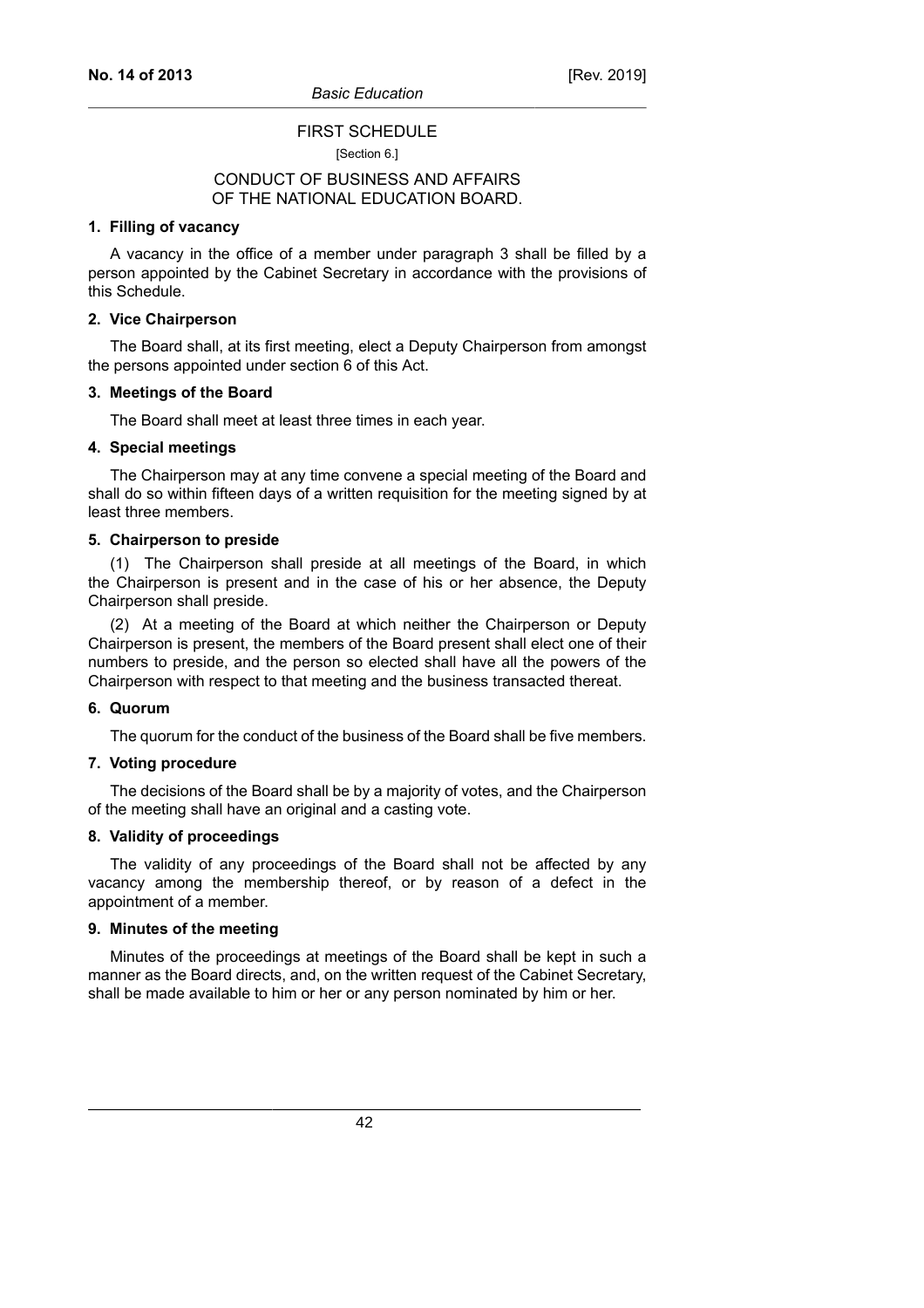### **10. Committees of the Board**

The Board may establish such committees as may be necessary for the performance of the functions of the Board and may, subject to the provisions of this Act, delegate powers conferred on it to any such committee.

### **11. Power of the Board to regulate own procedure**

Subject to the provisions of this Schedule, the Board shall regulate its own procedure.

# **12. Disclosure of interest**

(1) If a member of the Board is directly or indirectly interested in any contract, proposed contract or other matter before the Board and is present at a meeting of the Board at which the contract, proposed contract or other matter is the subject of consideration, he or she shall at the meeting and as soon as reasonably practicable after the commencement thereof, disclose the fact and shall not take part in the consideration or discussion of, or vote on, any questions with respect to the contract or other matter, or be counted in the quorum of the meeting during consideration of the matter.

(2) A disclosure of interest made under this paragraph shall be recorded in the minutes of the meeting at which it is made.

> SECOND SCHEDULE [Section 21.]

# CONDUCT OF BUSINESS AND AFFAIRS OF THE COUNTY EDUCATION BOARDS

# **1. Vacation of office**

The office of a member of the County Education Board shall become vacant if the member—

- (a) is absent without the permission of the Chairperson from three or more consecutive meetings of the County Education Board;
- (b) resigns the office in writing under his or her hand delivered to the Chairperson of the County Education Board;
- (c) is convicted of an offence and sentenced to imprisonment for a term of six months or more without the option of a fine;
- (d) is found guilty of an offence which in the opinion of the County Education Board renders him or her unsuitable to continue to hold office;
- (e) becomes for any reason including infirmity of body or mind, incompetent or incapable of performing the functions of the office; or
- (f) is otherwise unable to discharge the functions of his or her office.

# **2. Meetings of the Board**

(1) The County Education Board shall hold such number of meetings at such places and at such times as the County Education Board shall consider necessary for the proper discharge of its functions.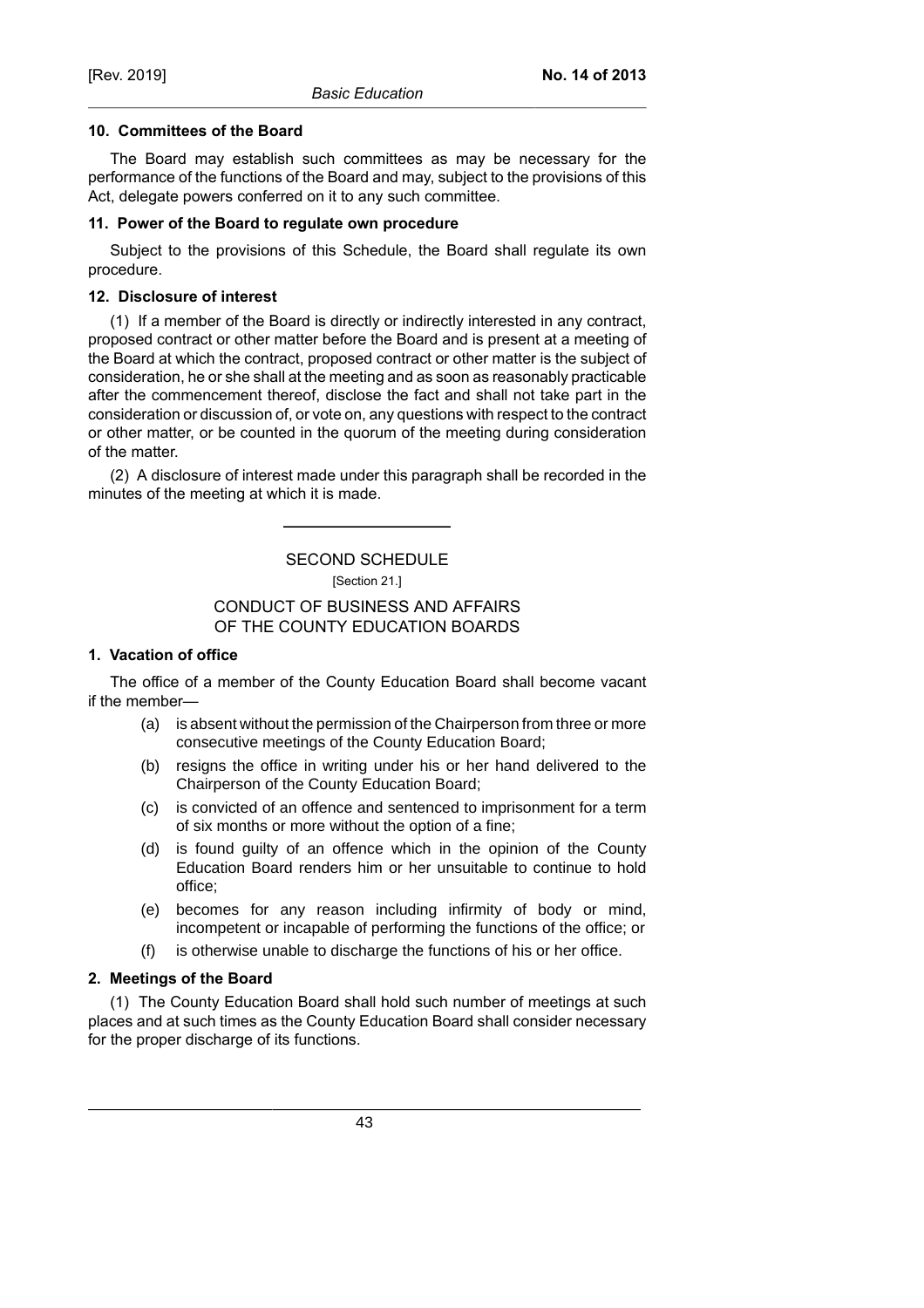(2) Notwithstanding subsection (1) the County Education Board shall meet not less than three times in each financial year.

(3) At least fourteen days notice shall be given prior to any meeting of the County Education Board.

### **3. Special meetings**

Notwithstanding the provisions of section 2, the Chairperson or any three members may call a special meeting whenever it is expedient for the transaction of the business of the County Education Board by giving not less than seven days notice to the members.

### **4. Presiding at meetings**

(1) The chairperson shall preside at all meetings of the County Education Board.

(2) In the absence of the chairperson at a meeting, the vice-chairperson shall preside at that meeting of the County Education Board.

(3) In the absence of the chairperson and the vice-chairperson at a meeting, the members present shall elect a member to preside at that meeting of the County Education Board.

### **5. Quorum at meetings**

The quorum for the conduct of business at a meeting of the County Education Board shall be more than half of the members of the County Education Board.

#### **6. Voting**

(1) A decision on any matter before the County Education Board shall be by a majority of votes of the members present.

(2) In the case of an equality of votes the Chairperson or the person presiding shall have a casting vote.

# **7. Procedure at meetings**

Subject to the provisions of this Act the County Education Board may determine its own procedure.

# **8. Vacancies and defects in appointment**

Subject to sections 2 and 5, proceedings of the County Education Board shall not be invalid by reason only of a vacancy in the membership of the County Education Board or by reason of a defect in the appointment of a member.

# **9. Disclosure of interest**

(1) If a member of the County Education Board is directly or indirectly interested in a contract, proposed contract or other matter before the County Education Board and is present at a meeting of the County Education Board at which the contract, proposed contract or other matter is the subject of consideration, that member shall disclose the fact as soon as is practicable after the commencement of that meeting.

(2) A member to whom subsection (1) applies shall not participate in the consideration, discussion or voting on the matter in which the member has disclosed an interest.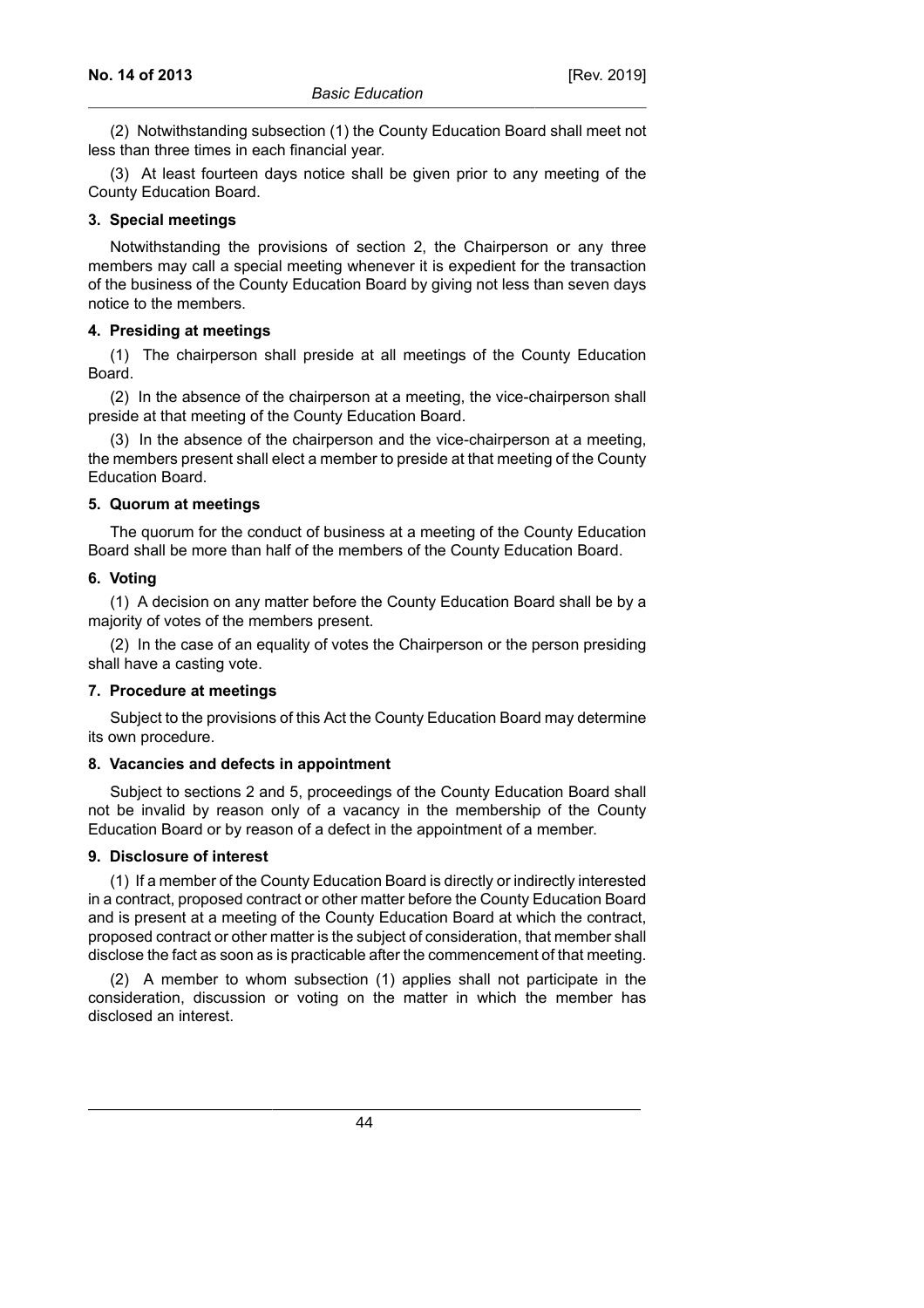### **10. Records**

The Secretary to the Board shall keep a record of all proceedings and meetings of the County Education Board.

> THIRD SCHEDULE [Section 55.]

# ESTABLISHMENT AND FUNCTIONS OF PARENTS ASSOCIATION

**1.** There shall be a Parents Association for every public or private secondary school consisting of—

(a) every parent with a pupil in the school;

(b) a representative of the teachers in the school.

**2.** (1) There shall be an Executive Committee consisting of representatives of each class and two teachers.

(2) The members of the Executive Committee of Parents Association shall be elected during an annual general meeting of parents and teachers.

(3) The Parents Association shall, at its first meeting, elect a Chairperson from amongst the persons elected under paragraph 2 of this Schedule.

(4) The Chairperson and two members of the Association shall be co-opted to the Board of Management.

(5) The Head or Principal shall be the Secretary to the Association.

- (6) The functions of the Parents Association shall be to—
	- (a) promote quality care, nutritional and health status of the pupils;
	- (b) maintain good working relationship between teachers and parents;
	- (c) discuss, explore and advise the parents on ways to raise funds for the physical development and maintenance;
	- (d) explore ways to motivate the teachers and pupils to improve their performance in academic and co-curricular activities;
	- (e) discuss and recommend charges to be levied on pupils or parents;
	- (f) undertake and oversee development projects on behalf of the whole Parents Association;
	- (g) assist the school management in the monitoring, guidance, counseling and disciplining of pupils; and
	- (h) discuss and recommend measures for the welfare of staff and pupils.

(3) The Parents Association shall hold such number of meetings at such places and at such times as the Association shall consider necessary for the proper discharge of its functions.

(4) Subject to the provisions of this Schedule, the Parents Association shall regulate its own procedure.

(5) There shall be established National Parents Associations, County Parents Associations and Sub-County Parents Associations elected by Parents Associations from schools through a delegate system.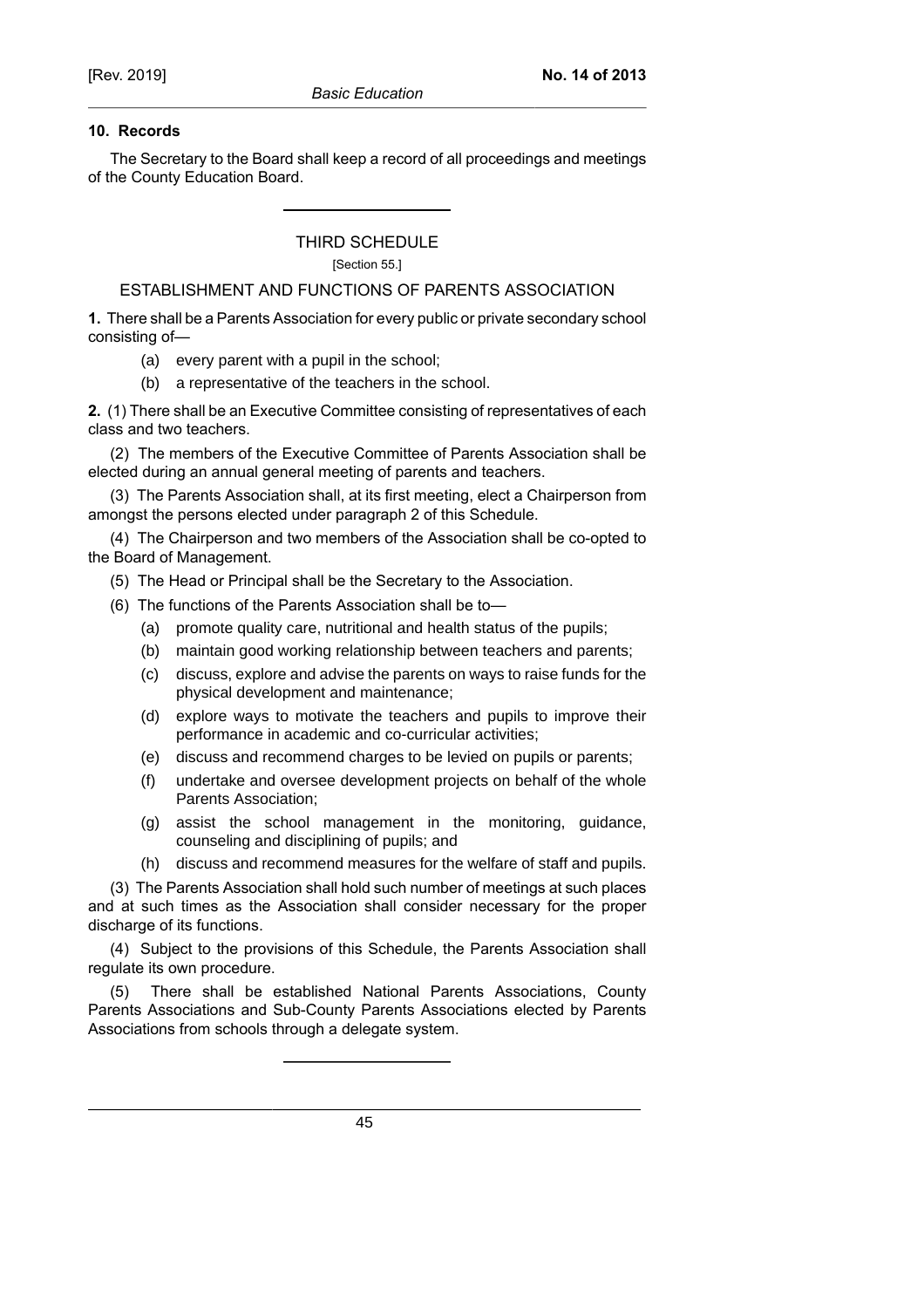### **FOURTH SCHEDULE**

#### [Section 56, L.N. 126/2013, Sch.]

# PART I CONDUCT OF BUSINESS AND AFFAIRS OF THE BOARD OF MANAGEMENT

#### **1. Incorporation of Board of Management**

The Board of Management shall be a body corporate with perpetual succession and a common seal, and shall in their corporate names, be capable of—

- (a) suing and being sued;
- (b) taking, purchasing or otherwise acquiring, holding, charging or disposing of movable and immovable property;
- (c) borrowing, lending and granting money;
- (d) entering into contracts; and
- (e) doing or performing all other acts or things for the proper performance of its functions under this Act which may lawfully be done or performed by a body corporate.

**2.** There shall be an executive Board of Management for each Board of Management consisting of—

- (a) the chairperson of the Board;
- (b) the secretary of the Board;
- (c) the chairperson of a Parents Teachers Association; and
- (d) two other Board members.

#### **3. Tenure**

(1) Unless the appointment of the chairperson or a member of the Board of Management is earlier terminated under this Act, a person appointed as chairperson or as a member shall hold office for a term of three years from the date of appointment and shall be eligible for re-appointment for one further term of a period not exceeding three years.

(2) In reappointing members of the Boards of Management the Cabinet Secretary shall maintain a proportion of new membership that ensures continuity in the affairs of the Boards of Management.

(3) Notwithstanding the foregoing, a person who has served as a member of a Board of Management for one term at the date of the commencement of this Act may be re-appointed for a second and final term of three years.

#### **4. Resignation from the Board of Management**

(1) A member of a Board of Management may at any time resign by giving notice in writing to the County Education Board.

(2) A person giving notice under subsection (1) shall cease to be a member of the Board of Management from the date specified in the notice or, if no date is specified, from the date of the receipt by the County Education Board of the notice.

#### **5. Revocation of appointment and vacation of office**

(1) The appointment of a member to a Board of Management shall be revoked and the member shall vacate office if the member—

(a) resigns in accordance with paragraph 2 of this schedule;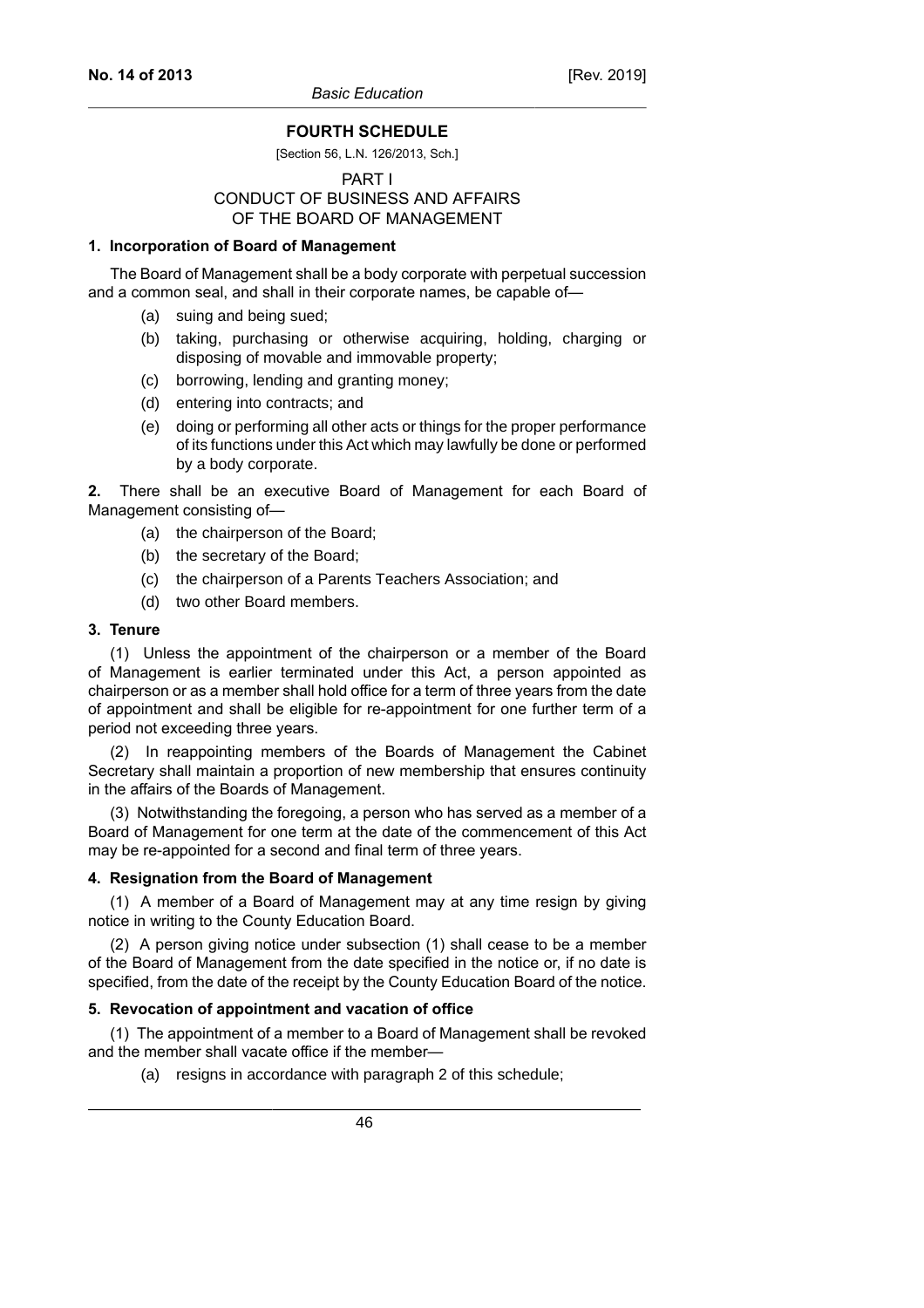- (b) becomes insolvent or has conveyed or assigned his property or has made a proposition or arrangement for the benefit of his creditors;
- (c) is sentenced by a court of law to imprisonment for a term of six months or more;
- (d) is incapacitated by physical or mental illness;
- (e) has been absent from three consecutive meetings of the Board of Management without leave;
- (f) has his appointment revoked by the nominating body; or
- (g) is otherwise unable or unfit to discharge his functions as a member of the Board of Management on account of any matter in this Act.

(2) Where the office of a member of a Board of Management becomes vacant by reason other than the expiry of the period of that office, the County Education Board, or the proprietor or sponsor may, in accordance with the provisions of this Act appoint another person to replace the member.

# **6. Frequency of meetings of the Board of Management**

(1) A Board of Management shall meet at least once every four months.

(2) Every meeting of the Board of Management shall be convened by giving at least fourteen days' notice in writing to every member unless three quarters of the total members of a Board of Management otherwise agree.

(3) Notwithstanding the provisions of subsection (1), the chairperson of a Board of Management may, on his own motion or upon requisition in writing by at least five members of the Board, convene a special meeting of the Board of Management or at any time for the transaction of specific business.

# **7. Quorum of the Board of Governors**

(1) The quorum for the conduct of business at a meeting of a Board of Management shall be two-thirds of the total number of members of the Board of Management.

(2) Subject to the provisions of subparagraph (1) no proceedings of a Board of Management shall be invalid by reason only of a vacancy among the members thereof.

# **8. Chairperson to preside over a meeting of Board of Governors**

(1) The Chairperson shall preside at every meeting of the Board of Management at which the chairperson is present and in his absence, the deputy chairperson shall preside.

(2) In the absence of both the chairperson and the deputy chairperson at any meeting, the members present shall elect one of their number to preside, who shall, with respect to that meeting and the business transacted thereat, have all the powers of the chairperson.

# **9. Decision of the Board of Management**

Unless a unanimous decision is reached, a decision on any matter before a Board of Management shall be by a majority of the votes of the members present and voting and in the case of an equality of votes, the chairman or the person presiding shall have a casting vote.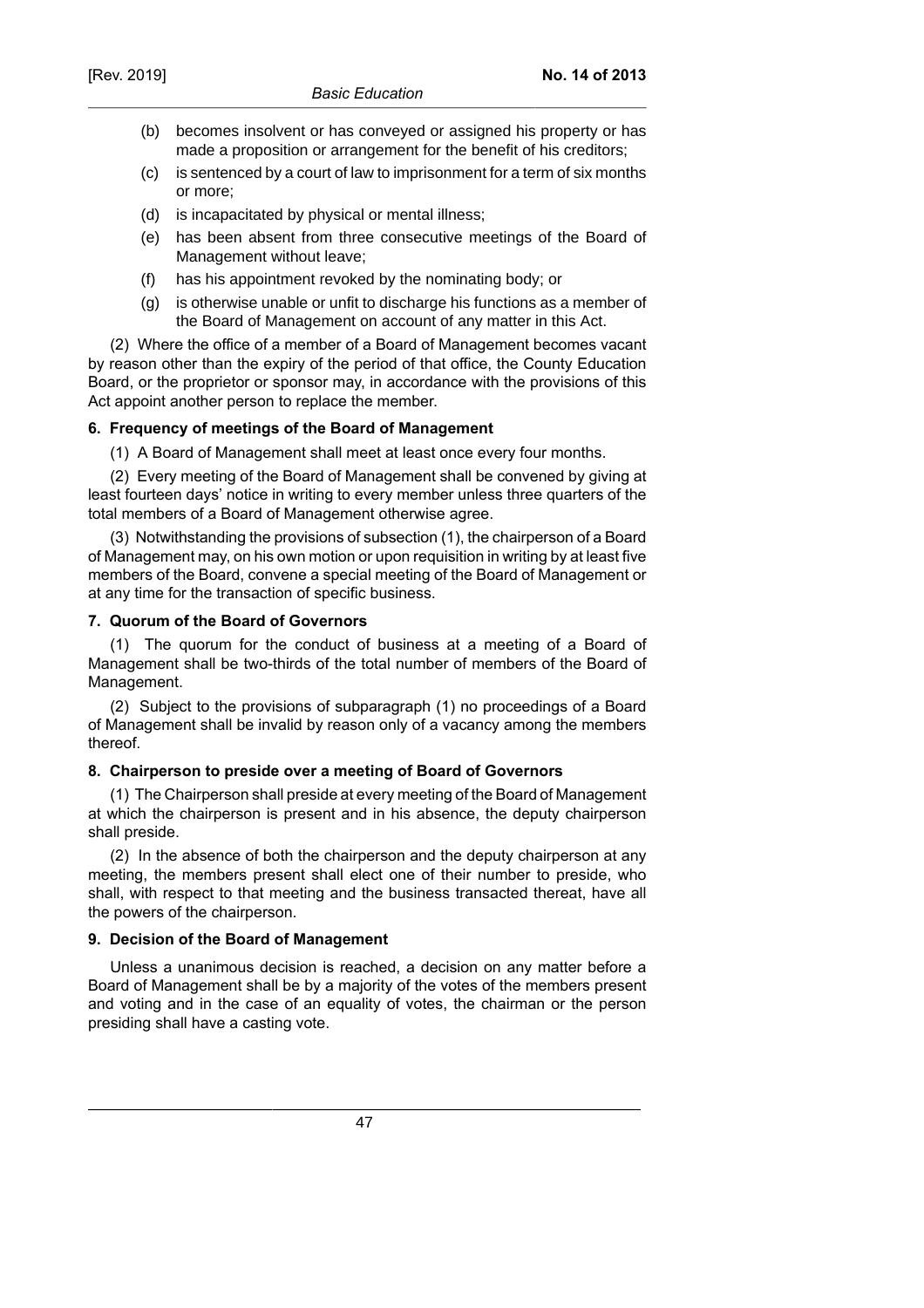### **10. Disclosure of interest**

(1) If a member is directly or indirectly interested in any contract, proposed contract or other matter before a Board of Management and is present at a meeting of the Board of Management at which the contract, propose contract or other matter is the subject of consideration, he shall, at the meeting and as soon as reasonably practicable after the commencement thereof, disclose the fact and shall not take part in the consideration or discussion of, or vote on, any questions with respect to the contract or other matter, or be counted in the quorum of the meeting during consideration of the matter.

(2) A disclosure of interest made under this paragraph shall be recorded in the minutes of the meeting at which it is made.

(3) A member of the Board of Management who contravenes subparagraph (1) shall commit an offence and be liable to a fine of fifty thousand shillings, or to imprisonment for a term of six months, or to both.

### **11. Common seal**

(1) Subject to this Act, the common seal of a registered institution of basic education for which a Board of Management is responsible shall be kept in a safe in the registered office of the institution and shall not be used except in the manner authorized by the Board of Management.

(2) All deeds, instruments, contracts and other documents shall be deemed to be duly executed by or on behalf of the institution—

- (a) where they are required to be under seal, if sealed with the common seal of the institution and authenticated by the chairperson and the secretary of the Board of Management;
- (b) where they are not required to be under seal, if executed in that behalf by a member authorized by the Board of Management for that purpose.

(3) A deed, instrument, contract or other documents executed in accordance with subparagraph (2) shall be effective in law to bind the institution and its successors and may be varied or discharged in the same manner as that in which it was executed.

#### **12. Remuneration of the members of the Board of Management**

Members of a Board of Management shall be paid in respect of their services such allowances as the Board of Management shall, with the approval of the Cabinet Secretary, determine.

# **13. Appointment of staff of the Board of Management**

A Board of Management may, upon such terms and conditions of service as the County Education Board may determine, employ such staff or hire the services of such consultants or experts as may be necessary for the proper performance of its functions.

# **14. Protection from Liability for a member or officer of a Board of Management**

No matter or thing done by a member of a Board of Management or any officer, employee or agent of the Board of Management shall, if the matter or thing is done bona fide in executing the functions, powers or duties of the Board of Management,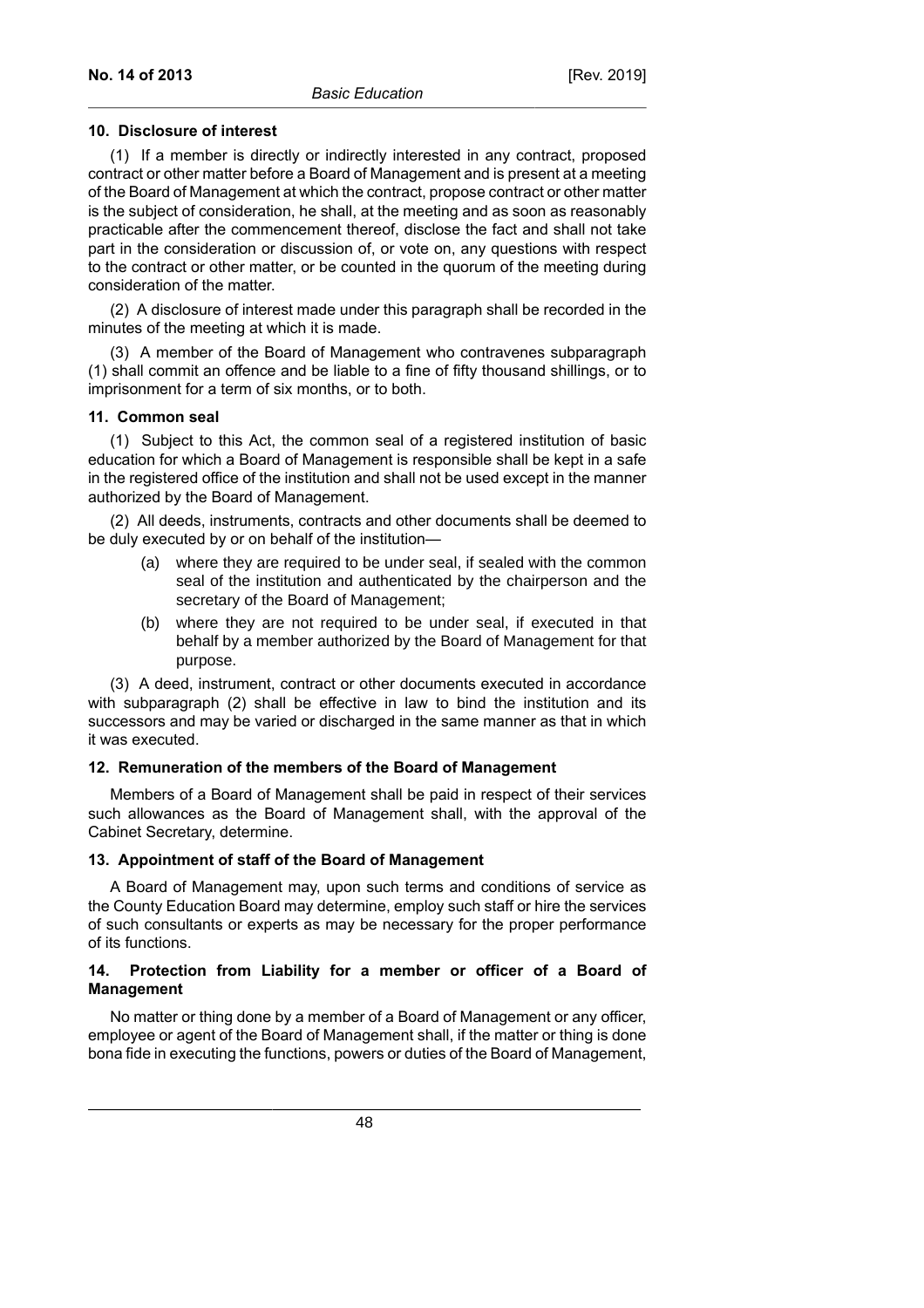render the member, officer, employee or agent or any person acting on directions personally liable to any action, claim or demand whatsoever.

#### **15. Liability of an institution for damages**

The provisions of paragraph 12 shall not relieve an institution of basic education of liability to pay compensation or damages to any person for an injury to him, his property or any of his interests caused by the exercise of the powers conferred on the institution of basic education or its Board of Managements by this Act or by any other written law or by the failure, whether wholly or partially, of any works.

#### **16. Annual estimates**

(1) A Board of Management of a public institution of basic education shall prepare annual estimates of revenue and expenditure for the institution under its charge, in such form and at such times as the Cabinet Secretary may prescribe.

(2) The Board of Management may incur expenditure for the purpose of the institution in accordance with estimates approved by the Cabinet Secretary, and any approved expenditure under any head of the estimates may not be exceeded without the prior written approval of the Cabinet Secretary.

(3) A Board of Management for a public institution of basic education shall receive all grants made out of public funds, whether for capital or revenue purposes, and any subscriptions, donations or bequests made to the institution.

(4) Nothing in this Act shall affect the terms and conditions upon which any grant may be made to an institution of basic education or a Board of Management in aid of an institution out of public funds.

(5) A Board of Management may, with the approval of the Cabinet Secretary and subject to any restriction imposed by law, appeal to the general public for subscriptions, donations or bequests to an institution of basic education.

(6) The Secretary to a Board of Management of a public institution of basic education shall be responsible for the day-to-day management of the affairs of the institution, and shall present any account of such expenditure to the Board of Management.

(7) A Board of Management of a public institution of basic education may, with the approval of the County Education Board upon consultation with the Cabinet Secretary pay all expenses connected with the institution including the salaries of staff; but the personal emoluments of a person seconded to the service of the Board of Management shall, in the first instance, be paid by the seconding authority and may be recovered from institution.

### **17. Unexpended monies**

(1) Any unexpended balance of grant may be carried forward in the accounts of a public institution of basic education from one year to the next and be committed as the Board of Management may determine, or be put into the account of the institution.

(2) The Board of Management shall not authorize any withdrawal from the account without express approval of the County Education Board or the responsible Accounting Officer.

#### **18. Securing of loans by Board of Management**

The Board of Management shall be responsible for making arrangements to raise any loan which they may, at the request of the institution, authorize the Board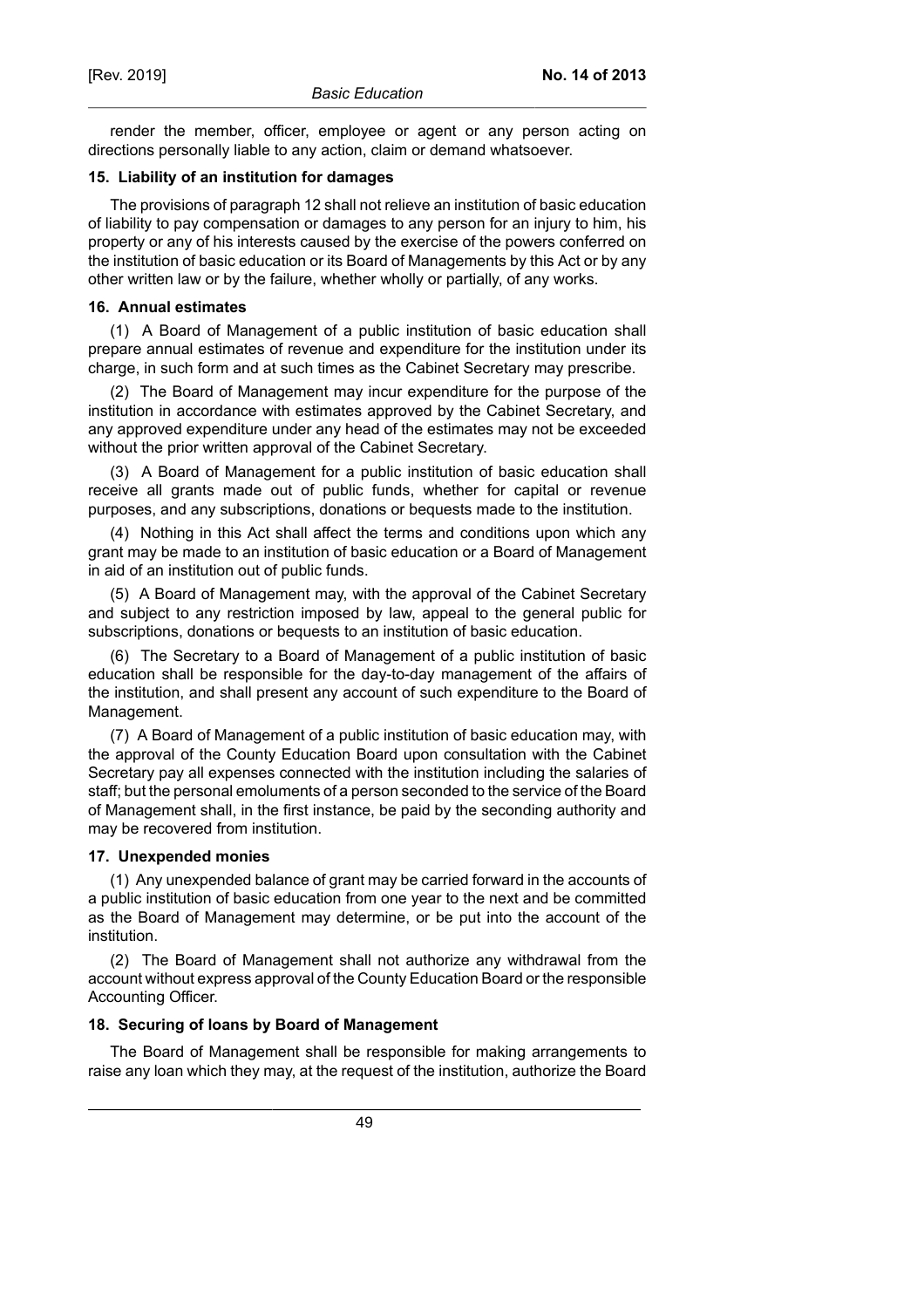of Management to secure for the purpose of the institution and shall ensure that proper provision is made for the repayment thereof and payment of all interest and other charges thereon in accordance with any order made by the Cabinet Secretary in the matter, or in accordance with the terms and conditions of the loan.

#### **19. Vesting of property**

All such immovable property, shares, funds and securities as may from time to time become the property of a public institution of basic education shall be in the name of the institution and shall be dealt with in such manner as the Board of Management of the institution may from time to time determine, subject to the conditions upon which any grants are made from public funds for capital or recurrent purposes and the conditions upon which any endowment, bequest or donation is made for any purpose connected with the Institution:

Provided that the Board of Management may only dispose of any property with the consent of the County Education Board or on the authority of appropriate written law and regulations.

#### **20. Investment of funds**

(1) A Board of Management of a public institution of basic education may invest any of the funds of the institution in securities in which for the time being trustees may by law invest in trust funds, or in any other securities which the Treasury may, from time to time, approve for that purpose.

(2) The Board of Management may, subject to the guidelines and regulations issued by Treasury, place on deposit with such bank or banks as the Board of Management may determine, any monies not immediately required for the purposes of the institution.

#### **21. Financial year**

The financial year of a public institution of basic education shall be the financial year of the government.

#### **22. Funds of a public institution of basic education**

- (1) The funds of a public institution of basic education shall comprise of—
	- (a) such sums as may be granted to the institution by the Cabinet Secretary;
	- (b) such monies or assets as may accrue to or vest in the institution in the course of the exercise of its powers or the performance of its functions under this Act or under any other written law; and
	- (c) all monies from any other source provided for or donated or lent to the institution.

(2) There shall be made to the institution of basic education, out of monies provided by Parliament for that purpose, grants towards the expenditure incurred by the institution in the exercise of its powers or the performance of its functions under this Act.

### **23. Accounts and audit**

(1) A Board of Management of a public institution of basic education shall cause to be kept all proper books and records of accounts of the income, expenditure and assets of the institution.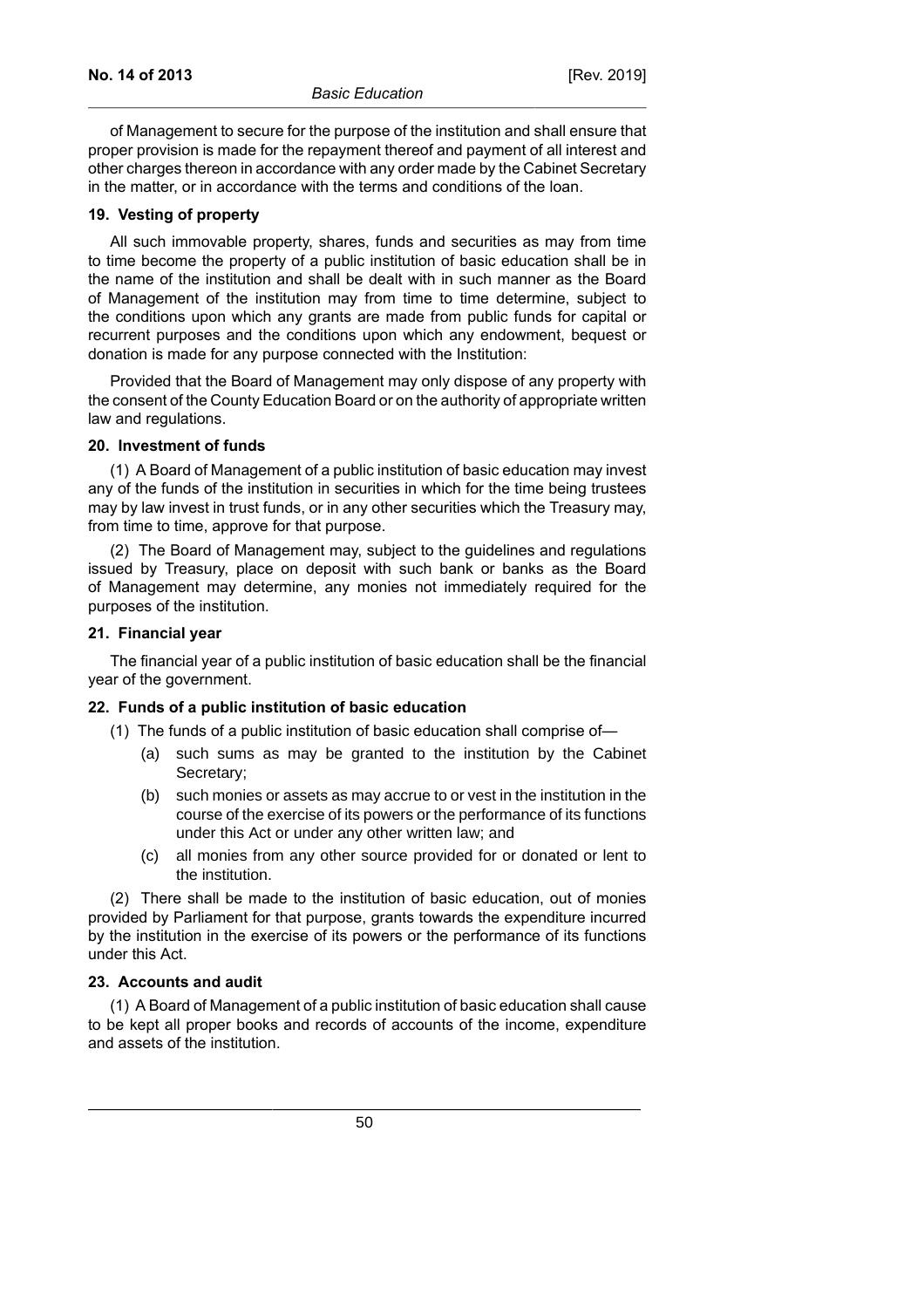(2) Within a period of four months from the end of each financial year of the government, a Board of Management shall submit to the Auditor-General or to a auditor appointed under this section, the accounts of the institution together with—

- (a) a statement of the income and expenditure of the Institution during that year; and
- (b) a balance sheet of the institution on the last day of that year.

(3) The accounts of the institution shall be audited and Reported upon in accordance with the Public Audit Act, 2003 (No. 12 of 2003).

(4) A Board of Management of a public institution of basic education shall furnish the Cabinet Secretary with a certified copy of the audited annual statement of accounts and such other information about the revenue, expenditure, assets and liabilities of the institution as he may require.

#### PART II

*Repealed by L.N. 126/2013, s. 2.*

**FIFTH SCHEDULE**

Special Board of Adult and Continuing Education

### **1. Establishment and functions of the Board**

There shall be a Special Board of Adult and continuing Education, the functions of which shall be—

- (a) to advise the Cabinet Secretary on any matter relating to adult and education, including the formulation of courses and syllabuses, the establishment of residential and non-residential institutions;
- (b) to advise with respect to the co-ordination and regulate all the providers of Adult and Continuing Education private and public institutions;
- (c) to identify and assess the need for new developments in adult and continuing education;
- (d) to stimulate and encourage activities in adult and continuing education;
- (e) to report annually to the Cabinet secretary on the progress and development of adult and continuing education;
- (f) to advise the National Education Board on matters of Adult and Continuing Education.

# **2. Members of the Board**

- (1) The Board shall consist of the following members—
	- (a) a chairman appointed by the Cabinet Secretary;
	- (b) not more than ten persons appointed by the Cabinet Secretary to represent the activities of the Government in Adult and Continuing Education;
	- (c) five persons appointed by the Cabinet Secretary to represent local and international agencies involved in Adult and Continuing Education.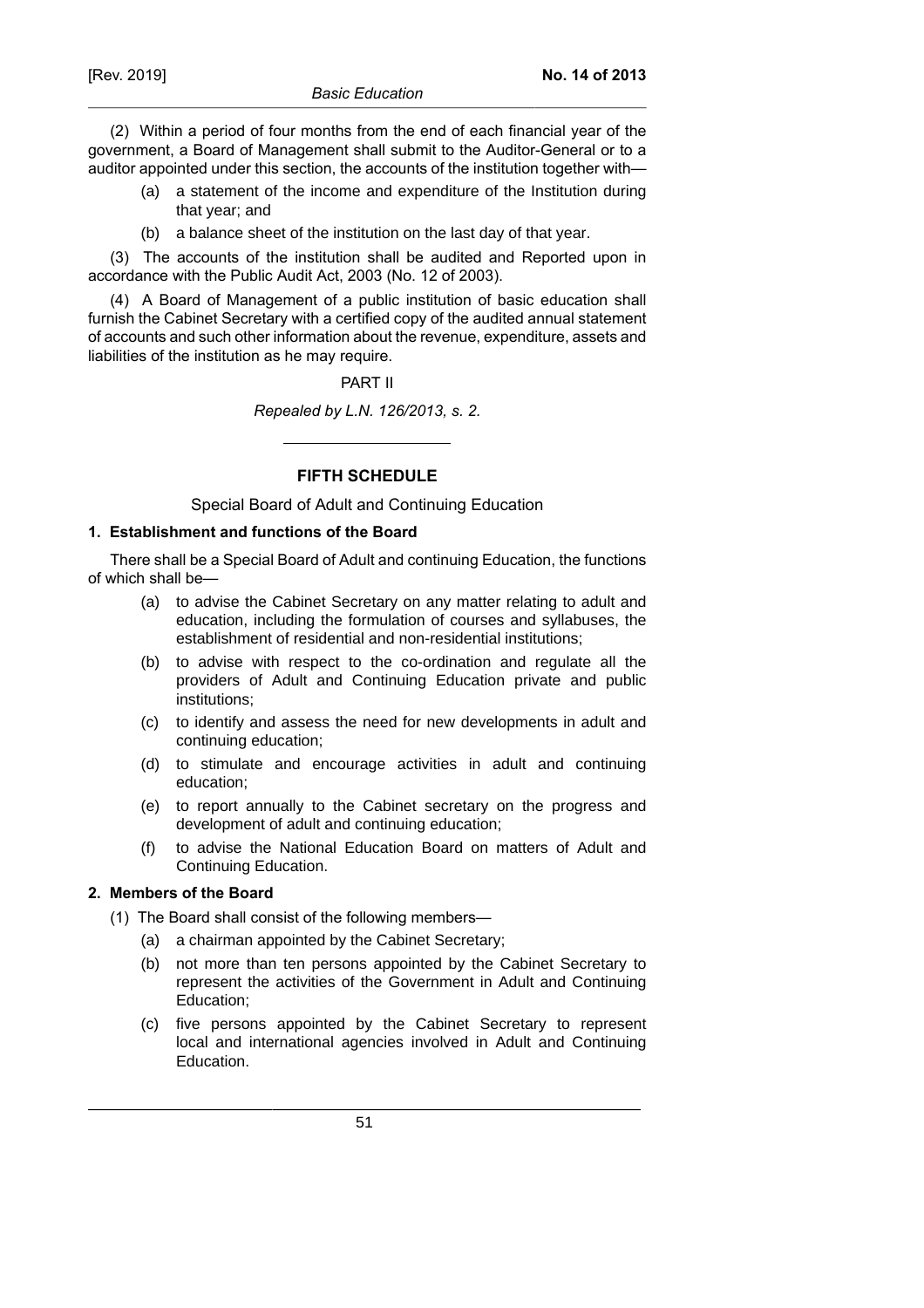(2) The Board may co-opt other members as may be deemed necessary.

### **3. Chairman and Secretary**

(1) The Chairman shall hold office for three years but shall be eligible for reappointment thereafter.

(2) In the absence of the chairman at any meeting of the board, the members present shall elect one of their number to be Chairman for that meeting only.

(3) The Cabinet Secretary shall appoint a public officer to be secretary to the Board, who shall, if the Cabinet Secretary so appoints, also be a member of the Board in accordance with section 4(1)(b).

### **4. Period of office members**

(1) A member of the Board shall hold office for three years:

Provided that the members first appointed shall, at the Cabinet Secretary discretion, hold office for one, two or three years to make provisions for rotational termination of office.

(2) Members shall be eligible for reappointment on the termination of their period of office.

(3) Where a person ceases to be a member of Board before the end of his term of office. The Cabinet Secretary shall, in accordance with section 2(1), appoint a member for the unexpired term of office.

### **5. Procedure and quorum**

(1) The Special Board shall regulate its own procedure:

Provided that a quorum at any meeting of the Board shall be one-third of all the members of the Board for the time being appointed or co-opted thereto.

(2) The Board may invite any person who is not a member of the Board to attend any meeting thereof, but such person may only speak at such meetings at the request of the chairman and may not vote.

#### **6. Executive Committee**

(1) The Board shall establish an Executive Committee consisting of the Chairman of the Board who shall be the Chairman of such Committee. The Chairman of every Panel and not more than three other persons appointed by the Board from among its members who shall, subject to the termination of their period of office as members of the Board, hold office for one year and shall be eligible for reappointment.

(2) The Board shall regulate the procedure of the Executive Committee.

(3) The Board may vest in or confer on the Executive Committee any of the powers or functions of the Board, but any decision of the Executive Committee relating to any advice proposed to be given by the Board to Cabinet Secretary on any matter on which the Board is competent to give advice under this Act shall require the approval of the Board expressed by a resolution thereof supported by a majority of all the members of the Board for the time being appointed or co-opted thereto.

(4) The proceedings of any meeting of the Executive Committee shall be reported to the Board at the next meeting of the Board.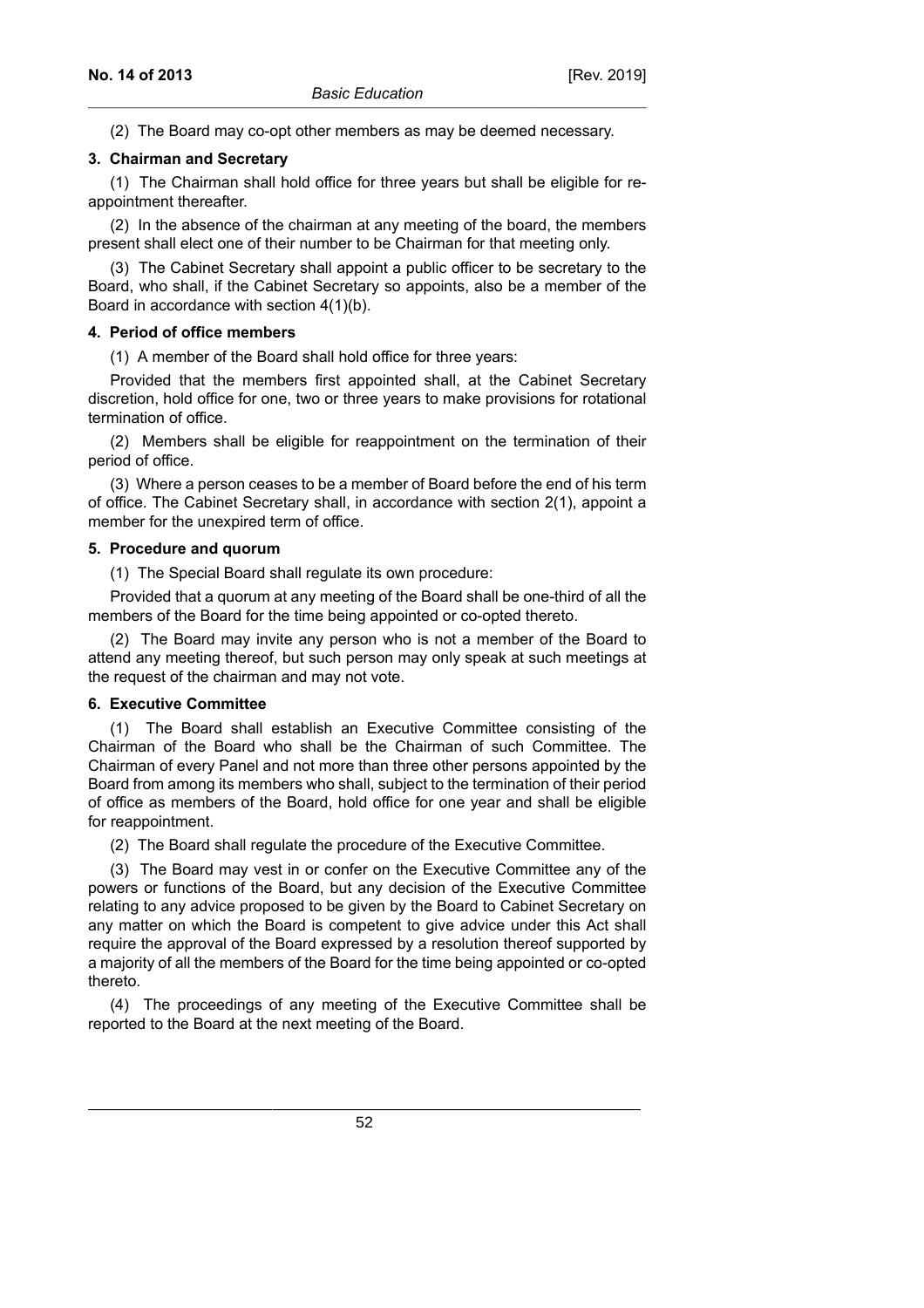# **7. Advisory Panels**

(1) The Board may establish, constitute and appoint such Advisory Panel as it considers necessary to advise the Board on any matter with which the Board is concerned under this Act.

(2) The members of any Advisory Panel shall be appointed by the Board for such period of office as the Board shall determine, and shall include, but need not exclusively consist of members of the Board.

(3) The Board shall appoint one of its members to be the chairman of each Advisory Panel who shall hold office for such period as the Board, shall in each case determine.

(4) Each Panel shall regulate its own procedure.

### **8. County Committees**

(1) Subject to the approval of the Cabinet Secretary in each case, the Board may establish constitute and appoint County Committee and the members of each such Committee shall be appointed from among persons representing the Government and agencies in the county concerned, in such numbers and for such periods of office as the Board shall determine in each case; and the Board shall regulate the procedure of each such Committee.

(2) The functions of the County Education Committee shall be to advise the County Education Board on the activities on Adult and Continuing Education.

(3) Each County Committee shall report to the Board annually in the month of January, and at such other times as the Board may from time to time direct, on the activities of such Committee.

(4) The secretary of a committee shall be the appropriate county adult and Education officer.

### **9. Rules**

The Cabinet Secretary may make rules for the better carrying out of the purposes of this Act.

#### **10. Allowances**

The members of the Board, a Panel or any Committee established under this Act who are not public officers shall be paid out of moneys provided by Parliament such-allowances and expenses as the cabinet Minister may prescribe.

# **SIXTH SCHEDULE**

ESTABLISHMENT AND FUNCTIONS OF THE NATIONAL COUNCIL FOR NOMADIC EDUCATION IN KENYA.

# **1. Functions of the Council**

(1) The functions of the Council shall be to—

- (a) initiate the development of policies on all matters relating to nomadic education in Kenya;
- (b) mobilise funds from various sources for the development of nomadic education in order to support relevant activities of the Council;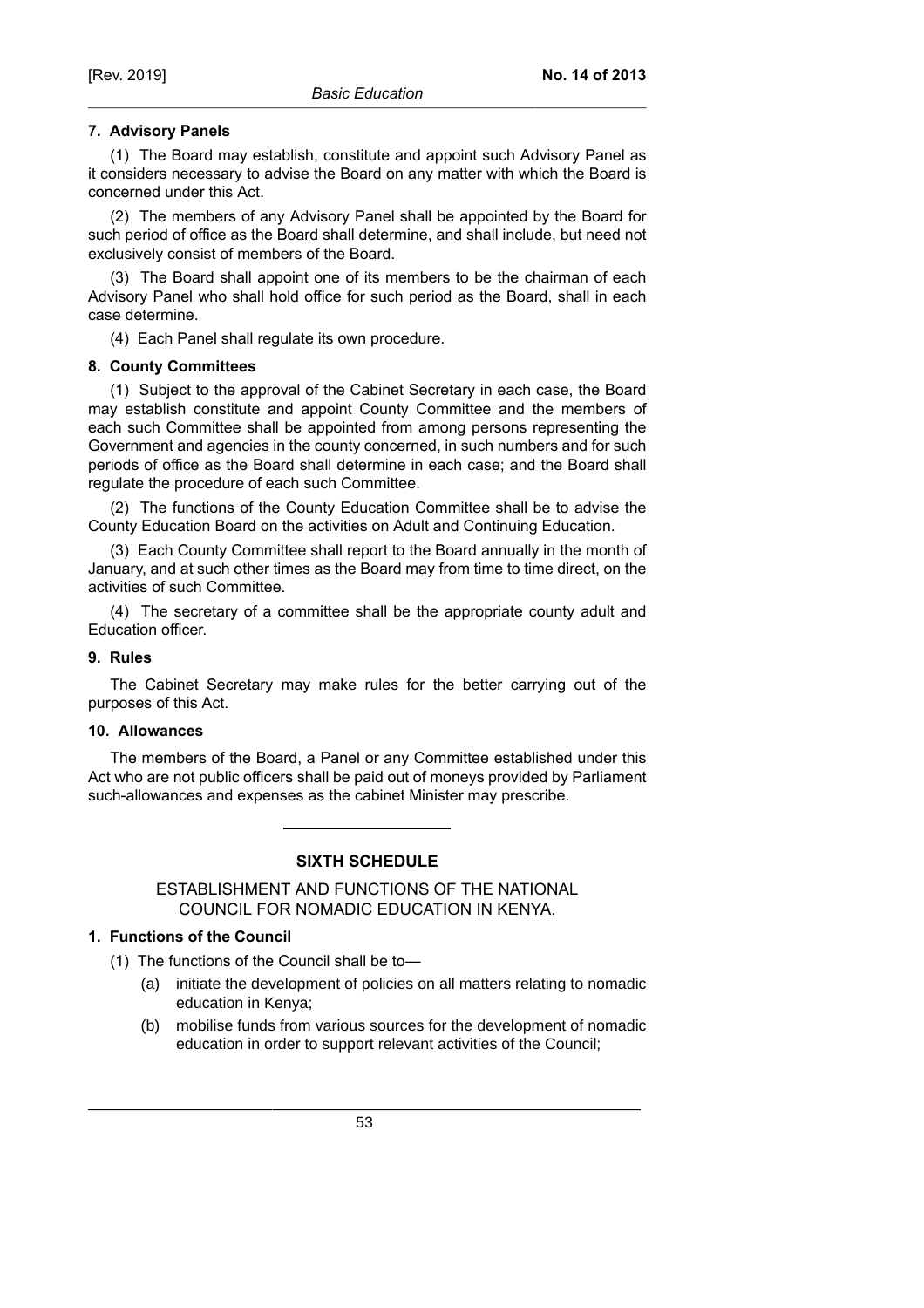- (c) institutionalise mechanisms for effective co-ordination, monitoring and evaluation of the activities of agencies involved in the provision of nomadic education;
- (d) implement guidelines and ensure geographical spread of nomadic education activities and targets for the nomadic people;
- (e) establish appropriate linkages and partnerships with other participating departments and agencies;
- (f) determine standards and skills to be attained in schools and institutions within nomadic communities and review such standards from time to time;
- (g) prepare reliable statistic of nomads and their school-aged children and establish a data bank; and
- (h) co-ordinate research activities on nomadic education in Kenya.

(2) Every reference to nomadic education shall be construed to also refer to education for the marginalized and any phrase with the word nomadic shall be interpreted accordingly.

### **2. Membership of the Council**

- (1) The Council shall consist of the following members—
	- (a) a chairperson appointed by the Cabinet Secretary;
	- (b) the Principal Secretary in the department responsible for education;
	- (c) the Principal Secretary in the department responsible for finance;
	- (d) the Principal Secretary in the department responsible for the development of arid and semi-arid lands;
	- (e) three representatives of faith-based organisations;
	- (f) a representative of persons with disabilities;
	- (g) a women representative;
	- (h) a youth representative;
	- (i) two representatives of teachers' trades union; and
	- (j) a representatives of parents vice chairperson.

(2) The Council shall, at its first meeting, elect a vice-chairperson from amongst the persons appointed under this Schedule.

#### **3. Meetings of the Council**

The Council shall meet at least three times in each year.

### **4. Special meetings**

The chairperson may, at any time, convene a special meeting of the Council and shall do so within fifteen days of a written requisition for the meeting signed by at least three of the members.

#### **5. Chairperson to preside**

(1) The chairperson shall preside at all meetings of the Council in which the chairperson is present and in the case of his or her absence, the vice-chairperson shall preside.

(2) At a meeting of the Council at which neither the chairperson nor the vicechairperson is present, the members of the Council present shall elect one of their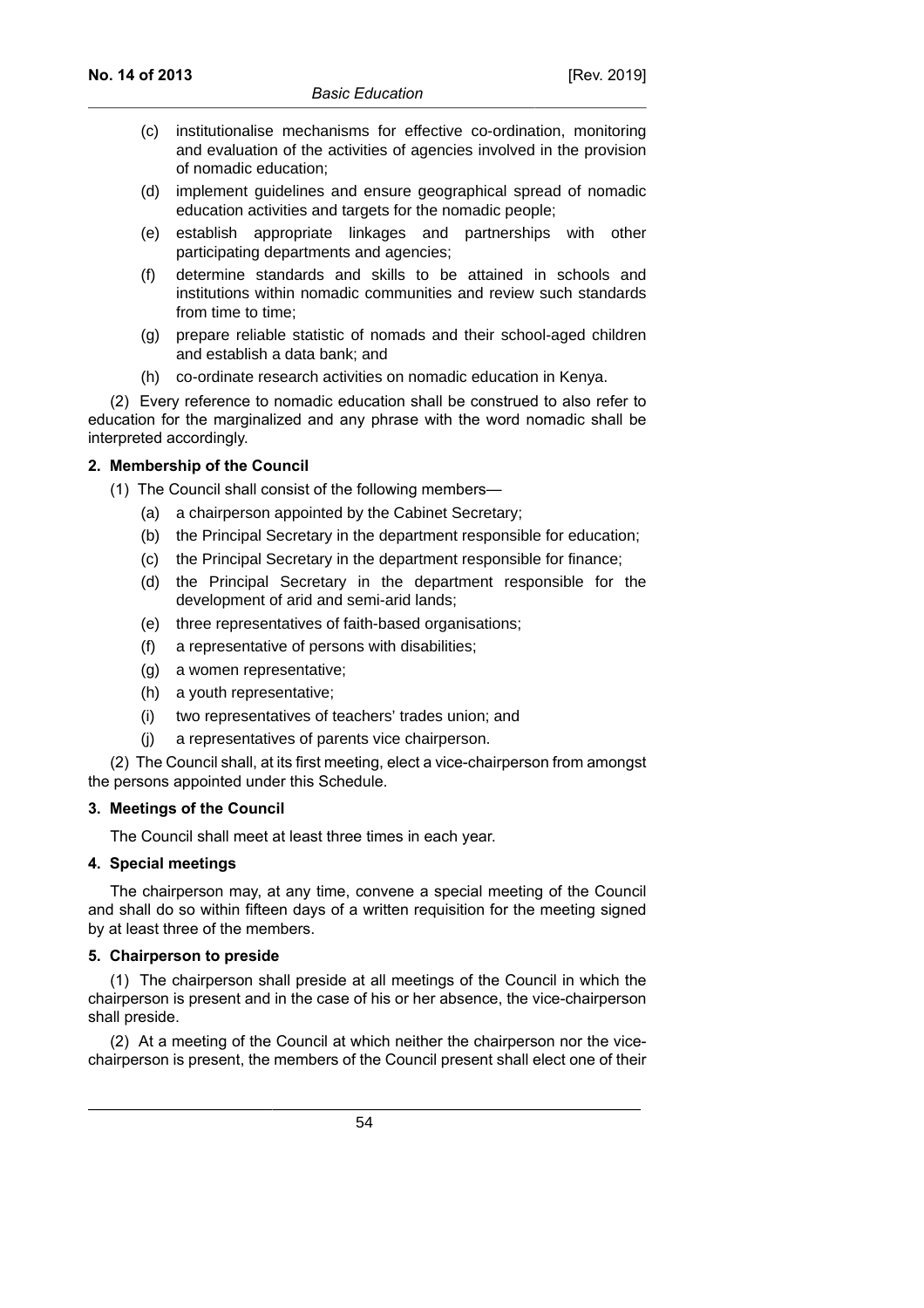members to preside, and the person so elected shall have all the powers of the chairperson with respect to that meeting and the business transacted thereof.

### **6. Quorum**

The quorum for the conduct of the business of the Council shall be seven members.

**7.** The decisions of the Council shall be by a majority of votes, and the chairperson of the meeting shall have an original and a casting vote.

### **8. Validity of proceedings**

The validity of any proceedings of the council shall not be affected by any vacancy among the membership thereof, or by reason of a defect in the appointment of a member.

### **9. Minutes of the meeting**

Minutes of the proceedings at meetings of the Council shall be kept in such a manner as the Council directs and, on the written request of the Cabinet Secretary, shall be made available to him or her or any person nominated by him or her.

### **10. Committees of the Council**

The Council may establish such Committees as may be necessary for the performance of the functions of the Council and may, subject to the provisions of this Act, delegate powers conferred on it to any such committee.

### **11. Power of the Council to regulate own procedure**

Subject to the provisions of this Schedule, the Council shall regulate its own procedure.

# **12. Disclosure of interest**

If a member of the Council is directly or indirectly interested in any contract, proposed contract or other matter before the Council and is present at a meeting of the Council at which the contract, proposed contract or other matter is the subject of consideration, he or she shall, at the meeting and as soon as reasonably practicable after the commencement thereof, disclose the fact and shall not take part in the consideration or discussion of, or vote on, any questions with respect to the contract or other matter, or be counted in the quorum of the meeting during consideration of the matter.

# **13. Tenure**

- (1) The chairperson shall serve for a term of four years renewable once.
- (2) The members shall serve for a renewable term of three years.

# **14. Qualifications**

(1) A person shall be qualified for appointment as the Chairperson of the Council if such person—

- (a) holds a degree in education from a university recognised in Kenya;
- (b) has knowledge and at least ten years' experience in matters relating to education; and
- (c) meets the requirements of Chapter Six of the Constitution.

(2) A person shall be qualified for appointment as a member of the Council if such person—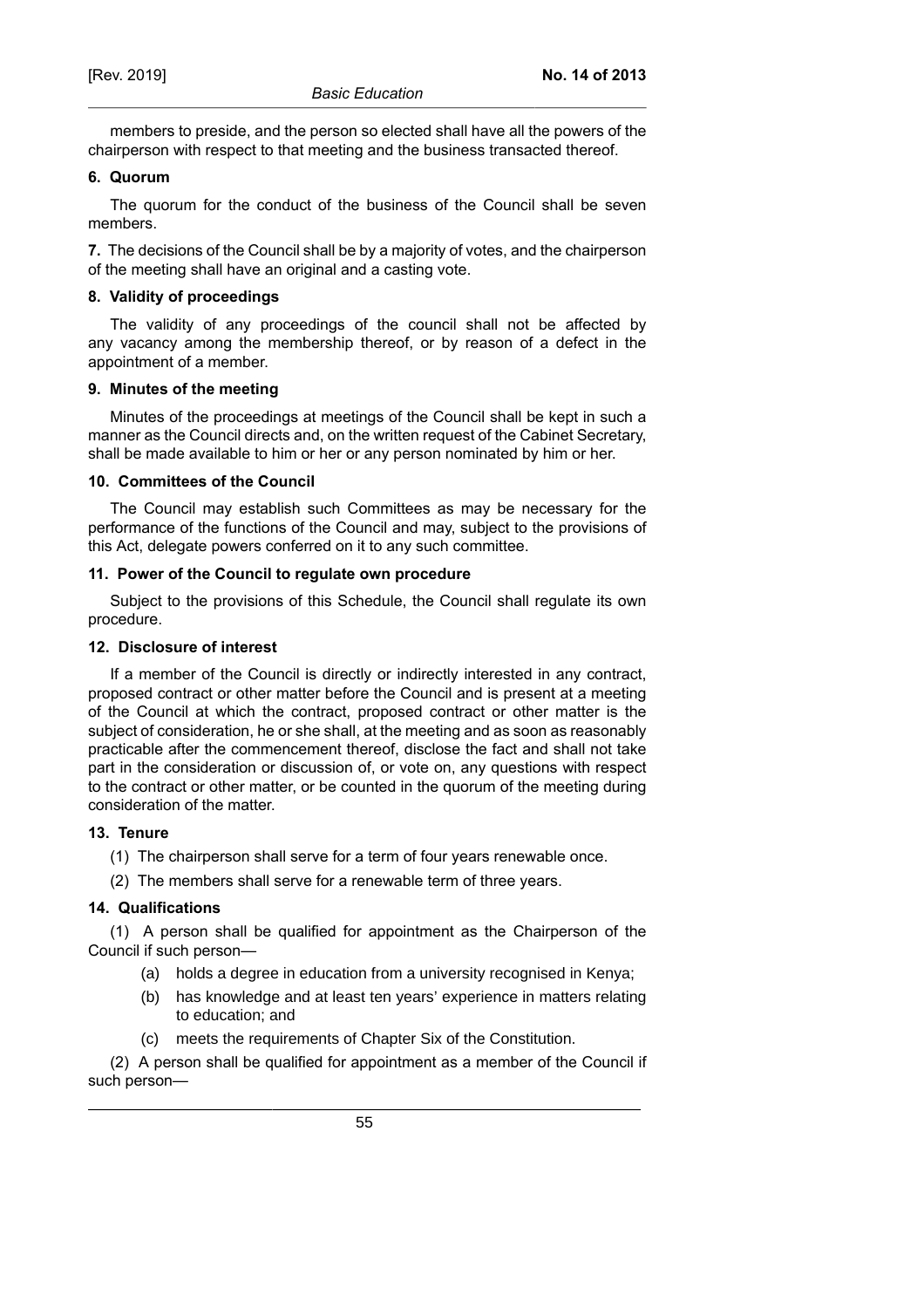- (a) hold a degree from a recognised university:
- (b) has knowledge and at least five years' experience in matters relating to any of the following fields—
	- (i) education;
	- (ii) management;
	- (iii) finance;
	- (iv) governance and human rights;
	- (v) public administration;
	- (vi) law; or
	- (vii) economics;
- (c) has had a distinguished career in their respective fields; and
- (d) meets the requirements of Chapter Six of the Constitution.

# **15. Disqualification**

A person shall not be qualified for appointment as the chairperson or a member of the Council if such person—

- (a) is a member of Parliament or a county assembly;
- (b) is a member of a local authority;
- (c) is an undischarged bankrupt; or
- (d) has been removed from office for contravening the provisions of the Constitution or any other written law.

# **16. Vacancy**

(1) The office of the chairperson or a member of the Council shall become vacant if the holder—

- (a) dies;
- (b) resigns from office in writing addressed to the Cabinet Secretary;
- (c) is absent from three consecutive meetings of the Council without good cause; or
- (d) is removed from office in accordance with subparagraph (2).
- (2) The chairperson or a member of the Council may be removed from office for—
	- (a) contravening Chapter Six of the Constitution;
	- (b) serious violation of this Act or any other law;
	- (c) gross misconduct;
	- (d) physical or mental incapacity to perform the functions of office;
	- (e) incompetence; or
	- (f) if adjudged bankrupt.

# **17. Secondment**

The Cabinet Secretary may, in consultation with the Council, and upon such terms and conditions as may be prescribed, second such officers, agents and other staff as may be necessary for the efficient discharge of the functions of the Council under this Schedule.